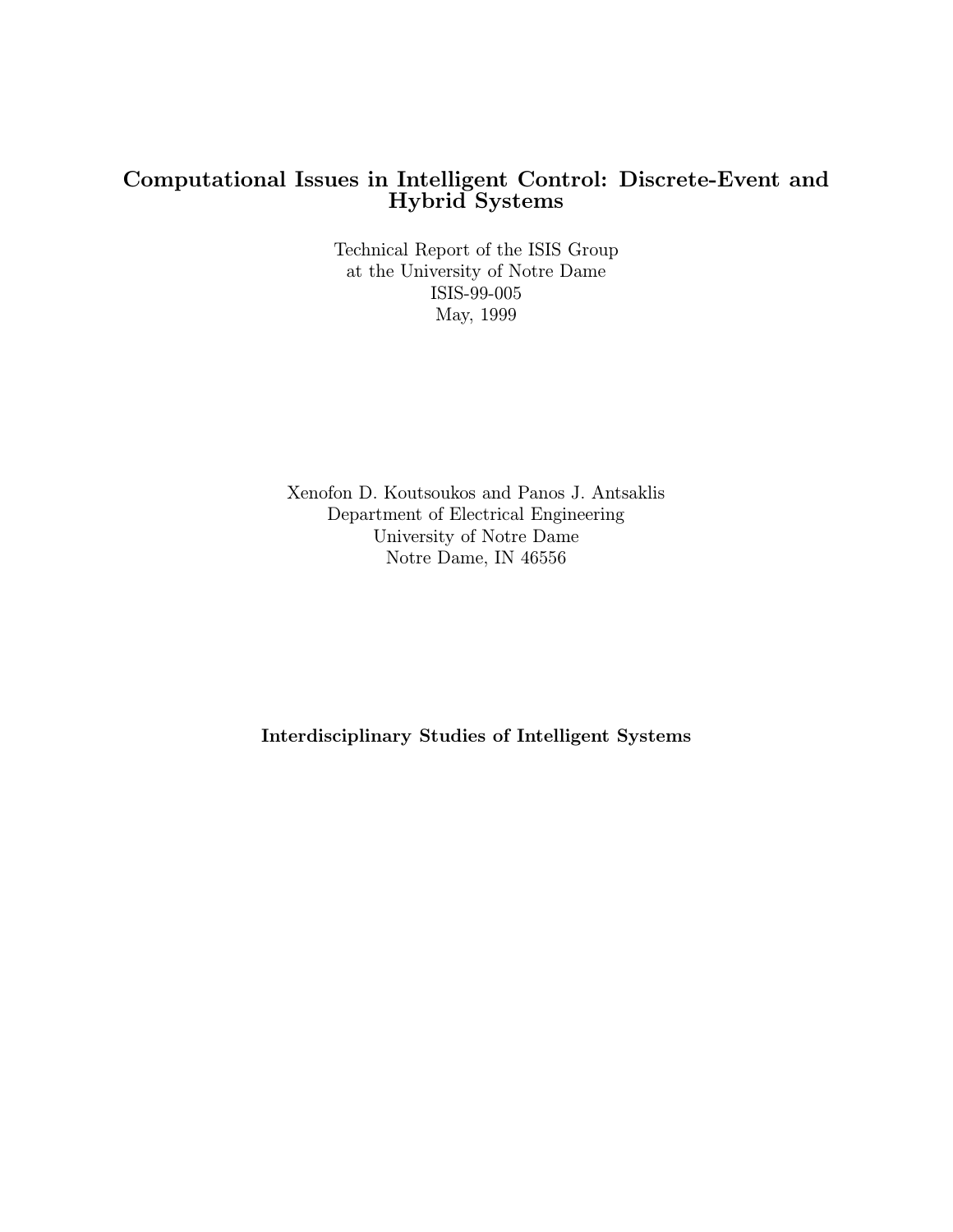# Computational Issues in Intelligent Control: Discrete-Event and Hybrid Systems

Xenofon D. Koutsoukos and Panos J. Antsaklis Department of Electrical Engineering University of Notre Dame Notre Dame, IN 46556 e-mail: xkoutsou,antsaklis.1@nd.edu

#### Abstract

Intelligent control methodologies are being developed to address the control needs of complex systems that exhibit complicated dynamical behaviors. The design, simulation, and verification of intelligent control systems is highly nontrivial and typically involves significant amount of computations. In this paper, we identify and discuss several computational issues that are central in intelligent control. In particular, we discuss how the design, simulation, and verification of discrete-event and hybrid systems, which are central in intelligent control, requires the development of computationally efficient algorithms and approaches. Petri net models are used to describe discrete event and hybrid systems. Computational issues of various problems and algorithms concerning the analysis and synthesis of such systems are discussed. In view of hybrid systems, we also review basic computational issues for hybrid automata. Finally, we present a parallel computing architecture for intelligent control systems and we illustrate its advantages by considering parallel discrete event simulations.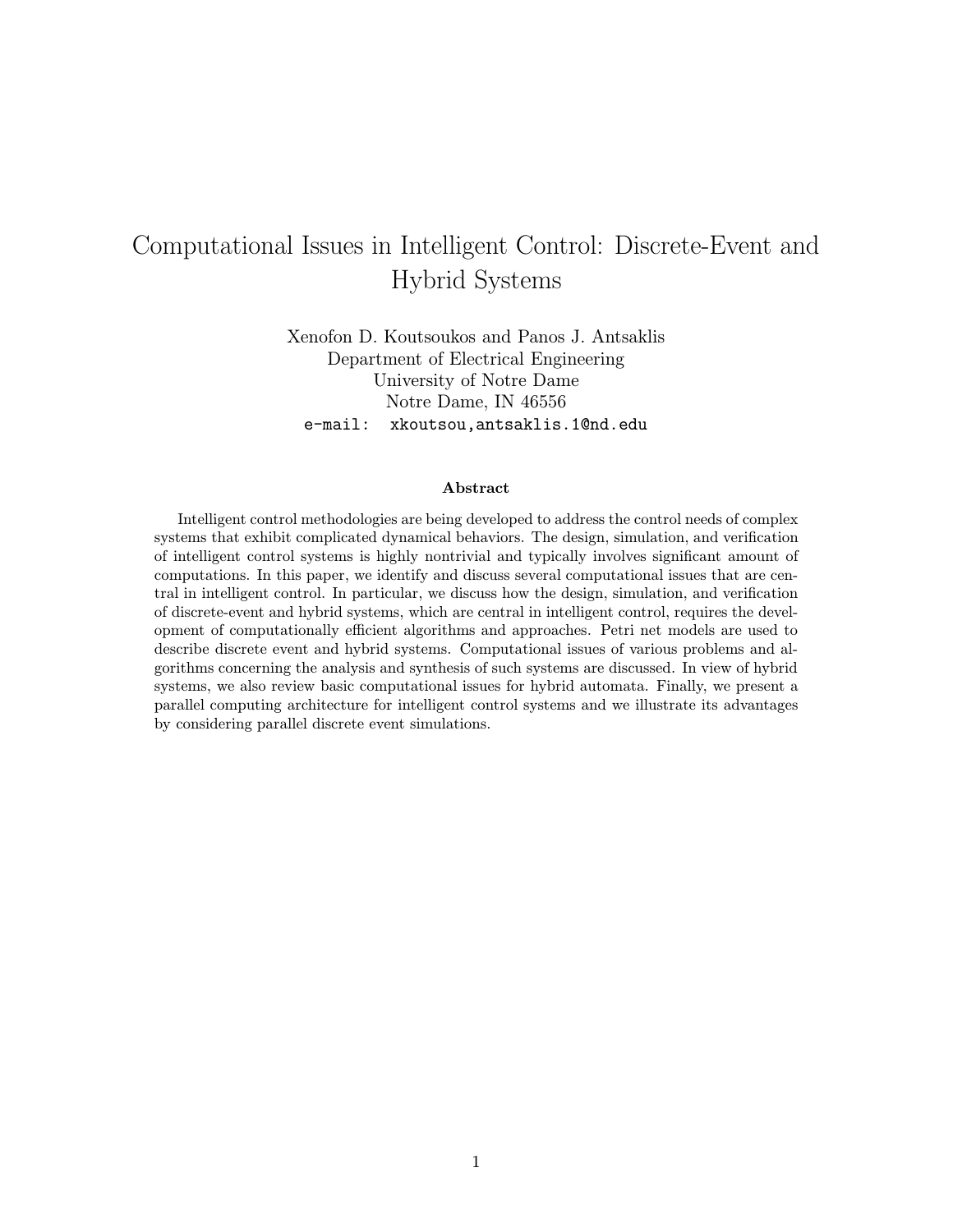# Contents

| 1        |         | Introduction                                              | 3              |  |
|----------|---------|-----------------------------------------------------------|----------------|--|
| $\bf{2}$ |         | Intelligent control<br>$\mathbf{5}$                       |                |  |
|          | 2.1     |                                                           | $\overline{5}$ |  |
|          | 2.2     |                                                           | 7              |  |
|          |         | 2.2.1                                                     | 7              |  |
|          |         | Hybrid System Models<br>2.2.2                             | 8              |  |
| 3        |         | <b>Elements of Computational Complexity Theory</b>        | 9              |  |
|          | $3.1\,$ |                                                           | 10             |  |
|          |         | 3.1.1                                                     | 10             |  |
|          |         | 3.1.2                                                     | 11             |  |
|          |         | 3.1.3                                                     | 11             |  |
|          |         | 3.1.4                                                     | 12             |  |
|          |         | 3.1.5<br>Subroutines and Numerical Considerations         | 13             |  |
|          | 3.2     |                                                           | 13             |  |
| 4        |         | DES in Intelligent Control using Petri Nets               | 14             |  |
|          | 4.1     |                                                           | 15             |  |
|          | 4.2     |                                                           | 16             |  |
|          | 4.3     |                                                           | 18             |  |
|          | 4.4     |                                                           | 19             |  |
|          | 4.5     |                                                           | 21             |  |
| 5        |         | <b>Hybrid Systems in Intelligent Control</b>              | 22             |  |
|          | 5.1     | Computational Issues in Hybrid Automata                   | 23             |  |
|          |         |                                                           | $27\,$         |  |
| 6        |         | A Parallel Computing Architecture for Intelligent Control | 30             |  |
|          | 6.1     |                                                           | 32             |  |
| 7        |         | Conclusions                                               | 34             |  |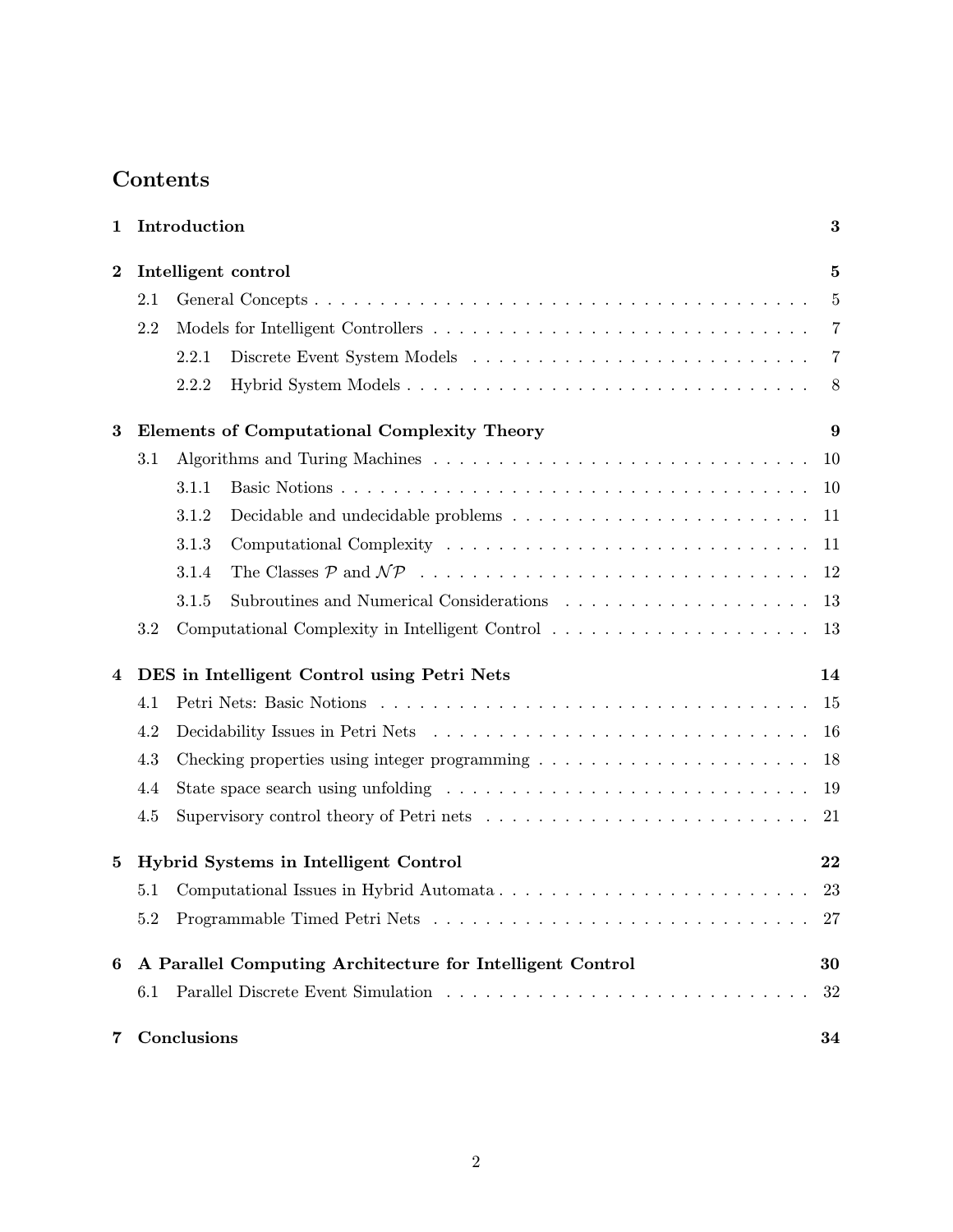## 1 Introduction

The quest for machines that cause physical systems to exhibit higher autonomy has been the driving force in the development of control systems over the centuries. For systems with high degrees of autonomy, intelligent control methodologies appear to be appropriate. An intelligent control system should be able to operate appropriately and with a high degree of autonomy under significant uncertainty which is caused by the fact that its components, control goals, plant models and control laws are not always completely defined, either because they were not known at the design time or because they changed unexpectedly. Intelligent and autonomous control fundamentals are discussed for example in [7, 25, 3, 4].

In order to control complex systems, one has to deal effectively with the computational complexity issue. This has been in the periphery of the interests of the researchers in conventional control, but it is clear that computational complexity is a central issue whenever one attempts to control complex systems. The physical processes of interest in intelligent control are usually more general and complex than the processes that appear in conventional control. They often exhibit complicated phenomena as nonlinear behaviors and switching mechanisms. In addition, the goals of intelligent control problems are more ambitious [3]. Apart from the usual problems of conventional control, concepts such as liveness and deadlock developed in operations research and computer science arise in intelligent control. To develop tools that facilitate the use of intelligent control systems it is essential to capture the phenomena of interest accurately and in tractable mathematical form. A good mathematical description must be detailed enough to accurately describe the phenomena of interest and at the same time simple enough to be amenable to analysis and especially for design procedures.

The study of the computational issues in intelligent control is very helpful in the evaluation of the progress of the research towards building systems with higher degrees of autonomy. It is also useful in identifying specific algorithms and methodologies that appear to be computational intractable and reconsider their mathematical modeling. By modeling at different levels of abstraction, computationally tractable solutions for complex intelligent control problems can be identified. On the practical side, the utilization of the available computer resources can be improved by considering the computational complexity of the involved procedures.

In this work, we concentrate on computational issues in intelligent control that arise when discrete event and hybrid models are used to describe mathematically the processes of interest. The reader, of course, should be aware of the computational results on conventional control algorithms (see for example [64]) which have appeared in the literature in recent years. These results are not studied in this paper. The use of discrete event and hybrid models in intelligent control systems has been discussed at length for example in [81, 8, 62, 5, 60]. Here, we focus on the computational issues of specific approaches that have been proposed for the analysis, synthesis and simulation of such systems. It should be noted that the treatment of the subject it is not complete by far. The importance of studying the computational issues in discrete event and hybrid systems is being recognized by the research community and a number of relevant articles have appeared in the literature. For example, computational issues of supervisor control theory for discrete event systems [69] have been addressed in [59, 80, 57, 71]. Complexity results for hybrid systems can be found in [11, 74, 31, 9]. In this chapter, we study computational issues in recent approaches to discrete event and hybrid system analysis and design that were by our group using Petri nets.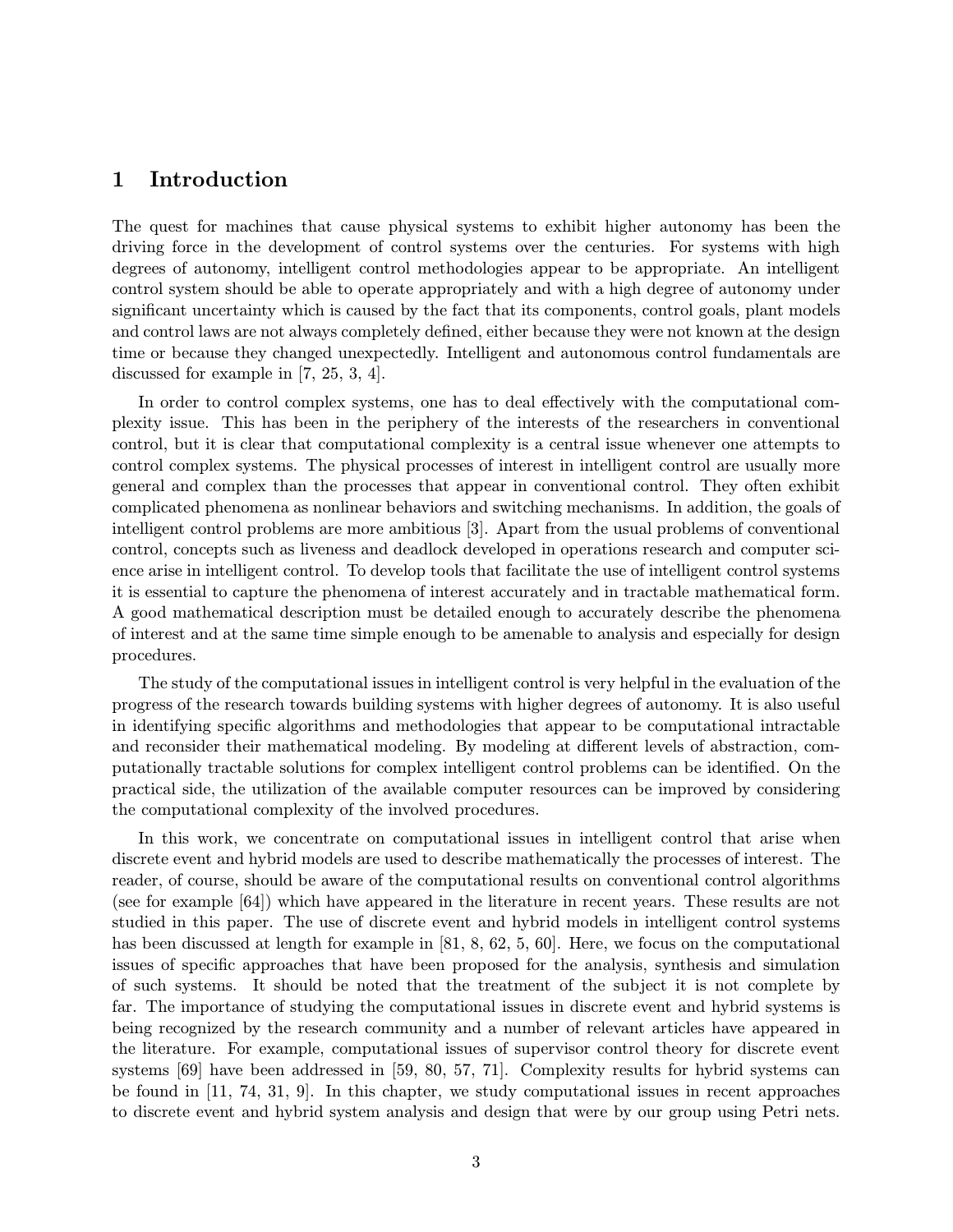We also present computational issues of related analysis and synthesis problems that have been appeared in the literature. A quantitative theory of intelligent control based on formal models such as discrete event or hybrid system models may result in algorithms of high complexity. Often, there are applications for which the same algorithms can be applied efficiently. There are also cases where the designer may compromise for a "suboptimal" solution which can be computed in an efficient manner.

The modeling tool that we select to study the computational issues in intelligent control here is that of Petri nets. Petri nets are a powerful modeling paradigm for a variety of systems. Their basic characteristic is that they provide an excellent tool for capturing concurrency and conflict within a system. They have an appealing graphical and mathematical representation and they have been used extensively to model information processing systems, manufacturing systems, communication systems, and chemical processes among others. Petri nets have been used extensively as a tool for modeling, analysis and synthesis for discrete event systems [53, 15]. In this paper, ordinary Petri nets are used in the design of supervisor in discrete event systems [51] and a class of timed Petri nets, named programmable timed Petri nets is used for studying hybrid systems [39]. Petri nets can be viewed as a generalization of finite automata. Petri nets are used instead of finite automata because of the following reasons. The first is the expressiveness of Petri nets. Petri net languages include the regular languages described by finite automata and further, they can model switching policies that describe conflict, concurrency, synchronization, and buffer sizes. Another reason is that recent results in the supervisory control of discrete-event systems using ordinary Petri nets [51] have made possible to design supervisors in an efficient and transparent manner. In general, a Petri net representation for a concurrent process will be more compact (fewer vertices) than its associated automaton representation and with the use of partial order semantics it is now possible to search the Petri net's state space in a efficient manner [47]. The compactness of Petri nets may also lead to algorithms of high complexity. Fortunately, theoretical results concerning Petri net modeling power and limitations exist in the literature. as Petri nets have been used in a wide range of applications. For example, in industrial process control Petri nets have been used to implement real-time controllers, and to serve as a replacement for programmable logic controllers [17].

The aim of this chapter is to investigate the importance and suitability of Petri net based models for intelligent control by studying computational issues that arise in such context. Our framework for intelligent control is discussed in Section 2, where a hierarchical functional architecture that can facilitate the study of fundamental issues of a quantitative theory of autonomous intelligent control is used. Note that such architecture also offers advantages with respect to computational issues. In Subsection 2.2, the need for discrete event and hybrid models in intelligent control systems are discussed as well together with the levels of abstraction in the hierarchical architecture where such models frequently appear.

In Section 3 elements of complexity theory are discussed. Subsection 3.1 contains some basic notions from complexity theory which are necessary for the study of computational issues in intelligent control. The importance of computational complexity in intelligent control and and the different contexts (namely verification, design, simulation) where it can be studied are discussed in Subsection 3.2.

Petri nets are discussed in Section 4. Some basic notions are first introduced in Subsection 4.1. Then, in Subsection 4.2 computational aspects of Petri nets are discussed including decidability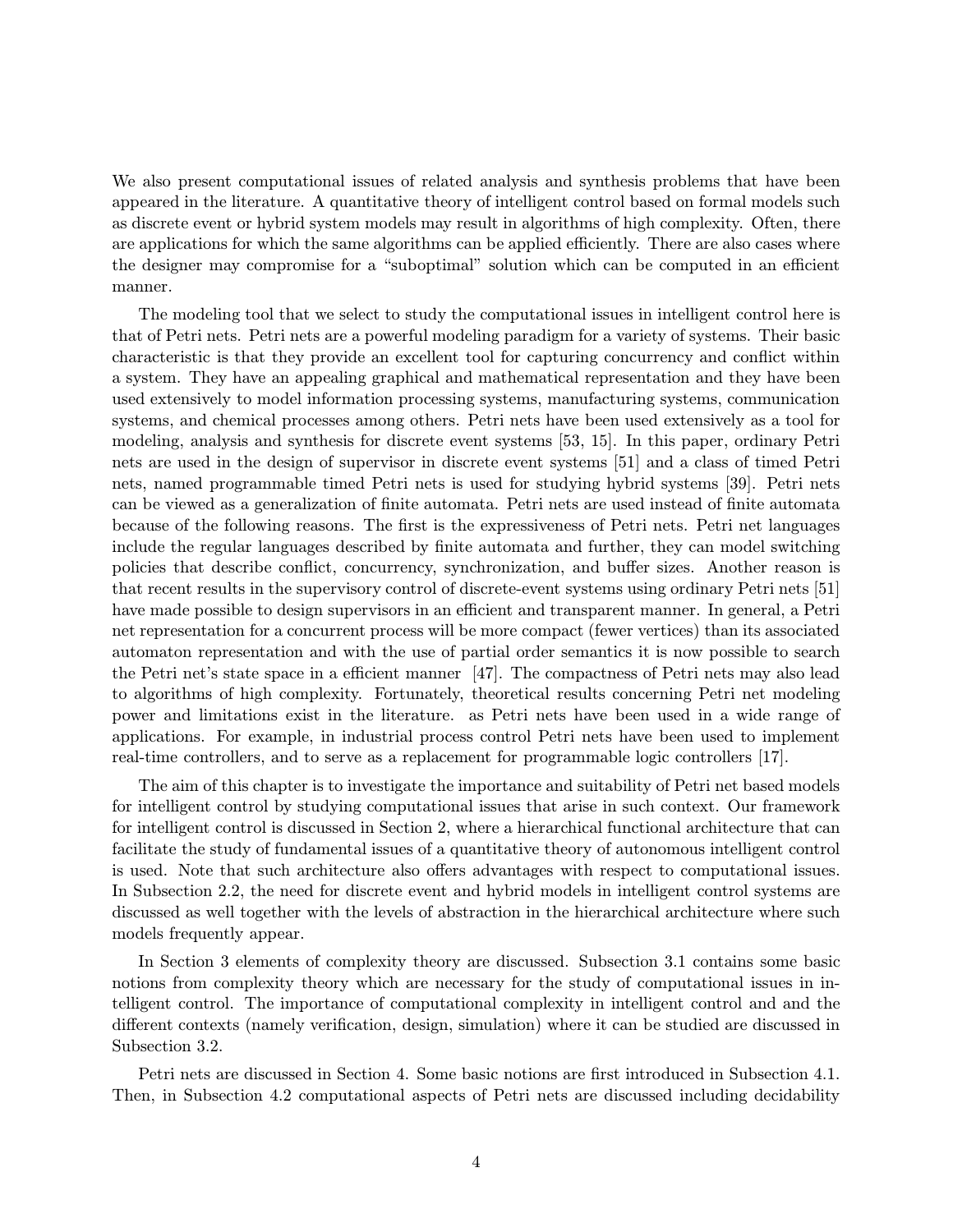issues for various analysis problems. An integer programming technique for checking properties of interest is discussed in Subsection 4.3 and an approach based on partial order semantics (unfolding) for searching the state space is discussed in 4.4. Synthesis results and supervisor control of Petri nets based on place invariants are discussed in Subsection 4.5.

The computational aspects of hybrid models are discussed in Section 5. First in Subsection 5.1, computational issues in hybrid automata are discussed at length. Hybrid automata provide a general modeling formalism for the formal specification and algorithmic analysis of hybrid systems [1] and they are widely used in both the computer science and the control communities. The computational issues of some important synthesis approaches proposed in the literature are also discussed. Programmable timed Petri nets are presented in Subsection 5.2, with emphasis on the computational complexity of algorithms for the analysis and supervision of hybrid systems.

The computational aspects of simulating intelligent control systems are discussed in Section 6. In particular, a parallel computing architecture for intelligent control is presented. The discussion describes ongoing research for development of parallel computing tools for large, computationally demanding, irregular applications where the computational load may change during run-time. Our motivation was a parallel run-time system intended for symmetric multiprocessors (SMPs), which has implemented on an IBM RISC 6000/SP machine. This parallel architecture is an applicationdriven scheme for applications that require great computational tasks like intelligent control systems. We discuss the suitability of this parallel computing scheme for simulation of intelligent control systems, and in Subsection 6.1, we illustrate its advantages by considering parallel discrete event simulations.

# 2 Intelligent control

### 2.1 General Concepts

Intelligent control describes the discipline where the control methods developed attempt to emulate important characteristics of human intelligence. These characteristics include adaptation and learning, planning under large uncertainty and coping with large amounts of data. Today, the area of intelligent control tends to encompass everything that is not characterized as conventional control. Intelligent control is interdisciplinary as it combines and extends theories and methods from areas such as control, computer science and operations research. It uses theories from mathematics and seeks inspiration and ideas from biological systems. Intelligent control methodologies are being applied to robotics and automation, communications, manufacturing, traffic control, to mention but a few application areas. Neural networks, fuzzy control, genetic algorithms, planning systems, expert systems, hybrid systems are all areas where related work is taking place. The areas of computer science and in particular artificial intelligence provide knowledge representation ideas, methodologies and tools such as semantic networks, frames, reasoning techniques and computer languages such as LISP and PROLOG. Concepts and algorithms developed in the areas of adaptive control and machine learning help intelligent controllers to adapt and learn. Advances in sensors, actuators, computation technology and communication networks help provide the necessary for implementation intelligent control hardware.

Why is intelligent control needed? The fact is that there are problems of control today, that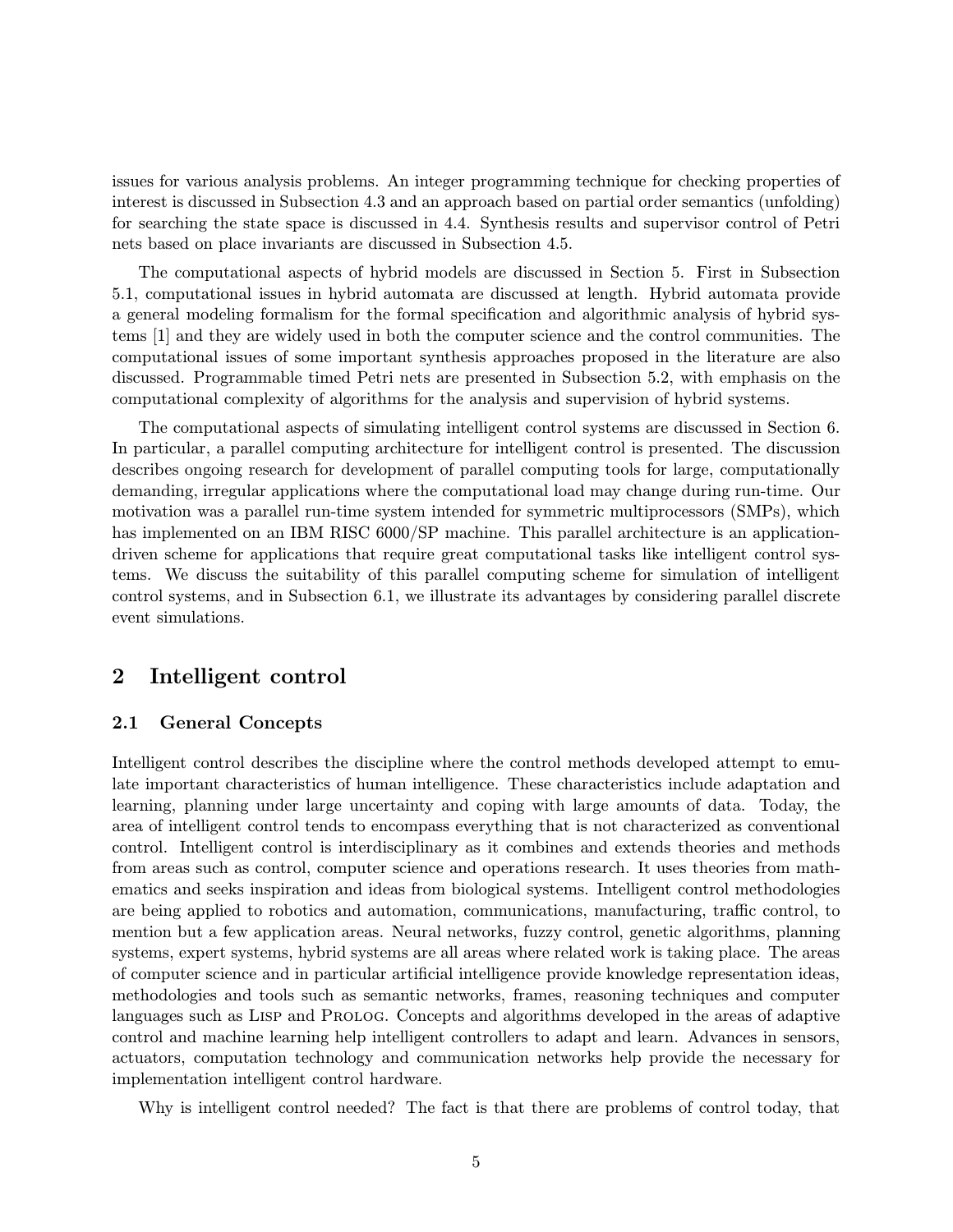

Figure 1: Intelligent Autonomous Controller Functional Architecture

cannot be formulated and studied in the conventional differential/difference equation mathematical framework using "conventional (or traditional) control" methodologies which were developed in the past decades to control dynamical systems [3]. To address these complex problems in a systematic way, a number of methods have been developed in recent years that are collectively known as "intelligent control" methodologies. Intelligent control uses conventional control methods to solve "lower level" control problems and conventional control is included in the area of intelligent control. Intelligent control attempts to build upon and enhance the conventional control methodologies to solve new challenging control problems.

In order to control complex systems, one has to deal effectively with the computational complexity issue. This has been in the periphery of the interests of the researchers in conventional control, but it is clear that computational complexity is a central issue whenever one attempts to control complex systems. Computational complexity issues are usually addressed by using hierarchies to describe the operation of complex systems. A hierarchical functional architecture of a controller that is used to attain high degrees of autonomy has been proposed in [8] (for intelligent control architectures see also [72], the contributions in [7] and the references therein). This hierarchical architecture, which is shown in Fig. 1, has three levels: the execution level, the coordination level, and the management and organization level. The architecture exhibits certain characteristics, which have been shown in the literature to be necessary and desirable in autonomous intelligent systems. Such a hierarchical architecture can facilitate the study of fundamental issues of a quantitative theory of autonomous intelligent control. The representation of a complex system using formal models at different levels of this hierarchy enables the researcher to use standard control theoretic analysis (for example conventional control or supervisor control theory of discrete-event systems). More importantly, in view of the content of this paper, it enables the study of the computational complexity of important problems in intelligent control.

We now briefly outline some characteristics of the architecture. There is a successive delegation of duties from the higher to lower levels; consequently the number of distinct tasks increases as we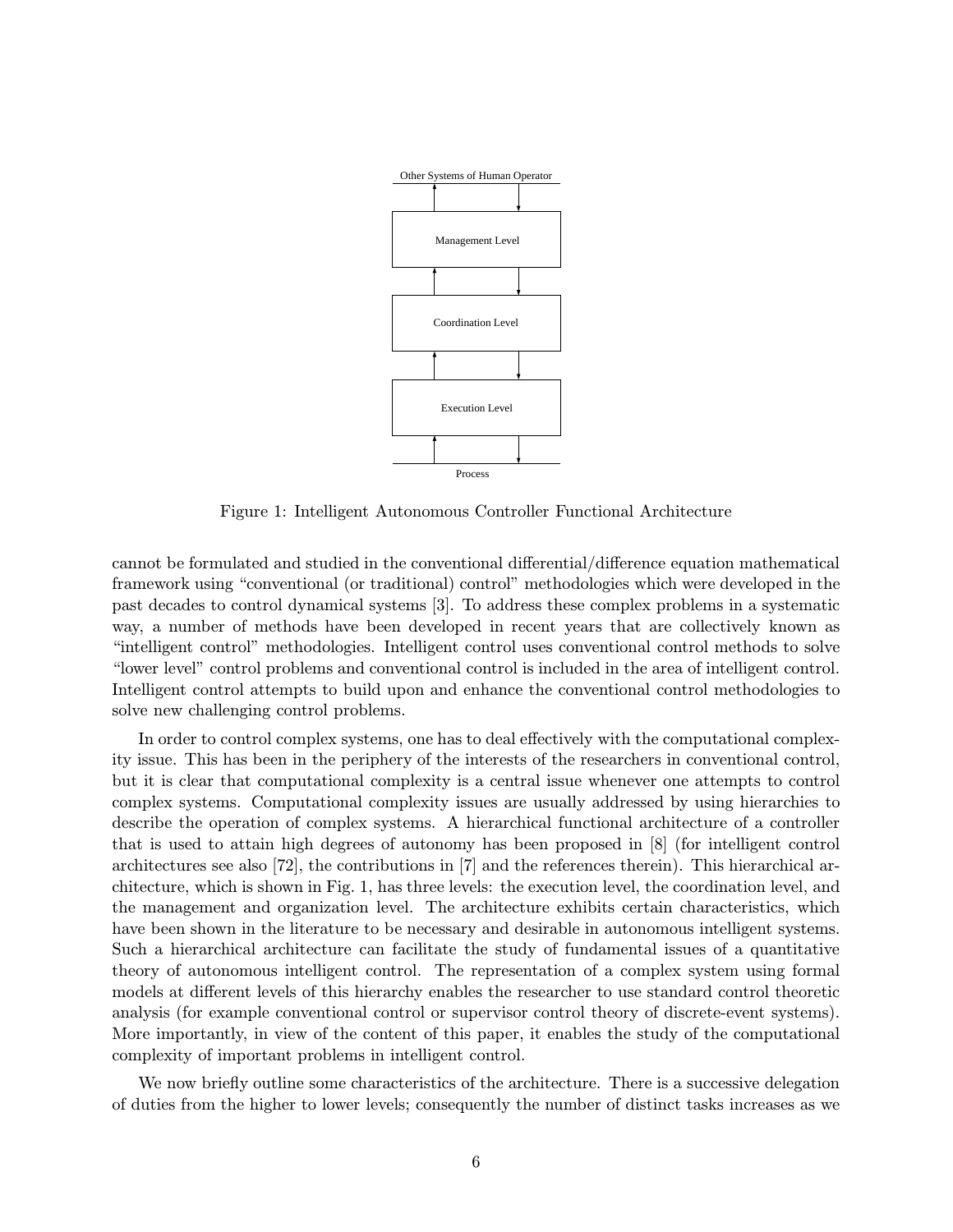go down the hierarchy. Higher levels are concerned with slower aspects of the system's behavior and with its larger portions, or broader aspects. There is then a smaller contextual horizon at lower levels, i.e. the control decisions are made by considering less information. Also notice that higher levels are concerned with longer time horizons than lower levels. Due to the fact that there is the need for high level decision making abilities at the higher levels in the hierarchy, the proposition has been put forth that there is increasing intelligence as one moves from the lower to the higher levels. This is reflected in the use of fewer conventional numeric-algorithmic methods at higher levels as well as the use of more symbolic-decision making methods. This is the "principle of increasing intelligence with decreasing precision" of Saridis (see also [73] and the references therein). The decreasing precision is reflected by a decrease in time scale density, decrease in bandwidth or system rate, and a decrease in the decision (control action) rate. These properties have been studied for a class of hierarchical systems in [61]. All these characteristics lead to a decrease in granularity of models used, or equivalently, to an increase in model abstractness.

### 2.2 Models for Intelligent Controllers

In highly autonomous control systems, the plant is sometimes so complex that it is either impossible or inappropriate to be described by conventional mathematical system models consisting of only differential or difference equations. Even though it might be possible to accurately describe some systems with highly complex nonlinear differential equations, such descriptions may be inappropriate if it makes subsequent analysis too difficult or too computationally complex to be useful. The complexity of the plant model needed in design depends on both the complexity of the physical system and on how demanding the design specifications are. There is a tradeoff between model complexity and our ability to perform analysis on the system via the model. Frequently, if the control performance specifications are not too demanding, a more abstract, higher level model can be utilized, which will make subsequent analysis simpler. This model intentionally ignores some of the system characteristics, specifically those that need not be considered in attempting to meet the particular performance specifications. For example, a simple temperature controller could ignore almost all dynamics of the house or the office and consider only a temperature threshold model of the system to switch the furnace off or on (see also the discussion on hybrid systems later in this article).

### 2.2.1 Discrete Event System Models

Discrete Event System (DES) models that use finite automata or Petri nets, queuing network models, Markov chains, etc. are quite useful for modeling the higher level decision making processes in an intelligent autonomous controller. The choice of whether to use such models will, of course, depend on what properties of the autonomous system are to be studied. More specifically, DES models are appropriate for general expert control systems, planning systems, abstract learning control and often the higher "management and coordination levels" in the hierarchical architecture for intelligent autonomous systems. DES analysis and controller synthesis techniques (for example [69]) have been developed with remarkable success. Other important topics for intelligent control include approaches to controllability, reachability, stability, and performance analysis. Applications of DES theoretic techniques have been reported for the modeling and analysis of AI planning systems and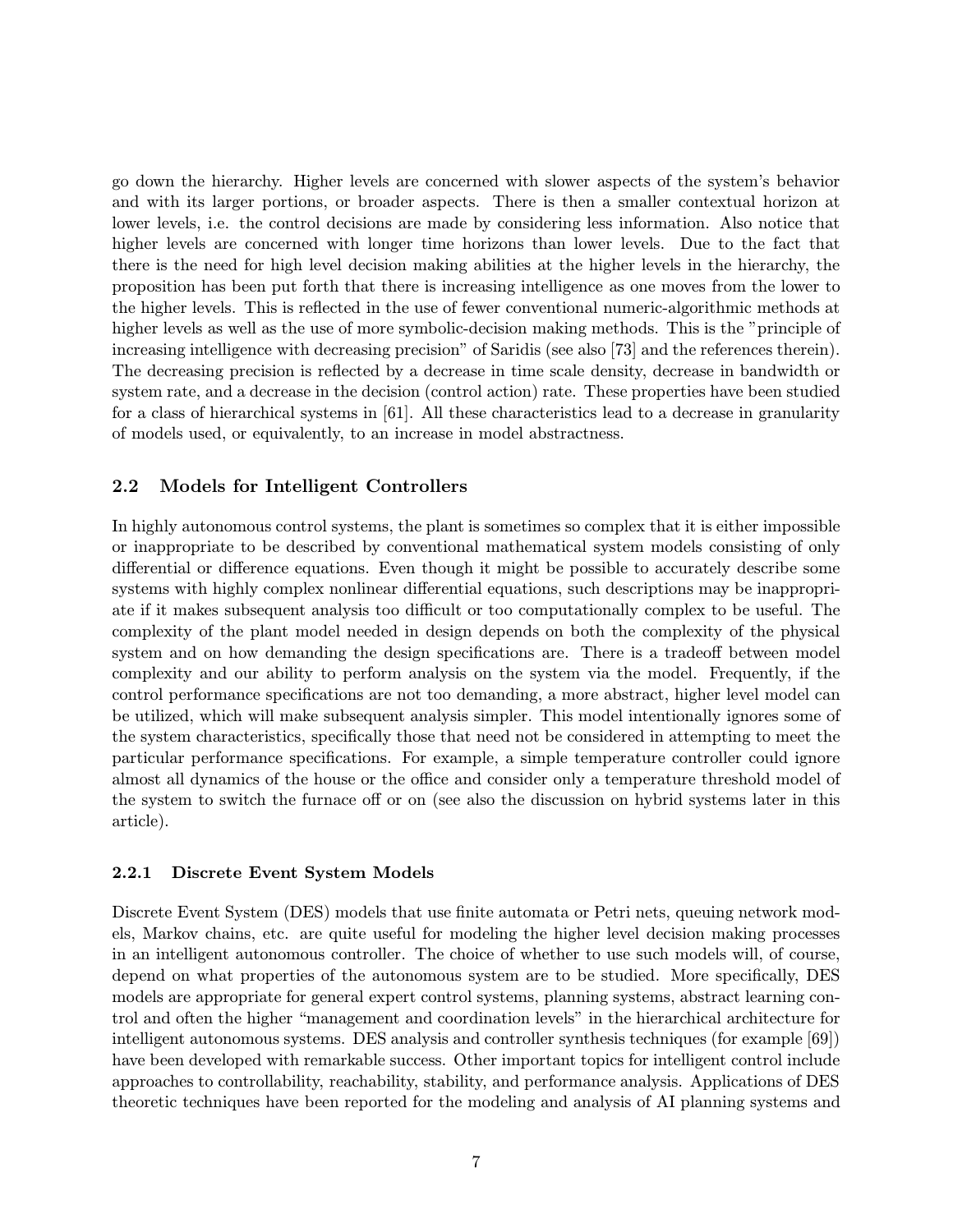the stability analysis of expert control systems (see for example [62, 63]). Discrete event systems are of course important in their own right and they have been studied using many approaches. They are also very useful in connection to hybrid systems. Recently, an efficient methodology for supervisory controller design for DES was developed using Petri nets [51, 84, 50]. The approach uses the concept of place invariants of the net to design control supervisors that enforce linear constraints on the marking and firing vectors of the net. This approach is discussed later in this chapter with emphasis on its computational efficiency and simplicity. Potential applications of the approach in intelligent control include real-time control reconfiguration and planning different control tasks, for example in manufacturing and hybrid systems.

In general, when considering the application of DES theoretic techniques to intelligent control systems, it is important to study their computational aspects. Problems like reachability, liveness, and deadlock detection arise in many intelligent control applications. Studying the computational issues of DES approaches can be very important in automated verification, controller synthesis, on-line reconfiguration, and task planning among others. Several models have been proposed in the literature to describe the dynamics of DES. An important observation is that higher expressiveness of the model typically results in algorithms of higher complexity. Petri nets are a trade off between expressiveness and complexity and are suitable for describing concurrent processes that appear frequently in intelligent systems. Petri nets are studied at length in this paper with respect to their computational properties.

#### 2.2.2 Hybrid System Models

Hybrid systems are dynamical systems the behavior of interest of which is determined by interacting continuous and discrete dynamics (see for example [6]). These systems typically contain variables or signals that take values from a continuous set (e.g. the set of real numbers) and also variables that take values from a discrete, typically finite set (e.g. the set of symbols  $\{a, b, c\}$ ). These continuous or discrete-valued variables or signals depend on independent variables such as time, which may also be continuous or discrete; some of the variables may also be discrete event driven in an asynchronous manner.

There are several reasons for using hybrid models to represent the dynamic behavior of interest. Reducing complexity was and still is an important reason for dealing with hybrid systems; this is accomplished by incorporating models of dynamic processes having different levels of abstraction. For example a thermostat typically sees a very simple, but adequate for the task in hand, model of the complex heat flow dynamics. For another example, in order to avoid dealing directly with a set of nonlinear equations one may choose to work with sets of simpler equations (e.g. linear), and switch among these simpler models. The advent of digital machines has made hybrid systems very common. Whenever a digital device interacts with the continuous world, the behavior involves hybrid phenomena that need to be analyzed and understood.

Hybrid control systems typically arise from computer aided control of continuous processes in industrial processes, manufacturing and communication networks for example. They also arise from the hierarchical organization of complex control systems. There, hierarchical organization helps manage complexity and higher levels in the hierarchy require less detailed models (discrete abstractions) of the functioning of the lower levels (continuous dynamics), necessitating the interaction of discrete and continuous components. The study of hybrid control systems is essential in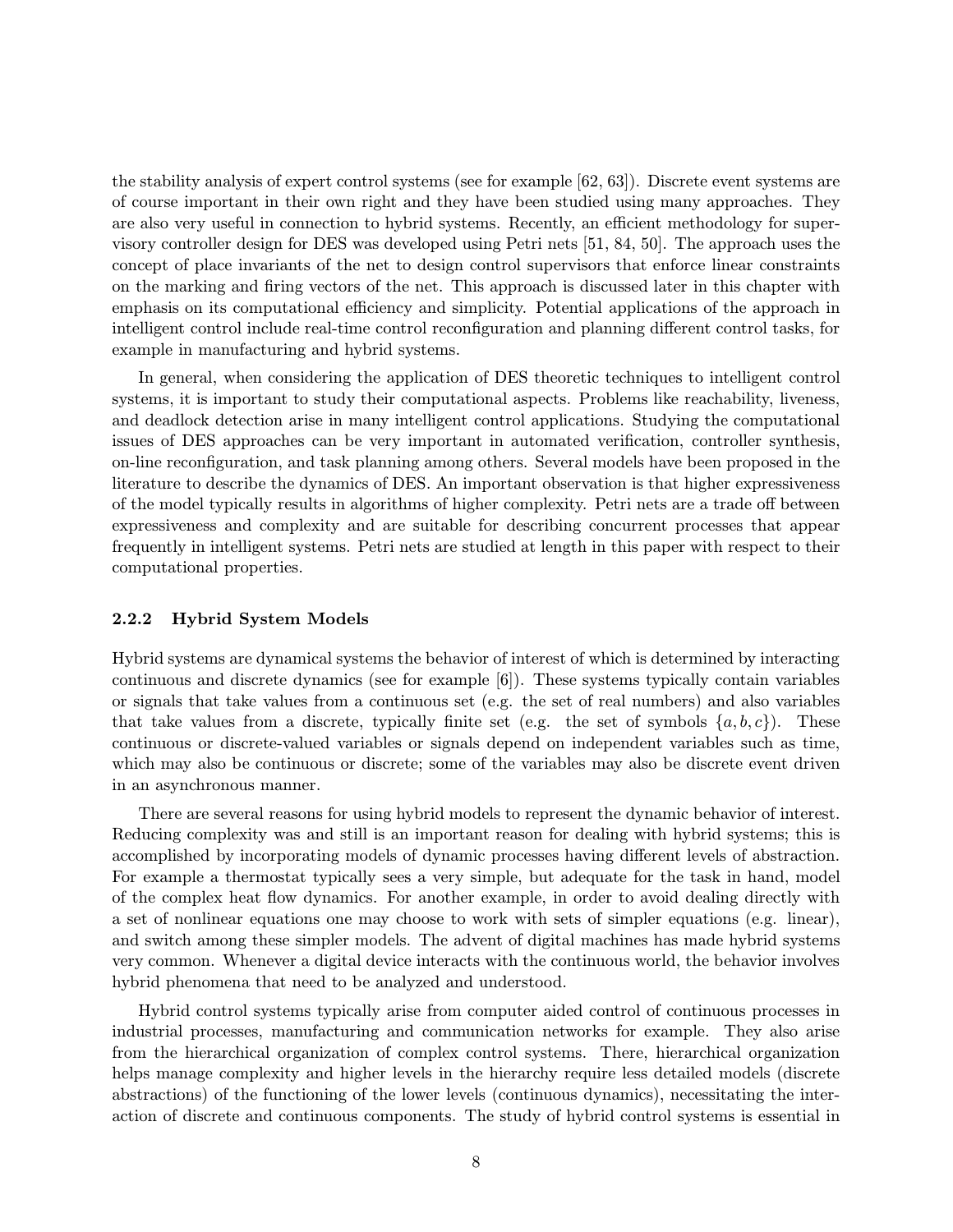designing sequential supervisory controllers for continuous systems, and it is central in designing intelligent control systems with a high degree of autonomy. Hybrid system analysis and controller synthesis techniques could provide an approach for design and verification of intelligent control systems that exhibit a truly autonomous operation.

Hybrid control systems appear in the intelligent autonomous control system framework whenever one considers the execution level together with control functions performed in the higher coordination and management levels. Examples include expert systems supervising and tuning conventional controller parameters, planning systems setting the setting points of local control regulators, and sequential controllers deciding which one of a number of conventional controllers is to be used to control a system, to mention but a few.

The analysis, design, simulation, and verification of hybrid systems requires the development of computationally efficient algorithms and approaches. Several models have been proposed in the literature for the development of analysis and controller synthesis techniques. Timed automata and hybrid automata have been used by several researchers for modeling, verification and controller synthesis techniques of hybrid systems. Although the initial results concerning the complexity of approaches based on timed and hybrid automata were negative, recent efforts have proposed systematic techniques that are applicable to a large class of problems. Because of the importance of hybrid automata based methods, we outline basic computational issues of hybrid automata based approaches later in this contribution.

Recently, a class of timed Petri nets named programmable timed Petri nets [41] has been used to model hybrid control systems. The main characteristic of the proposed modeling formalism is the introduction of a clock structure which consists of generalized local timers that evolve according to continuous-time vector dynamical equations. They can be seen as an extension of the approach taken in [2, 1] that provide a simple, but powerful way to annotate the Petri net graph with generalized timing constraints expressed by propositional logic formulae. It is expected that the more powerful expressiveness of Petri nets will result in analysis and controller synthesis approaches of higher complexity than those based on hybrid automata. However, there are complex systems which include concurrency and/or conflict, buffer sizes that can be modeled more compactly using Petri nets than finite automata. There are also control specifications, for example mutual exclusion constraints, that can be studied more efficiently in a Petri net framework. Moreover, there is the need to investigate the applicability of recent results in Petri nets in a hybrid framework. Stability and supervisory control design of hybrid systems modeled by programmable timed Petri nets have been studied in [39]. In Subsection 4.5, we briefly outline this approach and focus on its computational advantages.

# 3 Elements of Computational Complexity Theory

This section contains some basic notions of complexity theory which are necessary for the study of computational issues in intelligent control. The discussion here is kept rather informal, and for precise results the reader is referred to texts in complexity theory (see for example [34, 58]).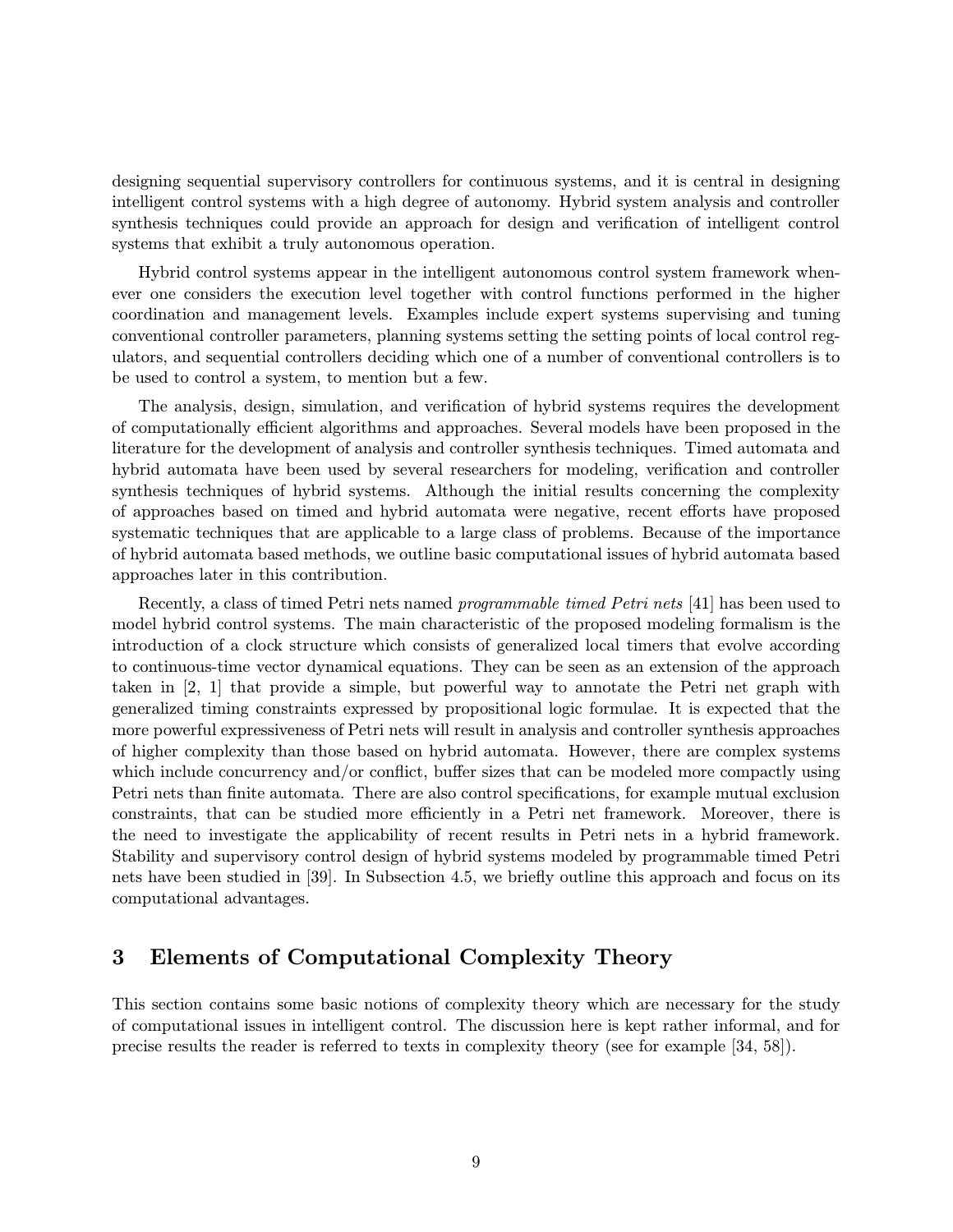### 3.1 Algorithms and Turing Machines

#### 3.1.1 Basic Notions

First, some definitions are in order [34]. An *alphabet* is a finite set of symbols. A *string* over an alphabet  $\Sigma$  is a finite length sequence of symbols from  $\Sigma$ . We denote the set of all strings over a fixed alphabet  $\Sigma$  by  $\Sigma^*$ . A language L over an alphabet  $\Sigma$  is a set of strings of symbols over  $\Sigma$ .

In the following, the word *problem* is used to define a general question to be answered which may have several parameters whose values are to be determined. A problem is usually defined by describing its parameters and specifying the properties an (optimal) solution is required to satisfy. An instance of a problem is a list of values, one value for each parameter of the problem. In order to give a precise definition of a problem Π, we consider a fixed alphabet  $\Sigma$  (e.g.  $\Sigma = \{0, 1, \square\}$ ) and an encoding scheme that translates any instance of the problem to a string of symbols over  $\Sigma$ . Therefore, a problem can be defined mathematically as a subset  $\Pi$  of  $\Sigma^* \times \Sigma^*$ . Each string  $\sigma \in \Sigma^*$ than encodes all the known parameters of the problem is called *input* of Π. A string  $\tau \in \Sigma^*$  is called an *output* or *solution* of  $\Pi$  if  $(\sigma, \tau) \in \Pi$ . A decision problem is a problem with yes or no answer. A decision problem can be defined mathematically as a subset of  $\Sigma^*$ , or equivalently as a language over  $\Sigma$ .

In order to solve problems we develop procedures that utilize computing resources. The formal descriptions of these procedures are called *algorithms*. An algorithm is identified with some computer model and therefore, the study of algorithms requires the definition of a computer model.

The model that is used more often to represent a real-world computer is the Turing machine. A multi-tape Turing machine consists of a finite control with k tape heads and k tapes. On a single step, depending on the state of the finite control and the symbol scanned by each of the tape head, the machine can: (i) change state, (ii) print a new symbol on each of the cells scanned by its tape heads, (iii) move each of its tape heads, independently, one cell to the left or right, or keep it stationary.

**Definition** A  $k$ -tape Turing machine is denoted by the seven-tuple

$$
M = (Q, \Gamma, \Sigma, \delta, b, q_0, q_f)
$$

where

- 1. Q is the finite set of states.
- 2.  $\Gamma$  is the *tape alphabet*.
- 3. Σ is the *input alphabet*,  $\Sigma \subseteq \Gamma$ .
- 4.  $b \in \Gamma \setminus \Sigma$  is the *blank* symbol.
- 5.  $q_0$  is the *initial state*.
- 6.  $q_f$  is the final (accepting) state.
- 7.  $\delta: Q \times \Gamma^k \to Q \times (\Gamma \times \{L, R, S\})^k$  is the transition function.  $\delta$  is a map that for some  $(k + 1)$ -tuples consisting of k tape symbols and a state, it gives a new state, k tape symbols and the direction for each of the tape heads.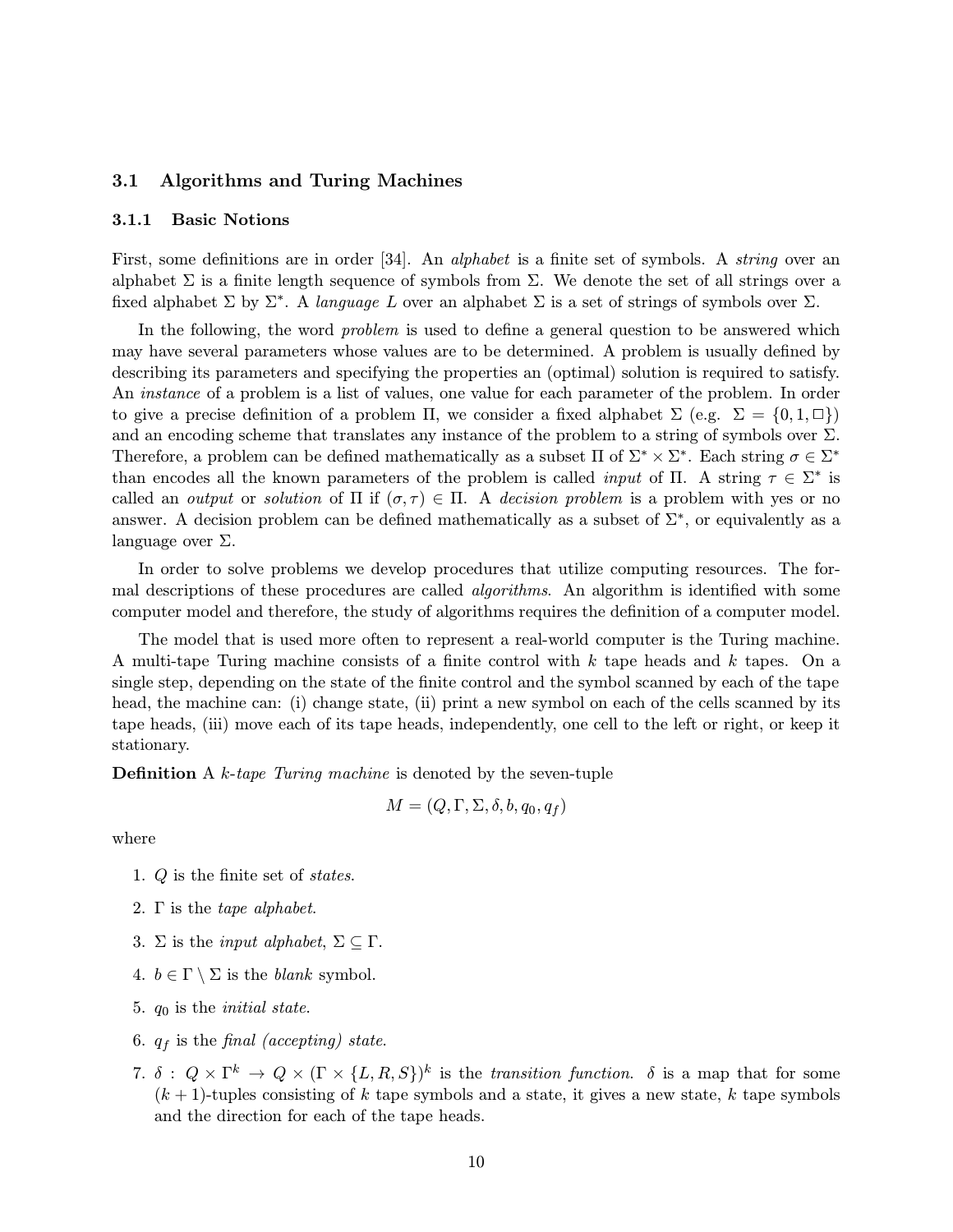A Turing machine is thought of as implementing a computation as follows. Initially, the first tape holds a string of input symbols, one symbol per cell. All other tapes are completely blank. The machine is said to be in internal state  $q_0$ . The computation proceeds in discrete steps. At the beginning of each step, the machine is in exactly one of the states in Q and is scanning a new symbol on each of the tapes, say  $(a_1, a_2, \ldots, a_k)$ ,  $a_i \in T$ ,  $i = 1, \ldots, k$ . Assume that  $\delta(q, a_1, a_2, \ldots, a_k) = (q', (a'_1, d_1), (a'_2, d_2) \ldots, (a'_k, d_k)),$  then the machine first replaces the symbol  $a_i$ to  $a'_i$  on the current cell of the *i*-tape head  $(i = 1, \ldots, k)$ , it moves the *i*-tape head in the direction  $d_i$   $(i = 1, ..., k)$ , and finally it changes its internal state to  $q'$ .

The language accepted by M, denoted by  $L(M)$ , is the set of words in  $\Sigma^*$  that cause M to enter a final state. Given a Turing machine  $M$  recognizing a language  $L$ , it is assumed that  $M$  halts whenever the input is accepted. For not accepted words, it is possible that  $M$  will never halt. A language that is accepted by a Turing machine is said to be *recursively enumerable* (r.e.). Another important class of languages are the recursive languages which are defined as those accepted by at least one Turing machine that halts on all inputs.

An algorithm can be considered formally as a Turing machine M. The description of the parameters of the problem constitutes the input string of the Turing machine (after the application of an encoding scheme). The algorithm solves the problem for each input string and initial state of the machine  $q_0$ , if after a finite number of moves of the tape head, it stops in state  $q_f$ , while in tape 1 it writes a string which is a solution of the problem. Consider now a decision problem Π and encoding instances of the problem by strings of symbols over  $\Sigma$ . For these problems it is assumed that the answer is yes if the machine M halts and no otherwise. Therefore, the question whether there exists an algorithm for solving a decision problem can be transformed to whether or not a particular language is recursive.

#### 3.1.2 Decidable and undecidable problems

The discussion now is focused on the existence of algorithms for decision problems. While it may seem restrictive to consider only decision problems, in fact this is not the case since many general problems can be transformed to decision problems that are provably as difficult as the general problem.

A problem whose language is recursive is said to be decidable. Otherwise, the problem is undecidable. That is, a problem is undecidable if there is no algorithm that takes as input an instance of the problem and determines whether the answer to that instance is "yes" or "no". Semi-decidable procedures are often proposed to deal with undecidable problems. These algorithms produce the correct answer if they terminate, but their termination is not guaranteed.

#### 3.1.3 Computational Complexity

It follows from the previous discussion that there are problems that are unsolvable on a Turing machine (and by Church's thesis on any computer). The following discussion is focused on decidable problems. In particular, we classify decidable problems based on the amount of time, space, or other resource needed to solve a problem (recognize the corresponding language) on a universal computer model, such as a Turing machine.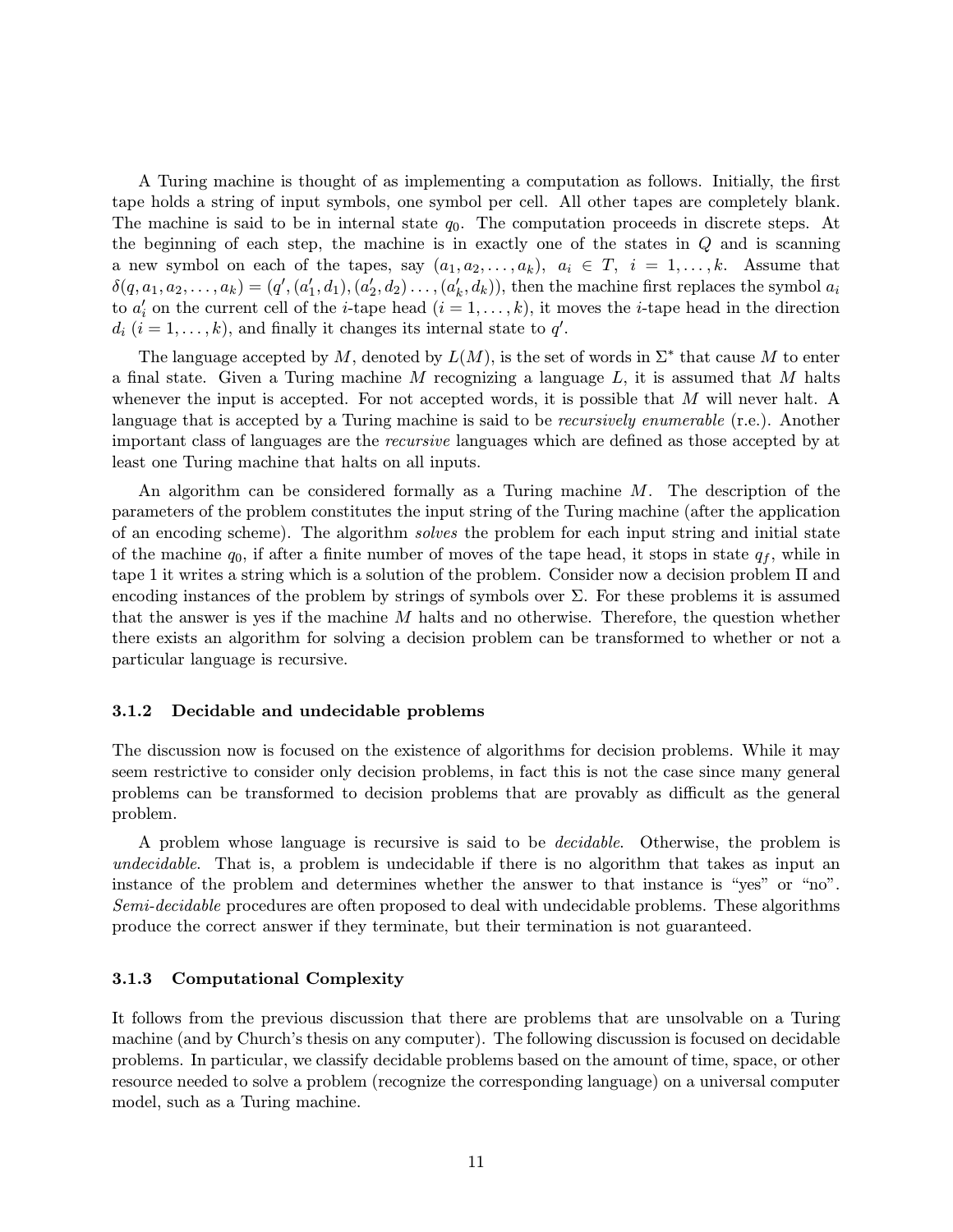Consider a multi-tape Turing machine M. If for a given string  $\sigma$  of length n, M makes at most  $T(n)$  number of steps before halting, then M is said to be of time complexity  $T(n)$  with time complexity function  $T(n): \mathbb{N} \to \mathbb{N}$ . The language  $L(M)$  accepted by M is also said to be of time complexity  $T(n)$ .

Similarly, if for every input string of length n, M scans at most  $S(n)$  cells on any tape, then M is said to be of *space complexity*  $S(n)$  with *space complexity function*  $S(n)$ :  $\mathbb{N} \to \mathbb{N}$ . The language  $L(M)$  is also said to be of *space complexity*  $S(n)$ .

#### 3.1.4 The Classes  $P$  and  $\mathcal{NP}$

An algorithm is said to be of *polynomial time (space) complexity* if its time (space) complexity function  $f(n)$  satisfies  $f(n) \leq p(n)$  for some polynomial p. The class of all decision problems for which a polynomial time algorithm exists is called the class  $P$ . Intuitively,  $P$  is the class of problems that can be solved efficiently. The class of decision problems that can be solved by a deterministic Turing machine by using a polynomial amount of working space is denoted by PSPACE. Similarly, EXPSPACE is used to denote the class of problems that need an exponential amount of space.

There is a number of important problems that do not appear to be in  $P$  but have *nondeter*ministic polynomial algorithms. This class of problems is denoted by  $\mathcal{NP}$ . To define formally the class  $\mathcal{NP}$ , the *nondeterministic Turing machine* is introduced.

A k-tape nondeterministic Turing machine consists of a finite control with k tape heads and k tapes. The difference is that the transition function  $\delta$  is a mapping from  $Q \times \Gamma^k$  to subsets of  $Q \times (\Gamma \times \{L, R, S\})^k$ . For a given state and a list of k tape symbols,  $\delta$  returns a finite number of choices for the next step. Each choice consists of the new state,  $k$  new tape symbols and  $k$ directions of the tape heads. The nondeterministic Turing machine may choose any of these steps, but is not permitted to perform a step where the next state is selected from one choice and the new tape symbols and/or directions from another. The nondeterministic TM accepts its input if any sequence of choices of steps leads to an accepting state. Note that the addition of the nondeterminism to the Turing machine does not allow the device to accept any new language.

A problem belongs to the class  $\mathcal{NP}$  if there exists a nondeterministic polynomial algorithm (which is identified by a nondeterministic Turing machine). Of course, any attempt to execute a nondeterministic algorithm in a deterministic device will need much more time since all possible choices have to be performed. Given a language L in the class  $\mathcal{NP}$  then L is accepted by a deterministic Turing machine of time complexity  $k^{p(n)}$ , for some constant k and polynomial p. However, despite enormous research effort there is no language L in  $\mathcal{NP}$  that has been proved that is not in P.

Finally, we close the discussion of basic notions in complexity theory with the class of  $\mathcal{NP}$ complete problems. A problem  $\Pi$  (or language) is  $N\mathcal{P}$ -complete if  $\Pi \in \mathcal{NP}$  and every other problem in  $\mathcal{NP}$  can be polynomially reduced to  $\Pi$ . What is interesting about this class is that if a polynomial algorithm exists for any of these problems, then all problems in  $\mathcal{NP}$  will be polynomial time solvable.  $\mathcal{NP}$ -completeness characterizes problems that are "hard" in a well-defined sense and more likely they are not in  $P$ . Note that the notion of completeness is more general and can be applied to any class C of problems. We say that a problem  $\Pi$  is C-complete if  $\Pi \in \mathcal{C}$  and every  $\Pi'$ in  $\mathcal C$  can be polynomially reduced to  $\Pi$ .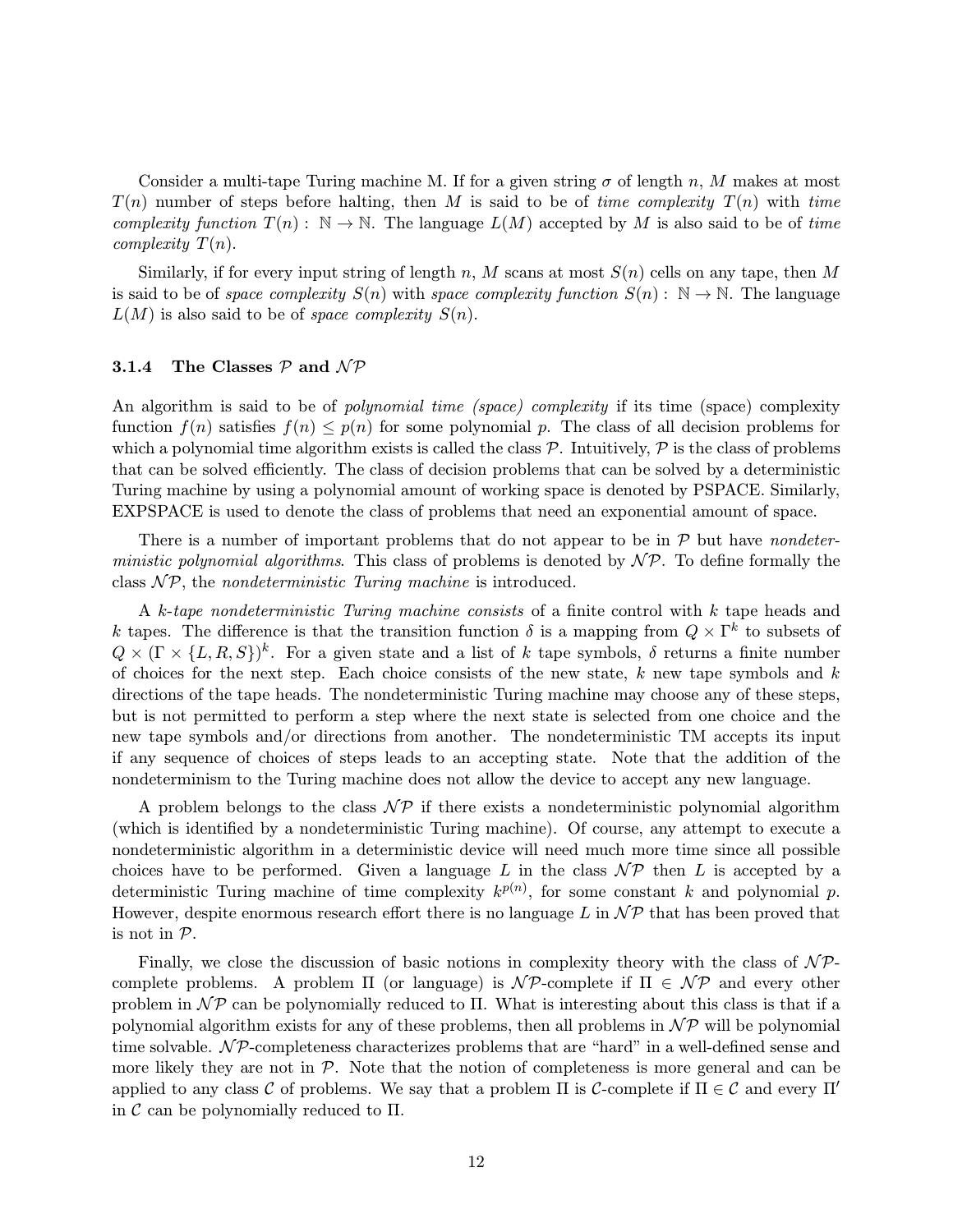### 3.1.5 Subroutines and Numerical Considerations

It is very convenient both in practice and in theoretical studies to use subroutines to define elementary processes within an algorithm. The subroutines found in programming languages can be simulated in Turing machines. The general idea is to write a Turing machine as a subroutine which has an initial and a return state. To design a Turing machine which calls a subroutine, a new set of states for the subroutine is made and a move from the return state of the subroutine is specified. The call is implemented by a move in the initial state of the subroutine and the return by the move from the return state.

Subroutines can be used to describe arithmetic operations in a Turing machine. It is assumed that the numbers involved are represented in binary notation (using some encoding scheme). Each arithmetic operation takes a number of steps (moves of the tape head) to be completed. To study the complexity of an algorithm is more natural to consider the elementary operations. In the case of a numerical algorithms these are the elementary arithmetic operations (addition, subtraction, multiplication, division, comparison) rather than the moves of a tape head of a fictitious Turing machine. In this case, we analyze the complexity of an algorithms in an *arithmetic model*. Therefore, the time complexity of an algorithm will be different in the arithmetic model than that in a Turing machine. An elementary arithmetic operation takes a number of steps (moves of the tape head) which is bounded by a polynomial in the encoding lengths of the arguments. These operations can be implemented by subroutines and executed in a Turing machine in polynomial time. If the number of digits of the numbers in the intermediate steps occurring during the run of the algorithm is bounded by a polynomial in the encoding length, then a polynomial number of arithmetic operations can be executed in polynomial time in a Turing machine. An algorithm, is strongly polynomial time if it is polynomial space algorithm and performs a number of elementary arithmetic operations which is bounded by a polynomial in the number of input numbers. Of course, it is important to study the encoding scheme and their precision, but this is out of the scope of this introductory discussion.

### 3.2 Computational Complexity in Intelligent Control

In this contribution, the computational aspects of intelligent control methodologies are considered. In particular, computational issues in the analysis, controller synthesis and simulation of discrete event and hybrid systems are studied. As it is discussed earlier, discrete event and hybrid models are used in the higher levels of the hierarchical architecture of an intelligent autonomous system. The choice of whether to use such models will, of course, depend on what properties of the autonomous system need to be studied. However, the use of these models requires computational efficient approaches for analysis and controller synthesis. Therefore, it is important to review basic computational issues for formal discrete event and hybrid models. For complex processes, as expected these formal models give rise to algorithms of high complexity.

Simulation is the cornerstone of modern design engineering. The main objective of simulations is in general the extraction of useful information about the system to facilitate the design of decision making algorithms to control the system for it to exhibit desirable behavior. Simulation of complex systems has to be efficient since it is normally required to run repeatedly. Efficient simulation is a trade off between speed and accuracy. For intelligent control systems, it is important to simulate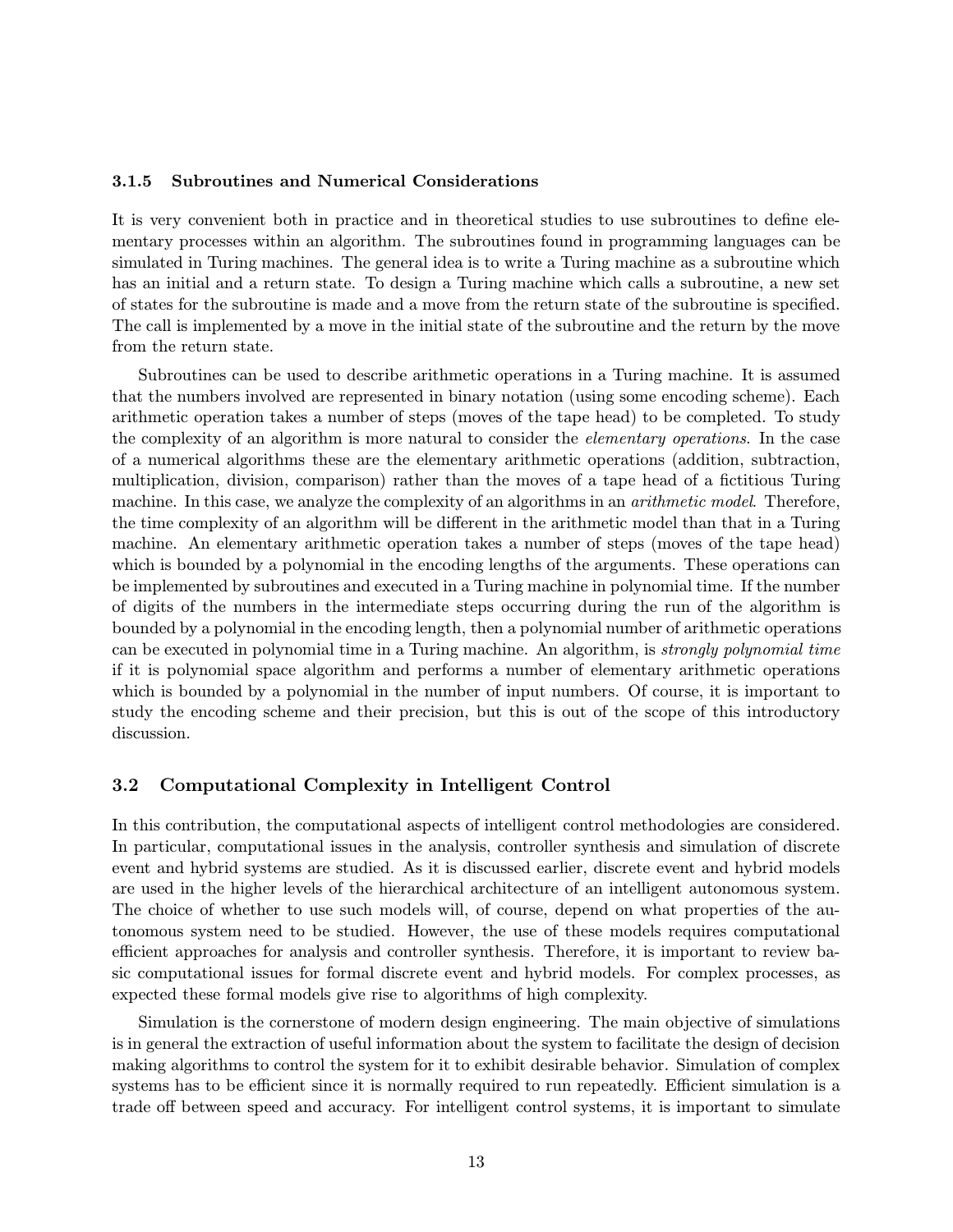at the right level of abstraction. The importance of simulation of discrete event and hybrid systems in intelligent control applications is clear. Consider for example, the simulation of manufacturing systems. We must be able to simulate different system components, such as different number and type of machines and support equipment (transporters, conveyors, buffers, queues). Usually, the basic issue in such systems is the performance evaluation which can be affected by scheduling, control strategies, quality control and so on. Therefore, there is the need for simulation at different levels of abstraction. To address the computational requirements of intelligent control applications we present in Section 6 a high performance parallel architecture.

There are many cases when simulation cannot guarantee the proper operation of a complex system. Especially, in safe critical systems (power plants, traffic management systems and so forth) the desirable behavior must be verified. Verification is concerned with proving properties of interest independently of input choices. Formal verification is a set of techniques that facilitate proving that some specified properties are true for a design. These techniques require a formal model of the behavior of the system, as well as of the properties we wish to verify. Therefore, when intelligent control methodologies are used for systems that must exhibit properties that are required to be verified, formal methods have to be used. This is another case where the use of discrete event and hybrid systems in intelligent control is necessary. If the verification procedure determines that the system description satisfies the critical properties, then we can proceed with the actual design stage. Otherwise, error trace can be used to discover the source of the error and modify the design accordingly. The complexity of processes studied in intelligent control makes the use of the proposed hierarchical architecture very useful in the verification phase. The use of discrete event and hybrid models facilitate the use of verification techniques at different levels of abstraction. Computational issues of formal verification techniques for discrete event and hybrid models are studied at length in this contribution.

The purpose of simulation and verification techniques is to facilitate the design of decision making algorithms so that the system operates properly. During the design phase, which is an iterative process, the system is modified by synthesizing controllers that restrict the behavior of interest. In the case when the behavior of the system is too complex, it is sometimes desirable to consider restrictive controllers that that are not necessarily "optimal". Usually such controllers can be designed more efficiently and they also lead to simpler implementations. Computational issues concerning controller synthesis for discrete event and hybrid systems are discussed throughout this work.

# 4 DES in Intelligent Control using Petri Nets

In this section, Petri nets are used to study computational issues that appear in connection with DES in intelligent control. As it was mentioned in the introduction, there are several results on computational issues of DES that use finite automata and the reader is referred to [80, 57, 71] and the references therein for more information. Petri net models have a wide range of applications in intelligent control as task planning and fault diagnosis. They are especially useful in the case of concurrent systems and they can be enhanced to model various dynamical systems. In this section, several computational issues in the analysis and design of systems modeled by Petri nets are studied. Decidability issues for checking basic properties in Petri nets are discussed. The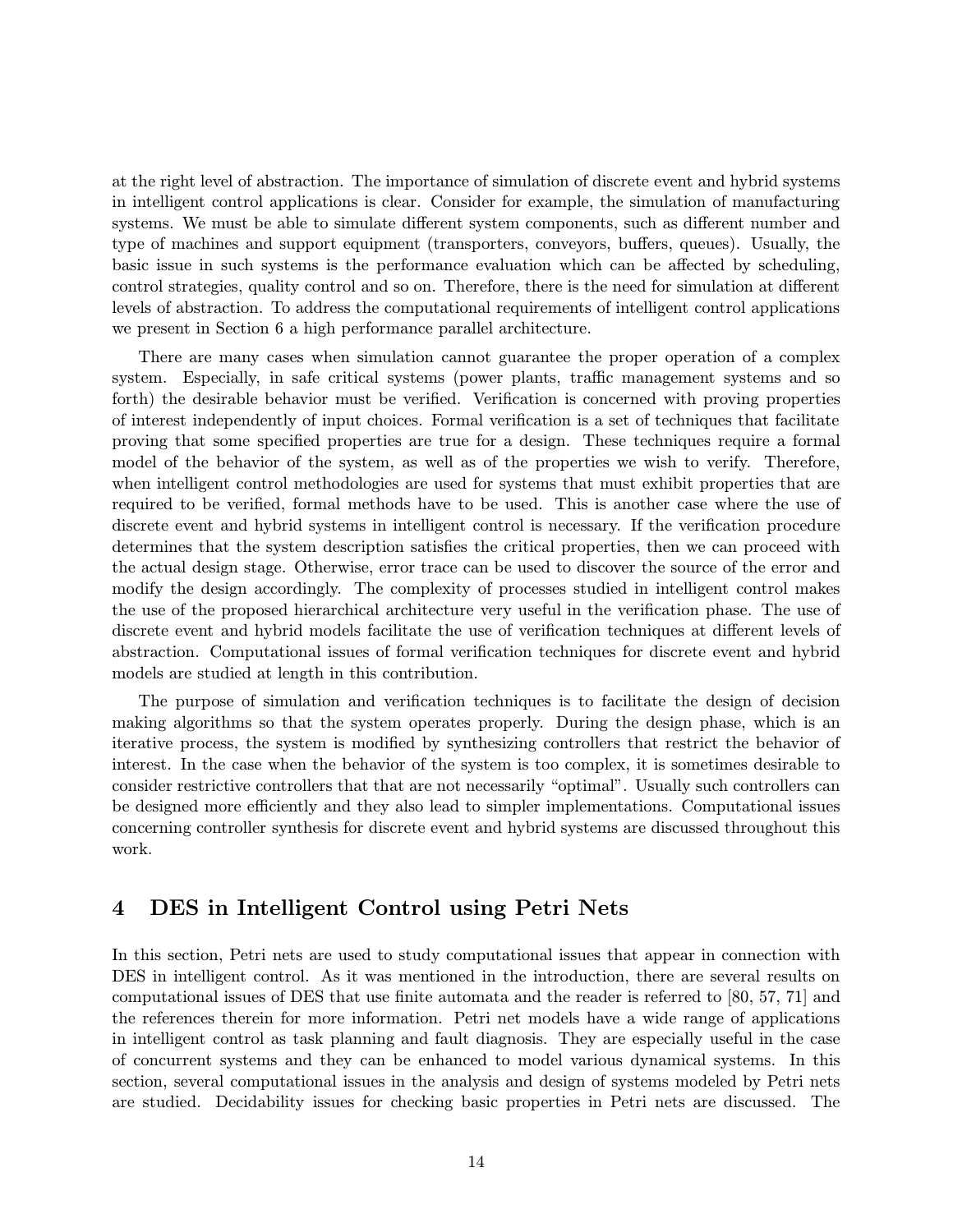use of integer programming for checking system properties is also presented. In addition, the computational advantages of unfolding algorithms that address the state explosion problem in Petri nets are examined. Finally, a synthesis method for Petri net supervisors is briefly presented with the emphasis on its computational efficiency.

#### 4.1 Petri Nets: Basic Notions

Petri nets are a powerful modeling paradigm for a variety of systems [66, 70, 53]. Their basic characteristic is that they provide an excellent tool for capturing concurrency and conflict within a system. They have an appealing graphical and mathematical representation and they have been used extensively to model information processing systems, manufacturing systems, communication systems, industrial processes and so forth. In the following, some basic notions of Petri nets that are necessary for the following sections are presented.

**Definition (Petri net)** A *Petri net structure* is defined as a 3-tuple  $N = (P, T, F)$  where P is a finite set of places, T is a finite set of transitions, and  $F \subseteq (P \times T) \cup (T \times P)$  is the incidence relation representing a set of directed arcs connecting places to transitions and vice versa.

The preset and postset of a place p are defined by  $\bullet p = \{t \mid (t, p)\} \in F$  and  $p \bullet = \{t \mid (p, t) \in F\}$ . The preset and postset of a transition t are respectively  $\bullet t = \{p | (p, t) \in F\}$  and  $t \bullet = \{p | (t, p) \in F\}$ .

The marking of a Petri net is a mapping  $\mu : P \to \mathbb{N}$  from the set of places onto the nonnegative integers which assigns to each place p a number of tokens  $\mu(p)$ . The dynamics of ordinary Petri nets are characterized by the evolution of the marking vector which is referred to as the *state* of the net. A net system  $\langle N,\mu_0\rangle$  is a net  $N = (P,T,F)$  with initial marking  $\mu_0$ .

The marking can be represented by an *m*-dimensional column vector  $\mu = (\mu_1, \dots, \mu_m)$ , where  $m = |P|$  is the number of places. The vector  $\mu$  gives for each place  $p_i$ , the number of tokens in that place,  $\mu_i = \mu(p_i)$ . The marking can be identified also with the multiset containing  $\mu(p_i)$  copies of  $p_i$  for every  $p_i \in P$ . A multiset is a collection of elements over some domain that, unlike a set, allows multiple occurrences of the elements. To avoid confusion, the marking  $\mu$  is interpreted as a mapping when it is appeared with an argument and as a vector of nonnegative integers otherwise. Multiset relations are frequently used. For example, the notation  $\mu \subset \mu'$  is interpreted as a multiset inclusion relation and it is true if and only if  $\mu(p_i) < \mu'(p_i)$  for all  $p_i \in P$ .

The transition t is enabled when each one of its input places is marked with at least one token,  $\mu(p) > 0$  for all  $p \in \bullet t$ . An enabled transition may fire. If  $\mu(p)$  and  $\mu'(p)$  denote the marking of place  $p$  before and after the firing of enabled transition  $t$ , then

$$
\mu'(p) = \begin{cases}\n\mu(p) + 1 & \text{if } p \in t \bullet \setminus \bullet t \\
\mu(p) - 1 & \text{if } p \in \bullet t \setminus t \bullet \\
\mu(p) & \text{otherwise}\n\end{cases}
$$
\n(1)

In words, firing an enabled transition t causes one token to be removed from each place  $p \in \bullet t$ , and one token to be added to each  $p \in t\bullet$ . The firing of the transition t which is enabled at marking  $\mu$ and results in the new marking  $\mu'$  is denoted as  $\mu\left(t\right)\mu'$ .

A firing sequence from a marking  $\mu_0$  is a sequence of transitions  $\sigma = t_1 t_2 \ldots t_n$  such that  $\mu_0$  [ $t_1$  )  $\mu_1$  [ $t_2$  )  $\mu_2$  ... [ $t_n$  )  $\mu_n$ . A marking  $\mu$  is *reachable* in the net system  $\langle N, \mu_0 \rangle$  if there exists a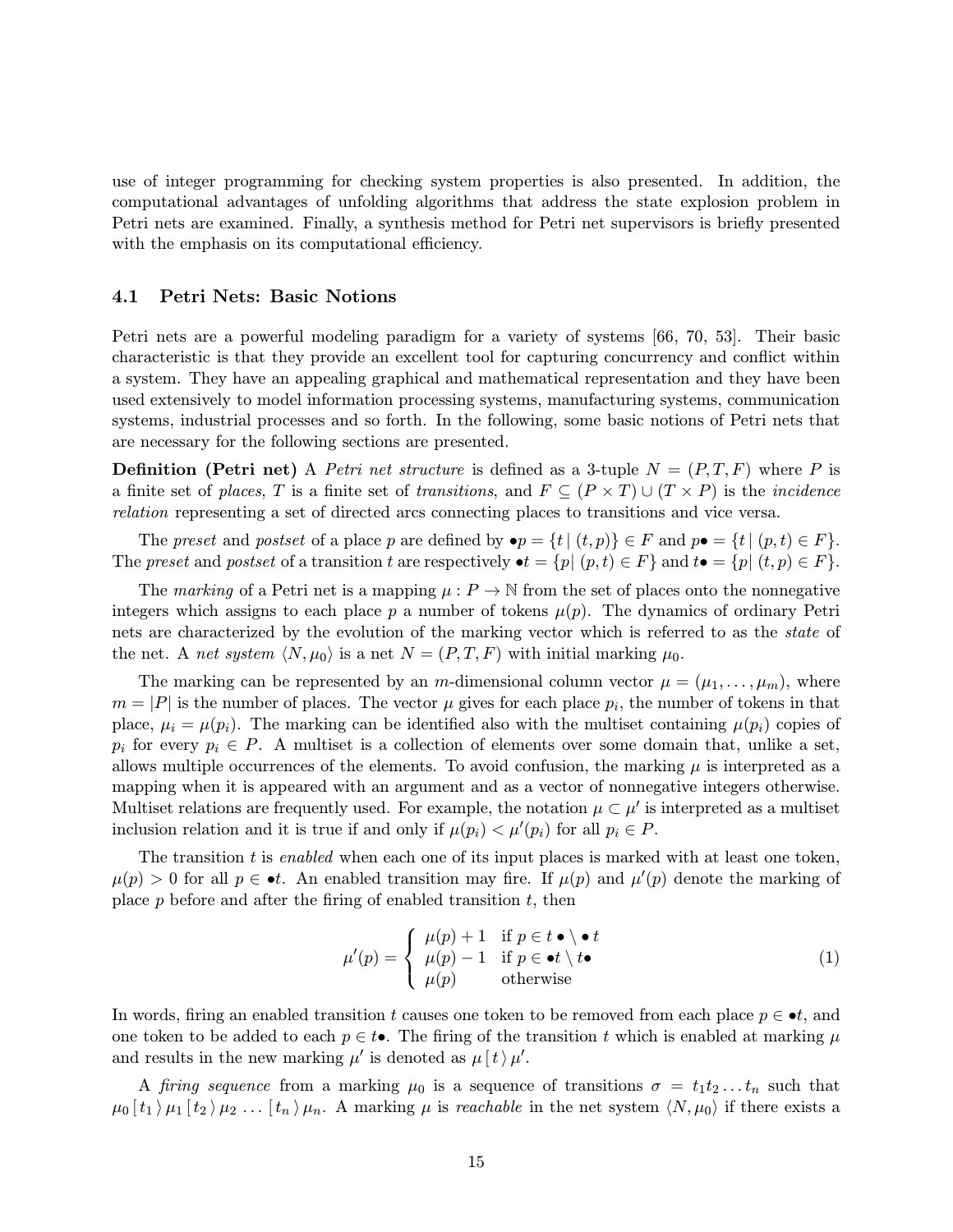firing sequence such that  $\mu_0$   $\sigma$   $\mu$ . The set of reachable markings from  $\mu_0$  in the Petri net N is denoted by  $R(N,\mu_0)$ .

State space description of Petri nets The dynamic behavior of concurrent systems modeled by Petri nets can be described also by matrix equations. These equations are similar to the difference equation that are used to describe linear discrete-time systems. However, their use is more difficult because their solutions are restricted to be nonnegative integers that represent the number of times a certain transition fires.

Let N be the set of nonnegative integers and let  $m = |P|$  and  $n = |T|$  denote the number of places and transitions respectively. The incidence relation can be represented using two matrices. The arcs connecting transitions to places are described by the matrix  $D^+ \in \mathbb{N}^{m \times n}$  and the arcs connecting places to transitions are described by the matrix  $D^- \in \mathbb{N}^{m \times n}$ . Then the Petri net incidence matrix is defined as  $D = D^+ - D^-$ . Recall that the marking is represented with the m dimensional integer vector  $\mu$  and describes the distribution of tokens throughout the net. Let  $\mu_k$ denote the marking of the Petri net after the kth execution. Using the incidence matrix, the next marking  $\mu_{k+1}$  is determined by

$$
\mu_{k+1} = \mu_k + Dq \tag{2}
$$

where q is the n-dimensional *firing vector*. Each entry of the vector q represents the number of times the corresponding transition has fired during the  $k^{th}$  execution of the net. Equation (2) is called the state equation of a Petri net. A given firing vector represents a valid possible firing if all of the transitions for which it contains nonzero entries are enabled. The validity of a firing vector q can be determined by checking the *enabling condition*  $\mu > D^-q$ . In the remaining of the section, both the graphical and algebraic representations of Petri nets are used to discuss the computational complexity of central analysis and synthesis problems.

#### 4.2 Decidability Issues in Petri Nets

In spite of the rather large expressive power of Petri nets, most of the interesting properties for verification purposes are decidable, however they tend to have large complexities. In the following, we review some basic decidability results for Petri nets. For more details see [19] and references therein.

**Boundness** A net system is *bounded* if there exists finite  $k \in \mathbb{N}$  such that  $\mu(p) \leq k$  for every place p and reachable marking  $\mu \in R(N, \mu_0)$ . The set of reachable markings for a bounded Petri net is finite. If the net is used to model systems with buffers or registers then the verification of the boundness property is essential to guarantee that there will be no overflows in the system. The boundness problem for Petri nets is decidable. Checking boundness requires at least space  $2^{c\sqrt{n}}$ where c is a constant and  $n$  is the size of the Petri net that reflects the number of places, transitions and their interconnections. In the case when the bound k is constant and  $k \geq 4$  then the problem is PSPACE-complete. A net  $N$  is *structurally bounded* if it is bounded for all possible markings. It has been shown that a net is structurally bounded if and only if the system of linear inequalities  $XD \leq 0$  has a solution [49]. Therefore, the structural boundness can be decided in polynomial time using linear programming.

Reachability The reachability problem is one of the fundamental problems for Petri net analysis. Given a marking  $\mu$  of the net system  $\langle N,\mu_0\rangle$ , the reachability problem is the problem of deciding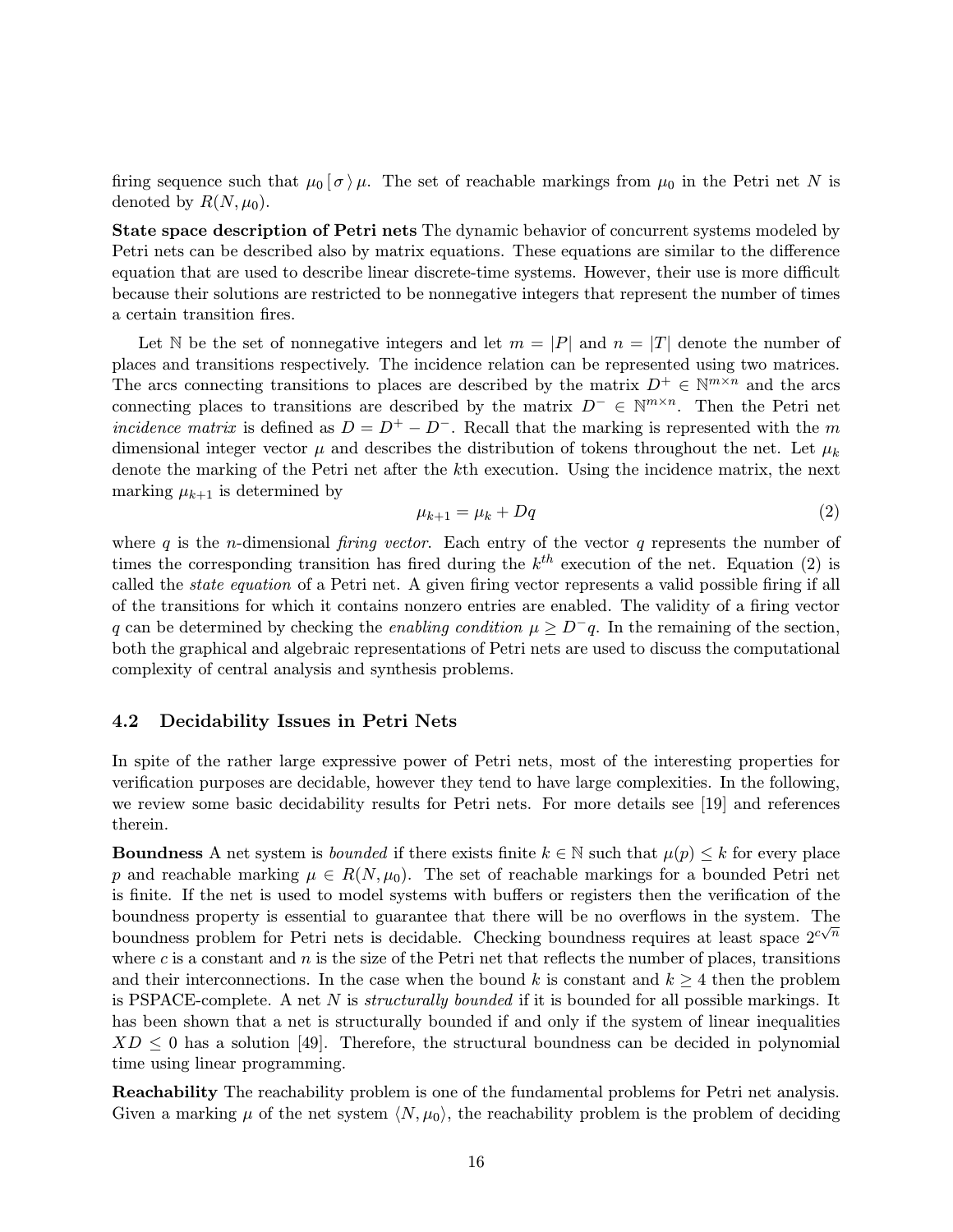if  $\mu \in R(N, \mu_0)$ . The reachability problem is decidable. A lower bound for its complexity is that it needs at least exponential space and exponential time. An extension of Petri nets named extended Petri nets have been defined to increase the expressive power of ordinary Petri nets. These nets contain *inhibitor arcs* from places to transition. If the place  $p$  is connected with the transition t via an inhibitor arc, then t can fire only if  $\mu(p) = 0$  (zero detector). It is interesting that the reachability problem of Petri nets with one inhibitor arc is decidable while with at least two is undecidable.

Liveness The notion of liveness is fundamental for the detection and avoidance of deadlocks. A transition t is live in a marking  $\mu_0$  if for each  $\mu \in R(N, \mu_0)$  there exists a firing sequence  $\sigma$  such that  $\mu$  enables t. A net system is live with respect to the initial marking if every transition is live. The liveness problem is recursively equivalent to the reachability problem, and thus decidable. Relevant to the liveness notion is deadlock-freedom. A Petri net is deadlock-free with respect to  $\mu_0$  if every reachable marking  $\mu \in R(N, \mu_0)$  enables a transition. The problem of deadlock-freedom can be reduced in polynomial time to the reachability problem.

Persistence Persistence is a useful property in the verification of parallel computing protocols and asynchronous circuits [37]. It is related to conflict-freedom and is also central to identifying and allocating shared resources in manufacturing systems. A Petri net is persistent if for any marking in  $R(N,\mu_0)$  an enabled transition can be disabled only by its own firing. If a Petri net is persistent, then for any two enabled transitions, the firing of the one transition will not disable the other. The problem to decide if a given Petri net is persistent is decidable. In [37] persistence of Petri nets is efficiently analyzed using unfoldings (see discussion later in the section).

Equality problem for Petri net reachability sets Consider two net systems  $\langle N_1, \mu_1 \rangle$  and  $\langle N_2, \mu_2 \rangle$ , then the problem of checking if  $R(N_1, \mu_1) = R(N_2, \mu_2)$  is undecidable. Deciding if  $R(N_1, \mu_1) \subseteq R(N_2, \mu_2)$  is also undecidable. The proof of these statements is based on the Hilbert's tenth problem [66]. It can be shown that the language inclusion problem is also undecidable for Petri nets. Assume that the system and the desired specifications have been modeled by the Petri nets  $N_1$  and  $N_2$  respectively. The above undecidability results prohibit the automated verification for proving that the specifications represented by the net  $N_2$  are satisfied by the system  $N_1$ . However, there are subclasses of Petri nets for which these problems are decidable and algorithms for automated verification have been developed. An interesting special case is for bounded Petri nets where the set of reachable markings is finite.

Reachability tree The simplest way to investigate the reachability problem of Petri nets is to expand its reachability tree. The reachability tree represents an exhaustive enumeration of all the reachable markings. Starting with the initial marking  $\mu_0$  all the enabled transitions are fired. This leads to a set of new possible markings. Taking each of those as a new root, the reachability tree can be constructed recursively. If the Petri net is bounded and therefore it has a finite reachability set then this procedure will terminate. In the case of an unbounded net, it is possible that the reachability tree could grow indefinitely. However, by using a special symbol  $\omega$  as pseudo-infinity to represent number of tokens that can be made arbitrarily large, it can be proved [66] that the reachability tree is finite. The analysis of Petri nets using the reachability tree has its limitations. For example, it cannot, in general, be used to solve the reachability or the liveness problems because the presence of the pseudo-infinity problem leads to a loss of information. In addition, the size of the reachability tree can grow exponentially with respect to the size of the original Petri net, thus the use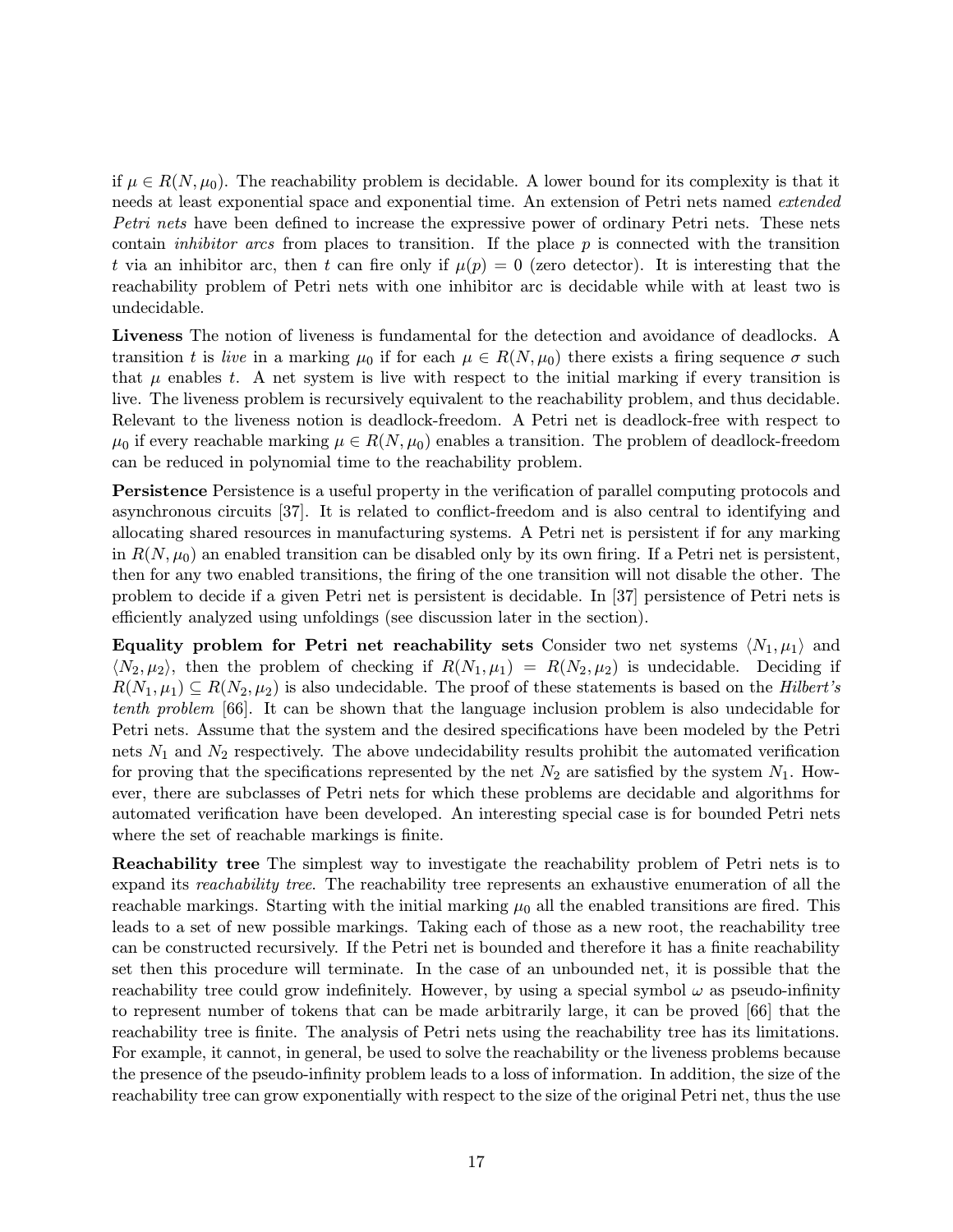of the reachability tree for analysis of Petri nets is computationally inefficient. Alternative methods for avoiding the state explosion problem have been proposed; see the discussion on unfolding later in this section.

### 4.3 Checking properties using integer programming

As it was discussed earlier, the dynamic behavior of a Petri net can be described by a matrix equation known as state or marking equation. The use of the marking equation makes possible the application of linear algebraic techniques for the analysis and verification of Petri nets. In particular, we are interested in how integer programming can be used to check properties of interest. For more details the reader is referred to [48].

The marking equation is derived using the initial marking and the incidence matrix of the net and it can be seen as a set of linear constraints  $\mathcal L$  that every reachable marking must satisfy. It is important to notice that the set of reachable markings is a subset of the solutions of the linear constraints L. Assume we want to check a property of interest P and let  $\mathcal{L}_P$  be a set of linear constraints that specify the markings that do not satisfy P. Then if the system  $\mathcal{L}\cup\mathcal{L}_P$ , which can be solved using integer programming, does not have a solution every reachable marking satisfies the property P. The disadvantage of this method is that the solution of  $\mathcal{L} \cup \mathcal{L}_P$  may or may not correspond to a reachable marking.

If  $\mu \in R(N, \mu_0)$  then the following problem has at least one solution with respect to the ndimensional vector x, which corresponds to the firing sequence  $\sigma$  such that  $\mu_0$   $\sigma$   $\rho$ .

Variables: x integer  
\n
$$
\mu = \mu_0 + Dx
$$
\n
$$
x \ge 0
$$

It is often desirable to check a property  $P$  which corresponds to linear (or equivalently convex) constraints on the marking of the Petri net. These properties are general enough and usually correspond to generalized mutual exclusion constraints. Such a property can be described by the set of linear inequalities  $L\mu \leq b$ , where L, b are of appropriate dimensions and consist of integers. If the following integer programming problem does not have any solution with respect to the vectors x and  $\mu$ , then every reachable marking satisfies the property  $L\mu > b$ .

Variables: 
$$
x, \mu
$$
 integer  
\n $\mu = \mu_0 + Dx$   
\n $L\mu \leq b$   
\n $x, \mu \geq 0$ 

Integer programming and mixed integer programming can be used to check other properties of Petri nets as deadlock-freedom (see [48]). An additional disadvantage is the  $N\mathcal{P}$ -completeness of the integer programming problem. There are many applications in the area of intelligent control (for example manufacturing systems or communication protocols) that is desirable for the discrete state to satisfy convex constraints. For large scale systems, to check if such a property holds can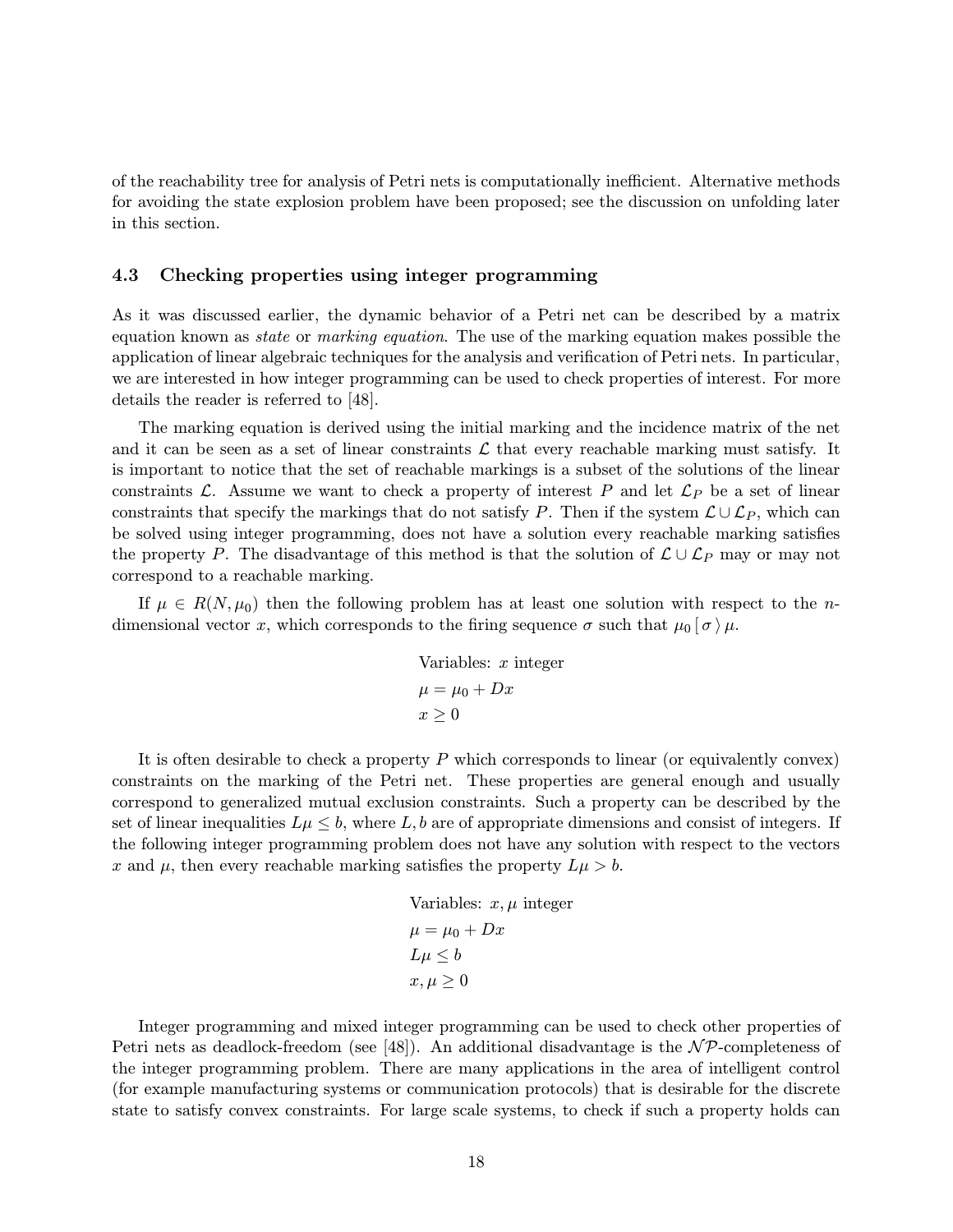be computationally expensive. Another approach is to modify the system to guarantee that such constraints will be satisfied. In Subsection 4.5, a method for designing a supervisor to enforce linear constraints on the marking is discussed. The method is very simple and computationally efficient. The Petri net is changed by adding appropriate monitor places that are determined by a single matrix multiplication.

### 4.4 State space search using unfolding

Net unfoldings is a well known partial order semantics of Petri nets [56, 18] and provide a method of searching the state space without considering all the interleavings of concurrent events. An unfolding technique to avoid the state explosion problem in the verification of systems modeled by Petri nets has been proposed by McMillan [47]. Specifically, an algorithm to construct a finite prefix of the unfolding which contains full information about the reachable states is introduced and then the algorithm is used for deadlock detection. The unfolding technique has been enhanced and applied to other verification problems, see for example [20, 37]. The advantage of the unfolding technique over an exhaustive state space search is that it takes into consideration the captured conflict in the net and narrows the interleavings of concurrent transitions. This section presents briefly the basic notions and the computational advantages of Petri net unfoldings.

The first result of the unfolding algorithm is an acyclic net called occurrence net. Briefly, an occurrence net is a Petri net without backward conflict (two transitions outputting in the same place), and without cycles. Formally, an *occurrence net* is a net  $N' = (P', T', F')$  such that (i) for every  $p \in P'$ ,  $| \bullet p' | \leq 1$ , (ii) F' is acyclic, i.e. the (irreflexive) transitive closure of F' is a partial order, (iii) N' is finitely preceded, i.e. for every  $x' \in P' \cup T'$ , the set of elements  $y' \in P' \cup T'$  such that  $(y', x')$  belongs to the transitive closure of F is finite, and (iv) no transition  $t' \in T'$  is in self conflict. In the following,  $Min(N')$  denotes the set of minimal elements of  $P' \cup T'$  with respect to the transitive closure of  $F'$ .

Let  $N_1 = (P_1, T_1, F_1)$  and  $N_2 = (P_2, T_2, F_2)$  be two nets. A homomorphism from  $N_1$  to  $N_2$  is a mapping  $h : P_1 \cup T_1 \to P_2 \cup T_2$  such that: (i)  $h(P_1) \subseteq P_2$  and  $h(T_1) \subseteq T_2$  and (ii) for every  $t \in T_1$ , the restriction of h to  $\bullet t$  is a bijection between  $\bullet t$  (in  $N_1$ ) and  $\bullet h(t)$  (in  $N_2$ ), and similarly for  $t\bullet$ and  $h(t)$ .

A branching process of a net system  $\langle N,\mu_0\rangle$  is a pair  $\beta = (N',h)$  where  $N' = (P',T',F')$  is an occurrence net and h is a homomorphism from N to  $N'$  such that (i) the restriction of h to  $Min(N')$  is a bijection between  $Min(N')$  and  $\mu_0$  ( $\mu_0$  is interpreted as a multiset), and (ii) for every  $t_1, t_2 \in T'$ , if  $\bullet t_1 = \bullet t_2$  and  $h(t_1) = h(t_2)$  then  $t_1 = t_2$ . Two branching processes  $\beta_1 = (N_1, h_1)$  and  $\beta_2 = (N_2, h_2)$  of a net system are *isomorphic* if there is a bijective homomorphism h from  $N_1$  to  $N_2$ such that  $h_2 \circ h = h_1$ . Furthermore,  $(N_1, h_1)$  contains  $(N_2, h_2)$  if  $N_2 \subseteq N_1$  and the restriction of  $h_1$ to nodes in  $N_2$  is identical to  $h_1$ . An unfolding is the maximal branching process up to isomorphism associated with a net system.

Consider the unfolding  $\beta = (N', h)$  of the net system  $\langle N, \mu_0 \rangle$ . The homorphism h can be seen as a label function that preserves the environment of the transitions. More specifically, the following remarks are concluded from the previous definitions. Since  $N'$  is an occurrence net, the unfolding is finitely preceded and it contains neither forward conflict  $(| \bullet p' | \leq 1)$  nor self-conflict. Since  $\beta$ is a branching process, it has no redundancy (for every  $t_1, t_2 \in T'$ , if  $\bullet t_1 = \bullet t_2$  and  $h(t_1) = h(t_2)$ )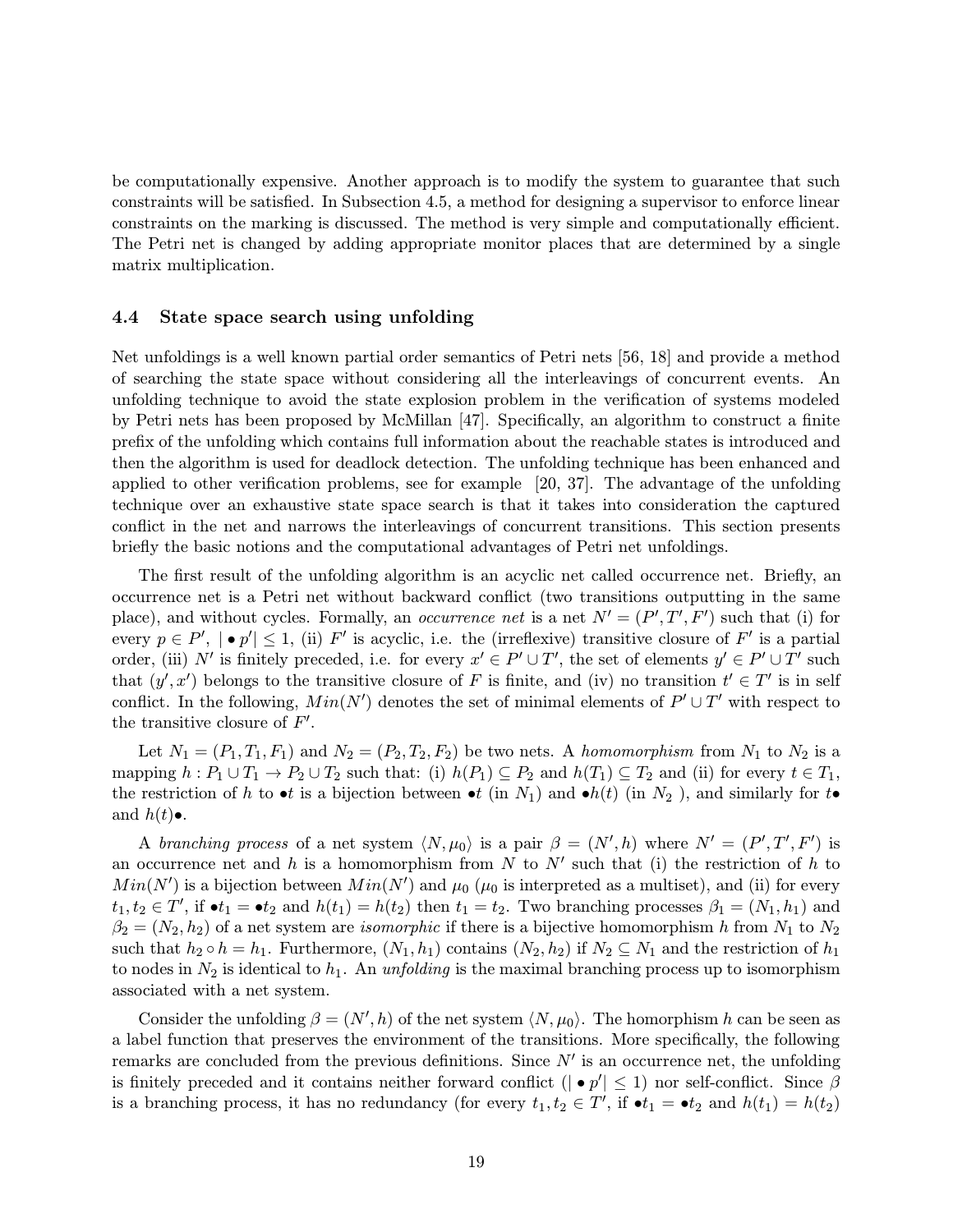then  $t_1 = t_2$ ). Since h is a homomorphism, the labels of the preset and postset of any transition in the unfolding match the preset and postset of the corresponding transition in the original net (for every  $t \in T_1$ , the restriction of h to  $\bullet t$  is a bijection between  $\bullet t$  (in  $N_1$ ) and  $\bullet h(t)$  (in  $N_2$ ), and similarly for  $t\bullet$  and  $h(t)\bullet$ ). Also, the labels of the places in the unfolding with no predecessors match the initial marking of the original net system (the restriction of h to  $Min(N')$ ) is a bijection between  $Min(N')$  and  $\mu_0$ ).

In general, the unfolding of a net system is infinite in size. It is possible, however, to construct finite prefixes of a maximal branching process which enumerate the reachable markings in a computationally efficient manner. An important theoretical notion regarding occurrence nets is that of a configuration. A configuration is a set of events representing a possibly partially ordered run of the net. In an unfolding, each transition corresponds to a transition of the original net (via the mapping h). We can associate each configuration of the unfolding with a state (marking) of the original net by simply identifying those places whose tokens are produced but not consumed by the transitions in the configuration. Then, it can be shown that every marking represented in a branching process is reachable, and that every reachable marking is represented in the unfolding of the net system. The local configuration associated with any transition consists of that transition and all of its predecessors in the dependency order. This is the set of transitions which necessarily are contained in any configuration containing the given transition.

Consider the problem of building a fragment of the unfolding which is large enough to represent all reachable markings of the original net. The process starts with a set of places corresponding to the initial marking of the original net. The unfolding is grown by finding a set of places which correspond to the inputs (preset) of a transition in the original net, then adding a new instance of that transition to the unfolding, as well as a new set of places corresponding to its outputs (postset). If the new transition has no conflicts in its local configuration (more precisely, if it has a local configuration) it is kept, otherwise it is disregarded. This is because the existence of a conflict means that the new transition can occur in no configuration of the unfolding. The unfolding of a net system is always complete. A complete prefix contains as much information as the unfolding. Since a bounded net system has only finitely many reachable markings, its unfolding contains at least one complete finite prefix.

The key to termination of the unfolding is to identify a set of transitions of the unfolding to act as cut-off points. This set must have the following property: any configuration containing a cut-off point must be equivalent (in terms of final state) to some configuration containing no cut-off points. From this, it follows that any successor of a cut-off point can be safely omitted from the unfolding without sacrificing any reachable markings of the original net. A sufficient condition for a transition to be a cut-off point is the following: the final state of its local configuration is the same as that of some other transition whose local configuration is smaller (see [20] for details).

Unfoldings of Petri nets provide a method for avoiding the state-space explosion in analysis problems. The main advantage is the reduced size of the unfolding in comparison with the reachability tree. A simple and elegant algorithm for the construction of the unfolding of a Petri net is presented in [47]. The size of the produced unfolding can be exponential in the size of the Petri net. However, this is only the worst case, there are interesting applications when the size of the unfolding is linear in the size of the Petri net. In general, the size of the unfolding will be smaller than the size of the corresponding reachability tree and will depend on the degree of parallelism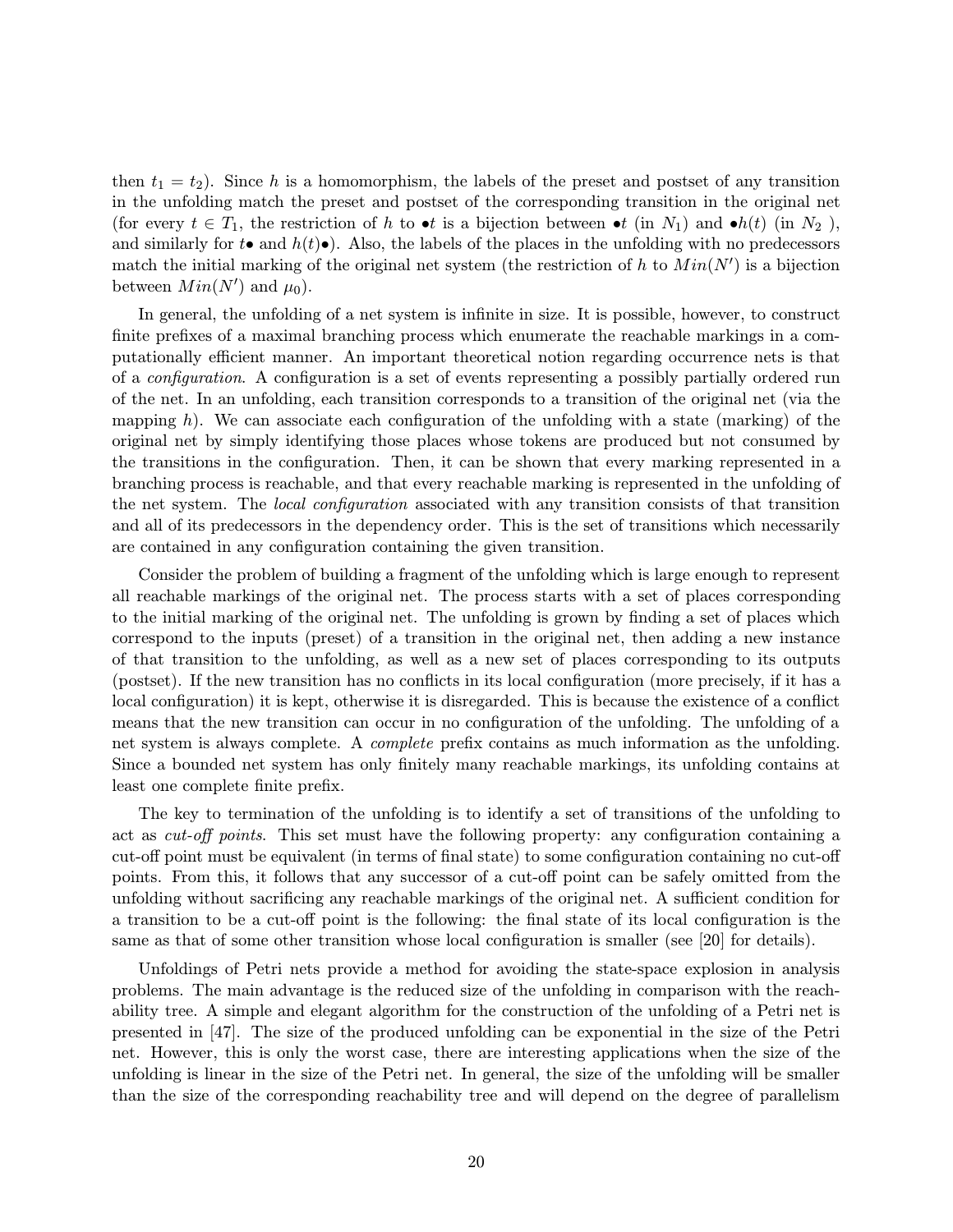of the Petri net. In [47] it is also shown that the problem of existence of a marking that will result in deadlock in an occurrence net is  $\mathcal{NP}$ -complete. This is in agreement with the worst case analysis for the size of the unfolding of a Petri net. However, there are cases when the exponential complexity is avoided (for example the dining philosophers problem).

An improvement of McMillan's algorithms has been presented in [20] where it is shown that a minimal complete prefix can be constructed with size polynomial in the size of the Petri net. A technique that results also in a compression of the size of the unfolding is presented in [37]. Unfoldings can be used for the analysis of Petri nets to study all problems that are related to the reachability problem. Such problems include liveness, deadlock avoidance, boundness, and persistence. In view of the time complexity of the resulting algorithms, it can be easily shown that it will be polynomial in the size of the unfolding. Therefore, the size of the unfolding is the important factor in the analysis of Petri net following this approach.

### 4.5 Supervisory control theory of Petri nets

The methods discussed above are concerned with the analysis and verification of systems modeled by Petri nets and in general, do not lead to computationally efficient procedures. Another approach, motivated by the supervisory control theory in [69], aims at the modification of the original Petri net model (open loop plant) so that the resulting Petri net (closed loop) will satisfy the desirable properties.

If we assume that the specifications are expressed as a set of legal markings for the system, then the aim of the control is to restrict the behavior of the net so that only legal markings can be reached. In the following, we will briefly discuss approaches that rely on the linear algebraic representation of the Petri net model of the plant.

Li and Wonham [42, 43] consider the synthesis of maximally permissive feedback control policies when the legal markings are specified by a system of linear predicates. They showed that under certain assumptions the supervisory state feedback control problem can be reduced to solving a linear integer programming problem (in the presence of uncontrollable transitions). The attraction of the general linear integer programming approach to Petri nets is that the synthesis of supervisory control policies is reduced to the solution of a standard optimization problem, eliminating the need to compute the reachability graph of the Petri net.

Linear constraints on the marking vector can also be enforced by *monitor* or *controller* places. These places represent control places that are connected to existing transitions of the Petri net model. A methodology for DES control based on Petri net place invariants has been developed in [85, 51, 50, 52]. A place invariant of a Petri net is defined as every integer vector x which satisfies  $x^T \mu = x^T \mu_0$  where  $\mu_0$  is the initial marking and  $\mu$  any reachable subsequent marking. Place invariants characterize sets of places whose the weighted sum of tokens remains constant at all reachable markings and is determined only by the initial marking. Consider linear constraints of the form  $L\mu_p \leq b$  on the marking vector  $\mu_p$  of the plant net. This inequality can be transformed to the equality  $L\mu_p + \mu_c = b$  by introducing an external Petri net controller whose places are represented by the "slack variables"  $\mu_c$ . The incidence matrix of the controller is then computed by the equation  $D_c = -LD_p$  and its initial marking is  $\mu_{c_0} = b - L\mu_{p_0}$ . The controller introduces place invariants in the closed loop system, that enforce the linear constraint  $L\mu_p \leq b$ . For more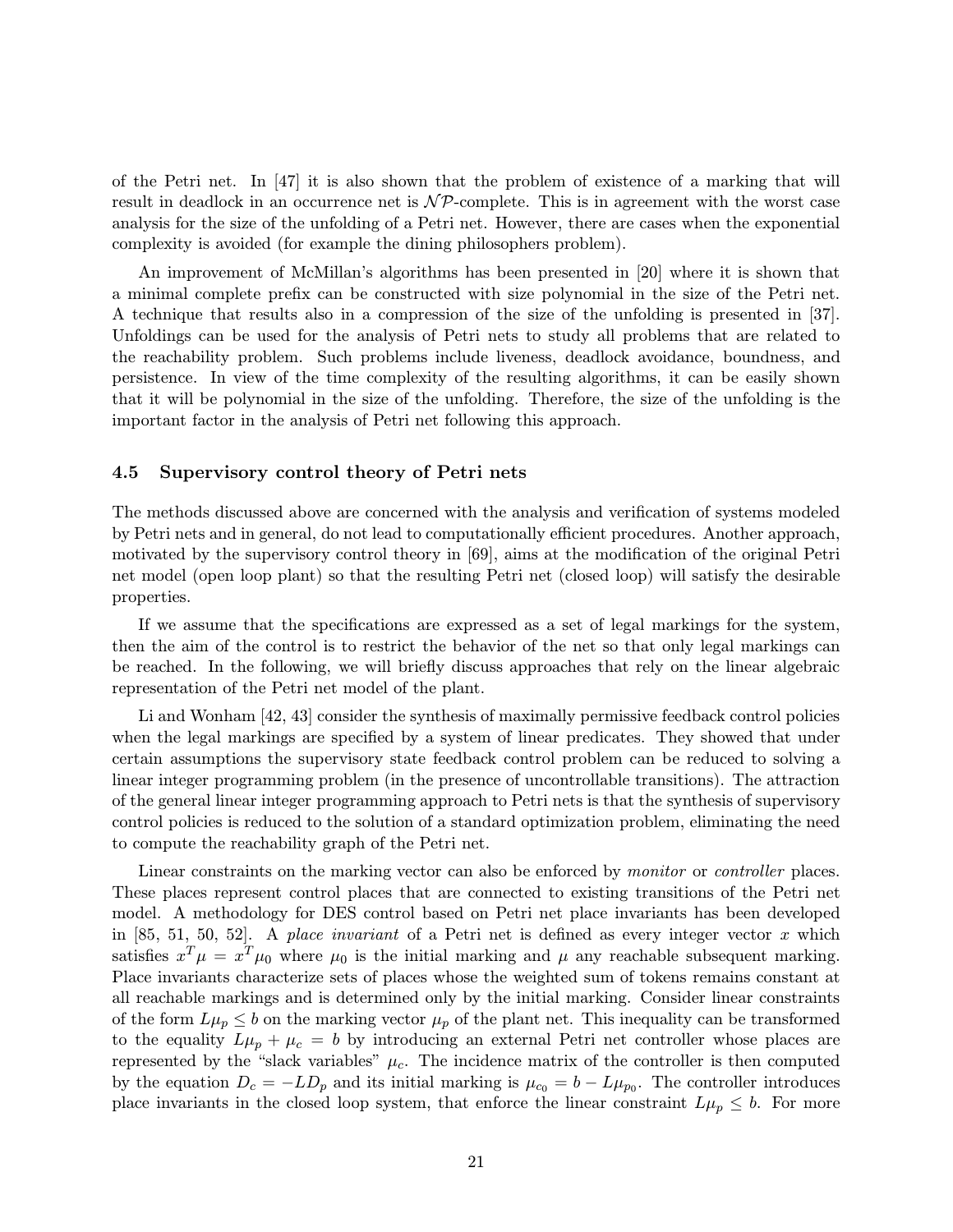details on the place invariant method for controllable transitions see [85].

The significance of invariant based supervision techniques to Petri net controller design is that the control net can be computed very efficiently, thus the method shows promise for controlling large, complex systems, or for recomputing the control law online due to some plant failure. An invariant based supervisor is computed very efficiently by a single matrix multiplication, and its size grows polynomially with the number of specifications. In the case when all the transitions of the plant net are controllable and observable then the invariant based control method is shown to be maximally permissive [85].

A more challenging case arises by the presence of uncontrollable and unobservable transitions. Li and Wonham [42, 43, 44] show that optimal, or maximally permissive, control actions which account for uncontrollable transitions can be found by analytically solving an integer linear programming problem. If is not possible to solve the integer programming problem symbolically, then it is necessary for the controller to numerically solve integer programs at every iteration of the evolution of the discrete event system. This can be computationally very expensive for large problems. The approach presented in [50] for supervising a plant with uncontrollable/unobservable transitions is to actually modify the constraints themselves so that the new constraints account for the difficult structures in the plant. If it is possible to obtain an analytic solution for the transformed constraints, then the controller logic itself will be very simple. Two techniques are presented in [50] for generating transformations of linear constraints that will facilitate the controller synthesis in the presence of uncontrollable and/or unobservable transitions. The first technique involves the solution of an integer linear problem and the other the triangularization of an integer matrix through constrained row operations. Although the derived supervisors are not always maximally permissive, a more restricted control policy can be easily computed and implemented with monitor places. These suboptimal controllers may be sufficient for many tasks, depending on the application. The suitability of this technique has also be examined for deadlock avoidance and liveness. These methods that apply to nets where uncontrollable and/or unobservable transitions may be present, involve finding the invariants or siphons of a Petri net and computationally reduce to finding elements of the kernel of an integer matrix for which established algorithms exist (for more details see [51]).

# 5 Hybrid Systems in Intelligent Control

Hybrid control systems typically arise from the interaction of discrete planning algorithms and continuous processes, and, as such, they provide the basic framework and methodology for the analysis and synthesis of autonomous and intelligent systems. Whenever a computer program interacts with a physical process, hybrid system methodologies are necessary to guarantee the desirable operation of the system. Hybrid automata have been proposed as a model for hybrid systems and they have been studied extensively for the verification of computer programs that involve continuous variables. Because of the importance of hybrid automata in the study of hybrid systems, we review in Subsection 5.1 basic computational issues concerning the analysis of such systems. Some recent results for controller synthesis are also outlined with comments on their computational complexity. Although, most of the problems are computationally very difficult and even undecidable, for many interesting applications efficient algorithms can be developed. In Subsection 5.2, programmable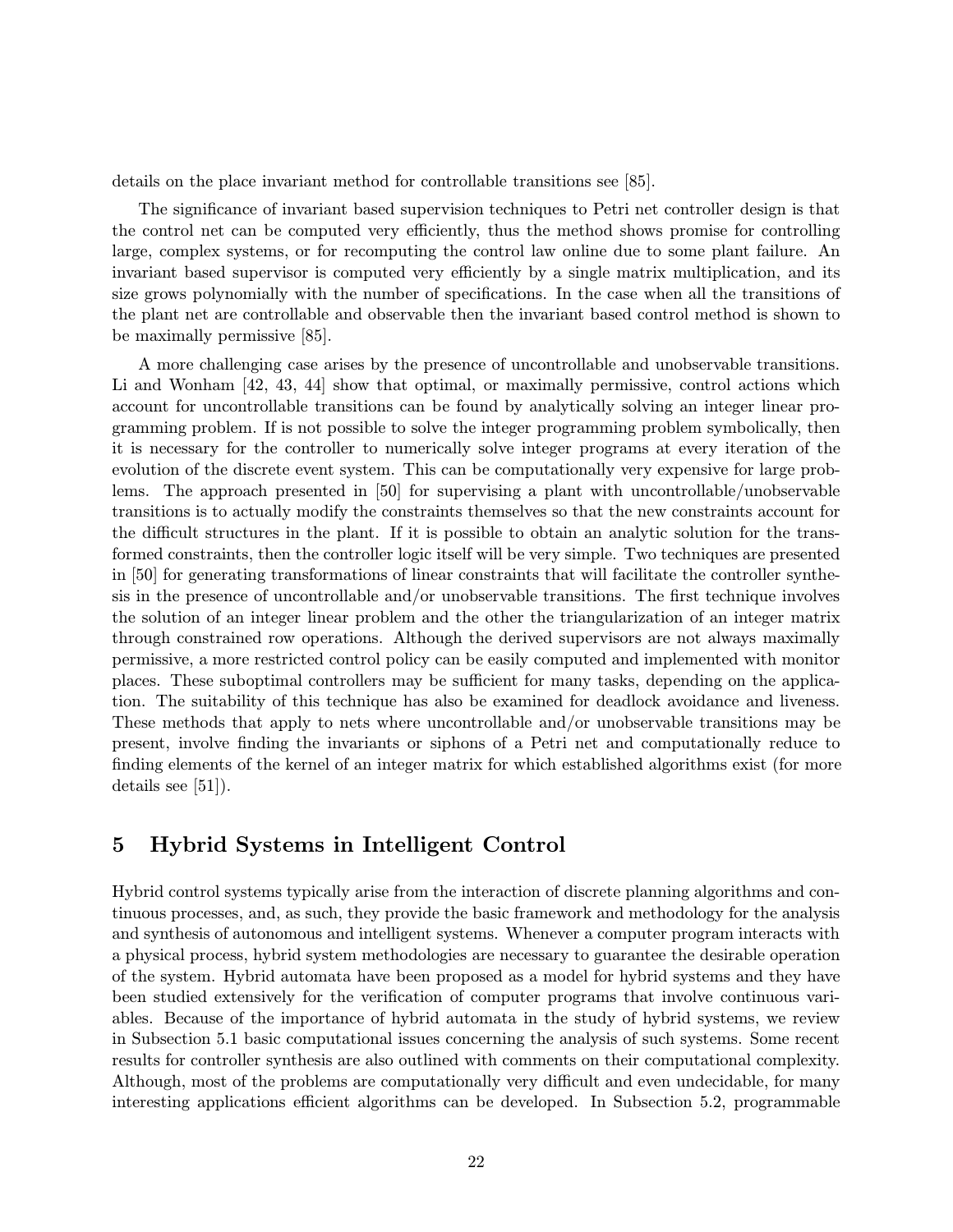timed Petri nets are presented as a model for hybrid systems and some analysis and controller synthesis algorithms are described with emphasis on their computational advantages.

#### 5.1 Computational Issues in Hybrid Automata

Hybrid automata provide a general modeling formalism for the formal specification and algorithmic analysis of hybrid systems [1]. They are used to model dynamical systems that consist of both discrete and analog components which arise when computer programs interact with an analog environment in real time. In the following we review some computational issues in the analysis and verification of hybrid systems modeled by hybrid automata.

A hybrid automaton is a finite state machine equipped with a set of real-valued variables. More specifically, a hybrid automaton consists of a finite set  $X = \{x_1, \ldots, x_n\}$  of real-valued variables and a labeled directed graph  $(V, E)$ . A vertex  $v \in V$  is called a *control mode* or *location* and is equipped with the following labeling functions: A flow condition or activity described by a differential equation in the variables in X and an *invariant condition*  $inv(v) \in \mathbb{R}^n$ . An edge  $e \in E$ is called *control switch* or *transition* and is labeled with guarded assignment in the variables in  $X$ . A transition is enabled when the associated guard is true and its execution modifies the values of the variables according to the assignment. Another labeling function assigns to each transition an event from a finite set  $\Sigma$ .

A state  $\sigma = (v, x)$  of the hybrid automaton consists of a control location  $v \in V$  and a valuation  $x \in \mathbb{R}^n$  of the variables in X. The state can change either by a discrete and instantaneous transition or by a time delay. A discrete transition changes both the control location and the real valued variables while a time delay changes only the values of the variables in  $X$  according to the flow condition. A run of a hybrid automaton  $H$  is a finite or infinite sequence

$$
\rho: \; \sigma_0 \rightarrow_{f_0}^{t_0} \sigma_1 \rightarrow_{f_1}^{t_1} \sigma_2 \rightarrow_{f_2}^{t_2} \ldots
$$

where  $\sigma_i = (v_i, x_i)$  are the state of H and  $f_i$  is the flow condition for the vertex  $v_i$  such that (i)  $f_i(0) = x_i$ , (ii)  $f_i(t) \in inv(v_i)$  for all  $t \in \mathbb{R} : 0 \le t \le t_i$ , and (iii)  $\sigma_{i+1}$  is a transition successor of  $\sigma'_{i} = (v_{i}, f_{i}(t_{i}))$  and  $\sigma'_{i}$  is a time successor of  $\sigma_{i}$ .

An important notion for the realizability of the hybrid automaton is the divergence of time. A hybrid automaton is said to be nonzeno if it cannot prevent time for diverging. If a hybrid automaton is nonzeno only finitely many transitions can be executed in every bounded time interval.

Example [1] The hybrid automaton of Fig. 2 models a thermostat controlling the temperature of a room by turning on and off a heater. The system has two control modes off and on. When the heater is off the temperature of the room (denoted by the real valued variable  $x$ ) is governed by the differential equation  $\dot{x} = -Kx$  (flow condition). When the heater is on (control mode on) the temperature of the system evolves according to the flow condition  $\dot{x} = K(h-x)$ , where h is a constant. The location invariants and the transition relation are specified by logical formulas and by guarded commands in the variables in  $X$  respectively. These labeling functions detect when the temperature crosses the thresholds  $m$  and  $M$  and trigger an appropriate control switching.

Complex systems can be modeled by using the parallel composition of simple hybrid automata. The basic rule for the parallel composition is that two interacting hybrid automata synchronize the execution of transitions labeled with common events (for more details see [1]).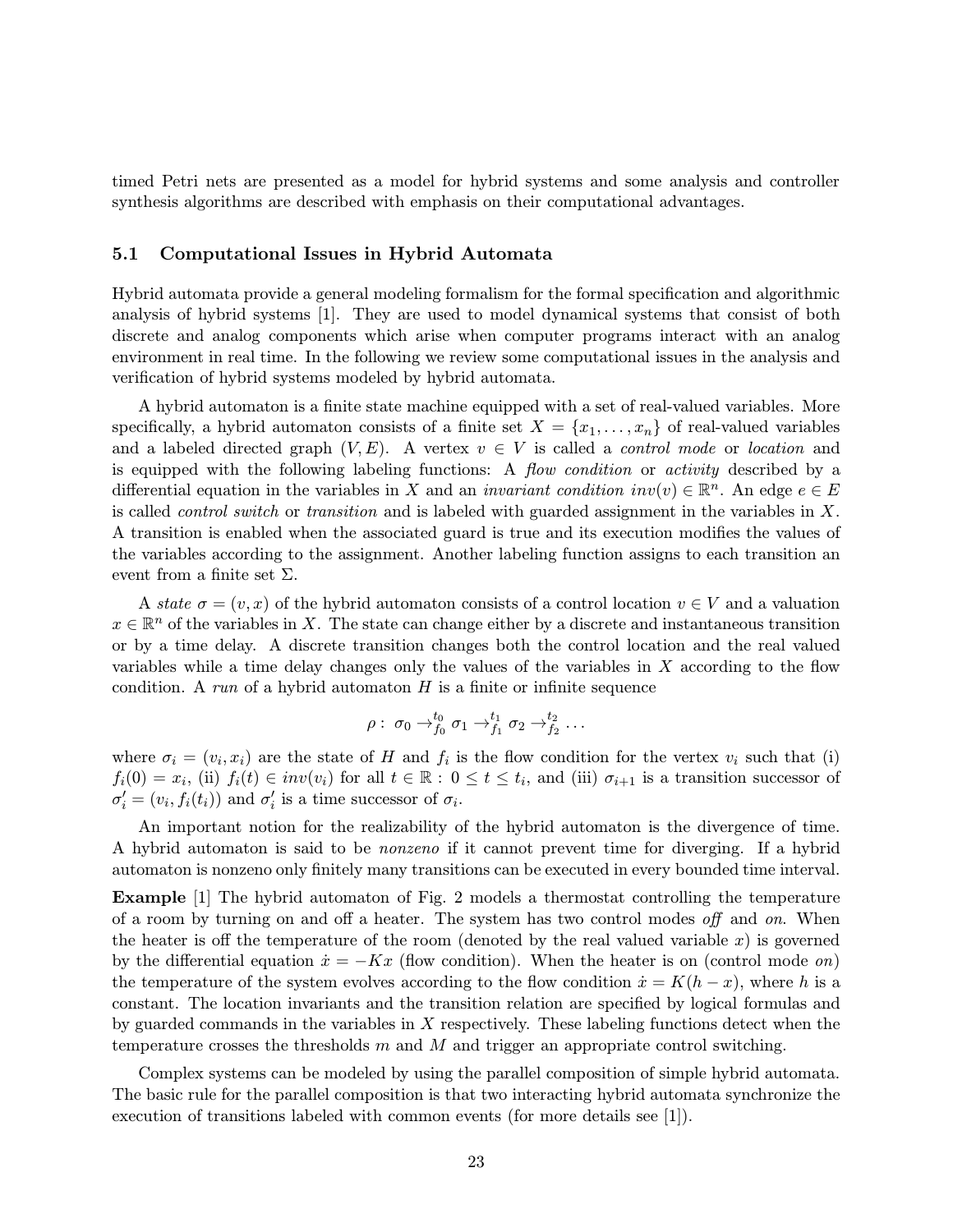

Figure 2: Hybrid automaton describing a thermostat

Linear hybrid automata The modeling formalism of hybrid automata is particularly useful in the case when the flow conditions, the invariants and the transition relations are described by linear expressions in the variables in  $X$ . However, for a lot of significant results that have been reported in the literature, hybrid systems are modeled by more general hybrid automata [46, 68, 29].

A hybrid automaton is linear if its flow conditions, invariants and transition relations can be defined by linear expressions over the set  $X$  of variables. Note, the special interpretation of the term linear in this context. More specifically, for the control modes the flow condition is defined by a differential equation of the form  $\dot{x} = k$ , where k is a constant, one for each variable in X and the invariant  $inv(v)$  is defined by a linear predicate (which corresponds to a convex polyhedron) in X. Also, for each transition the set of guarded assignments consists of linear formulas in  $X$ , one for each variable. Note that the run of a linear hybrid automaton can be described by a piecewise linear function whose values at the points of first order discontinuity are finite sequences of discrete changes. An interesting special case of a linear hybrid automaton is a timed automaton [2]. In a timed automaton each continuous variable increases uniformly with time (with slope 1) and can be considered as a clock. A discrete transition either resets the clock of leaves it unchanged.

Another interesting case of a linear hybrid automaton is a rectangular automaton [28]. A hybrid automaton is rectangular if the flow conditions are independent of the control modes, and the variables are pairwise independent. In a rectangular automaton, the flow condition has the form  $\dot{x} = [a, b]$  for each variable  $x \in X$ . The invariant condition and the transition relation are described by linear predicates that also correspond to  $n$ -dimensional rectangles. Rectangular automata are interesting because they characterize an exact boundary between the decidability and undecidability of verification problems of hybrid automata.

Decision Problems The main decision problems concerning the analysis and verification of hybrid systems is the emptiness problem, the language inclusion problem and the reachability problem. In the following we discuss some of the decidability results reported in the literature for hybrid automata [28, 31] and timed automata [2].

The emptiness problem is concerned with the existence of a divergent run and is a fundamental task for the verification of liveness requirements in hybrid automata. The emptiness problem for rectangular hybrid automata is PSPACE-complete. Checking the emptiness of timed automata is also PSPACE-complete (see [31] and [2] for complete proofs). On the negative side, the emptiness problem is undecidable for linear hybrid automata. This follows from stronger undecidability results reported in [1] for restricted classes of linear hybrid automata.

The reachability problem is formulated as follows. Let  $\sigma$  and  $\sigma'$  be two states in the infinite state space S of a hybrid automaton H. Then,  $\sigma'$  is reachable from  $\sigma$  if there exists a run of H that starts is  $\sigma$  and ends in  $\sigma'$ . The reachability problem is central to the verification of hybrid systems.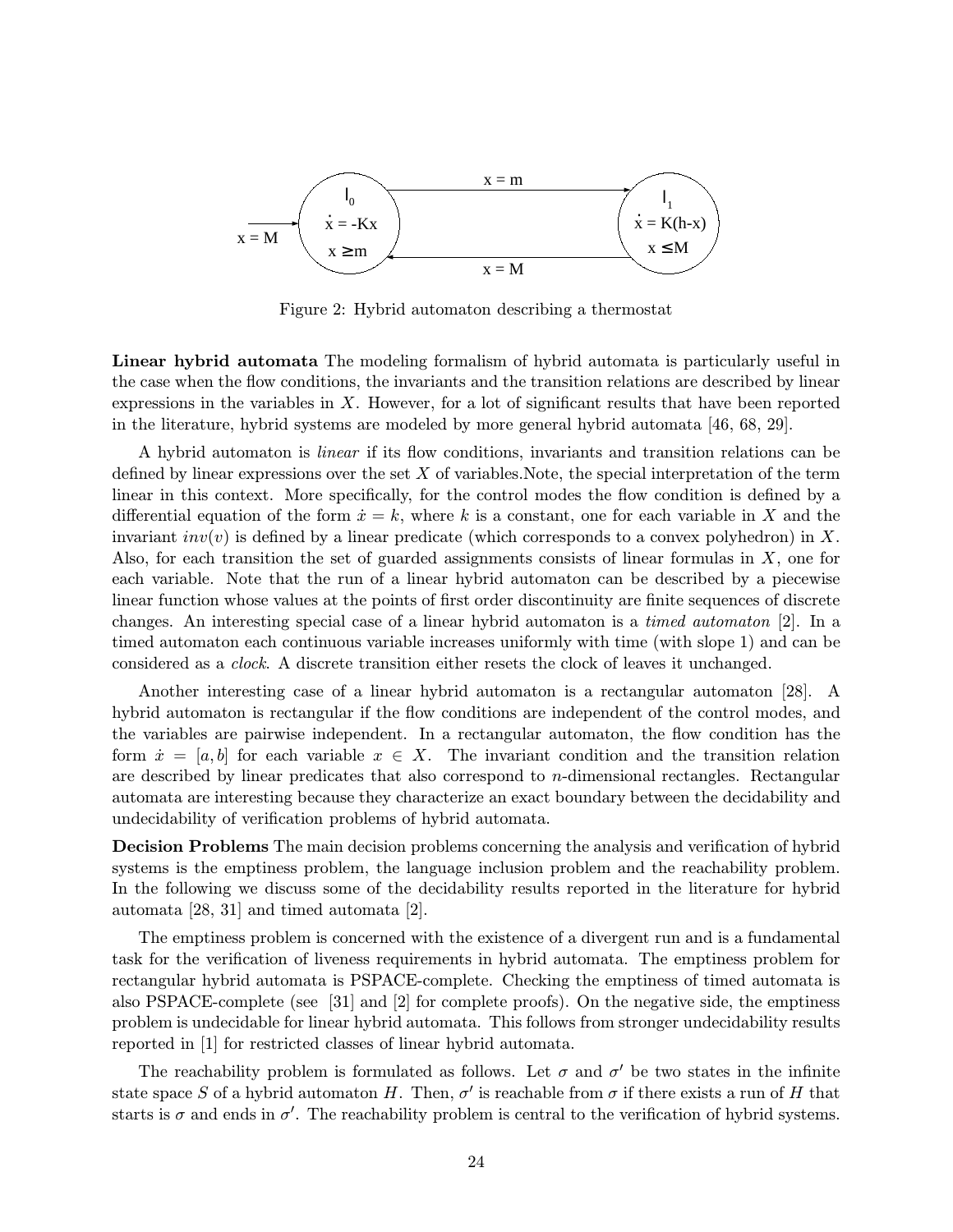In particular, the verification of invariance properties is equivalent to the reachability problem. For example, a set  $R \subset S$  is invariant if no state in  $S \setminus R$  can be reached from an initial state of H. From the undecidability of the emptiness problem it follows that the reachability problem is also undecidable for linear hybrid automata. For decidability and undecidability results for particular classes of hybrid automata see [1, 32, 31].

Timed Automata The language inclusion problem for timed automata is very important in the automatic verification of finite state real-time systems. Given two timed automata  $A_1$  and  $A_2$  over an alphabet  $\Sigma$ , the problem of checking if  $L(A_1) \subseteq L(A_2)$  is undecidable. However, if  $A_2$  is deterministic, the previous problem is PSPACE-complete [2]. (In a deterministic timed automaton all the edges which stem from the same state have mutually exclusive clock constraints). The language inclusion problem for linear hybrid automata is more general and it is studied by introducing two labeled transition systems. The *time transition system* abstracts continuous flows retaining only information for the source and the destination locations and the duration of the flow. The timeabstract transition system abstracts also the duration of the flows. The timed inclusion problem compares the runs of a hybrid automaton with timed specifications, and the time-abstract inclusion problem compares the runs of a hybrid automaton with a time-abstract specification. For details see [28].

Verification of linear hybrid automata While the reachability problem is undecidable even for very restricted classes of hybrid automata, two semi-decision procedures, forward and backward analysis, have been proposed in [1] for the verification of safety specifications of linear hybrid automata. A data region  $R_v$  is a finite union of convex polyhedra in  $\mathbb{R}^n$ . A region  $R = (v, R_v)$ consists of a location  $v \in V$  and a data region  $R_v$  and is a set of states of the linear hybrid automaton. Given a region R, the precondition of R, denoted by  $pre(R)$ , is the set of all states σ such that R can be reached from σ. The postcondition of R, denoted by  $post(R)$  is the set of all the reachable states from R. For linear hybrid automata both  $pre(R)$  and  $post(R)$  are regions, i.e. the corresponding data region is a finite union of convex polyhedra. Given a linear hybrid automaton  $H$ , an initial region  $R$  and a target region  $T$ , the reachability problem is concerned with the existence of a run of H that drives a state from R to a state in T. Two approaches for solving the reachability problem have been proposed. The first one computes the target region  $post*(R)$ of all states that can be reached from the initial state R and checks if  $post*(R) \cap T = \emptyset$  (forward reachability analysis). The second approach computes the region  $pre^*(T)$  of the states that can be reached from the initial region R and checks if  $pre^*(T) \cap R = \emptyset$  (backward reachability analysis). Since the reachability problem for linear hybrid automata is undecidable, these procedures may not terminate (semi-decision procedures). They terminate with a positive answer if  $T$  is reachable from R and a negative answer if no new states can be added and T is not reachable from R. The crucial step in these approaches is the computation of the precondition or postcondition of a region.

Controller synthesis approaches based on hybrid automata The undecidability of the reachability problem is a fundamental obstacle in the analysis and controller synthesis for linear hybrid automata. Nevertheless, considerable research effort has been focused on developing systematic procedures for synthesizing controllers for large classes of problems.

Tittus and Egardt [78] study control design for a class of hybrid systems with continuous dynamics described by pure integrators. Although this class of hybrid systems is rather limited, these models are very important for control of batch processes. Note that even in the case the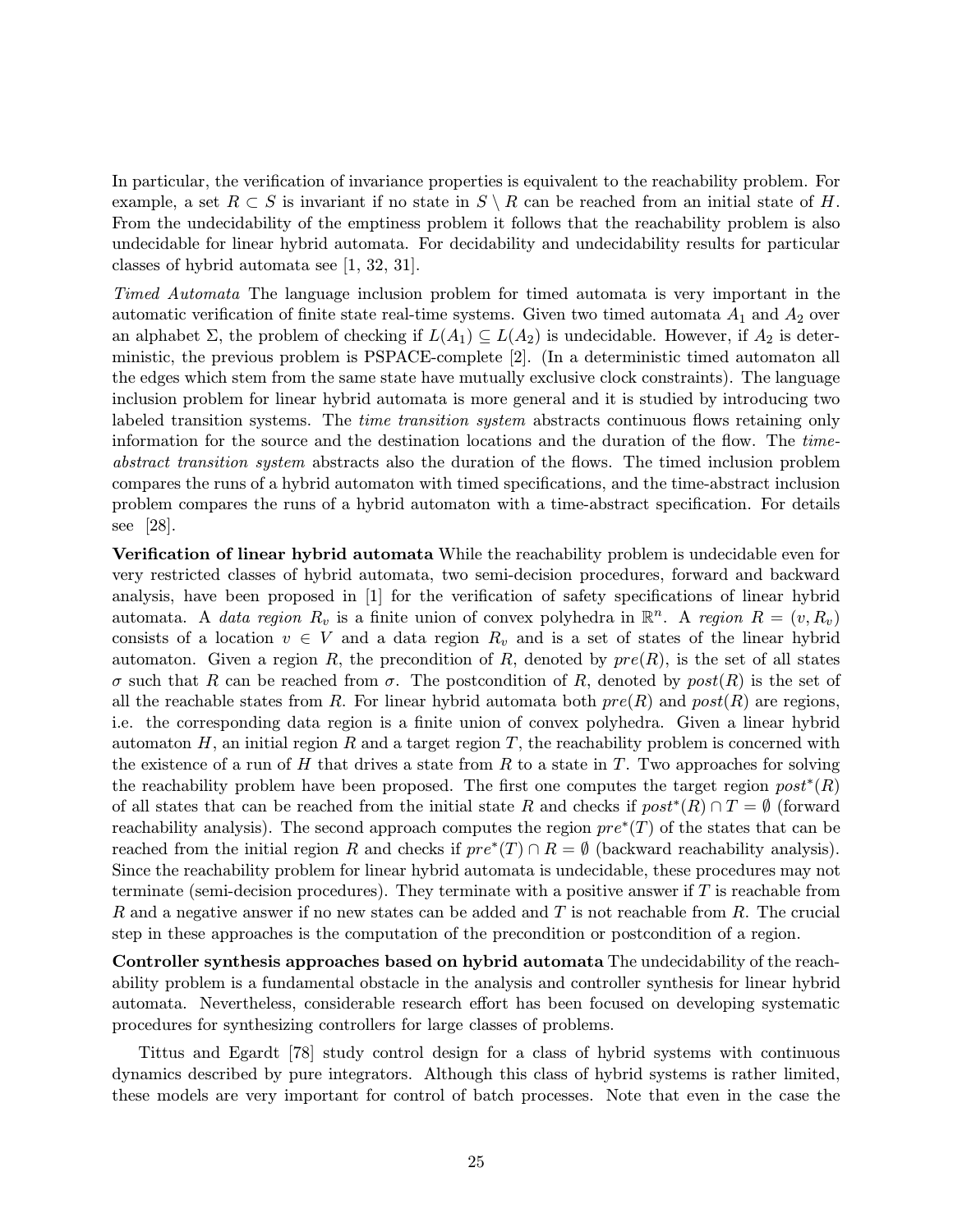continuous dynamics of the physical system are more complicated, it is efficient to use low-level continuous controllers to impose linear ramp-like setpoints. By using traditional feedback control in the execution level of the hierarchical architecture (Fig. 1), the dynamics of the low-level closed loops is abstracted by integrators in the coordination level. More specifically, the continuous dynamics in [78] are described by differential equations of the form  $\dot{x}(t) = k_v$  where  $k_v$  is a constant vector associated with the control mode  $v$  of the hybrid automaton. The control specifications are represented by data regions  $R_v = \{x \in \mathbb{R}^n : A_v x + b_v \leq 0\}$  and by a set  $Q_f$  of forbidden control modes or forbidden control switches. Controllability of hybrid integrator systems is defined with respect to a pair of regions of the hybrid state space. A hybrid system is controllable with respect to  $(R_1, R_2)$  if there exists an acceptable trajectory that drives the state  $(v, x)$  from  $R_1$  to  $R_2$ . An acceptable trajectory is a trajectory of the hybrid system that satisfies the control specifications. For example, no forbidden control mode  $v \in Q_f$  is visited and for every legal control mode v the continuous state x lies in  $R_v$ . Based on the definition of controllability, a semi-decidable algorithm is described that uses backward reachability analysis. The algorithm that analyzes these integrator hybrid systems with respect to controllability and, as a by-product, generates a set of correct control laws that switch the system between a predefined number of control modes. The semi-decidability of the algorithm is due to the undecidability of the reachability problem of linear hybrid automata. Note that an algorithm for backward reachability which can be applied in more general cases has been presented in [75].

Discrete time control for rectangular hybrid automata has been studied in [30], where it is shown that rectangular automata form a maximal class of systems for which the sampling-controller synthesis problem can be solved algorithmically. A realistic assumption for controller synthesis is that while the plant evolves in continuous time, the controller samples the state of the system in discrete time. The methodology for controller synthesis for hybrid automata can be seen as an extension of supervisor control theory [69]. Let Q be the set of states  $(v, x), v \in V, x \in \mathbb{R}^n$  of the hybrid automaton H. A controller C is defined as a mapping  $f_C : Q \to \Sigma$  from the set of states to the set of controllable events. The coupling of the hybrid automaton  $H$  with the controller  $C$  is defined as a infinite-state transition system. Given a region  $R$  of unsafe states, the basic control problem is to determine whether there exists a controller  $C$  such that the region  $R$  is unreachable in the closed loop system  $(H, C)$ . In [30] this problem is called the *safety control decision problem*. In the case when the answer to this problem is affirmative, the problem of constructing a controller is referred as safety controller synthesis problem. It is proven in [30] that the safety control decision problem can be solved in PSPACE and the safety controller synthesis problem can be solved in exponential time. The safety control problem can be solved by iterating a predecessor operator on regions. In particular, the operator used is called the uncontrollable-predecessor operator  $UPre(R):2^Q \rightarrow 2^Q$ and represents the set of states that no controller can keep out of R for even one transition.

A semi-decision procedure for synthesizing controllers for a larger class of linear hybrid automata has been presented in [83]. In this work, the continuous dynamics are governed by differential inclusions of the form  $A\dot{x} \geq b$  where A and b are a constant matrix and vector respectively. The control problem is formulated as a safety requirement represented as a linear region R. A controller C is legal if all states that can be reached from the initial states of the hybrid automaton H lie in the safe region  $R$ . The supervisor control problem is concerned with the existence and the construction of a legal controller. It is shown in [83] that the controller synthesis problem for this class of linear hybrid automata with linear safety requirements is semi-decidable. The control problem in this case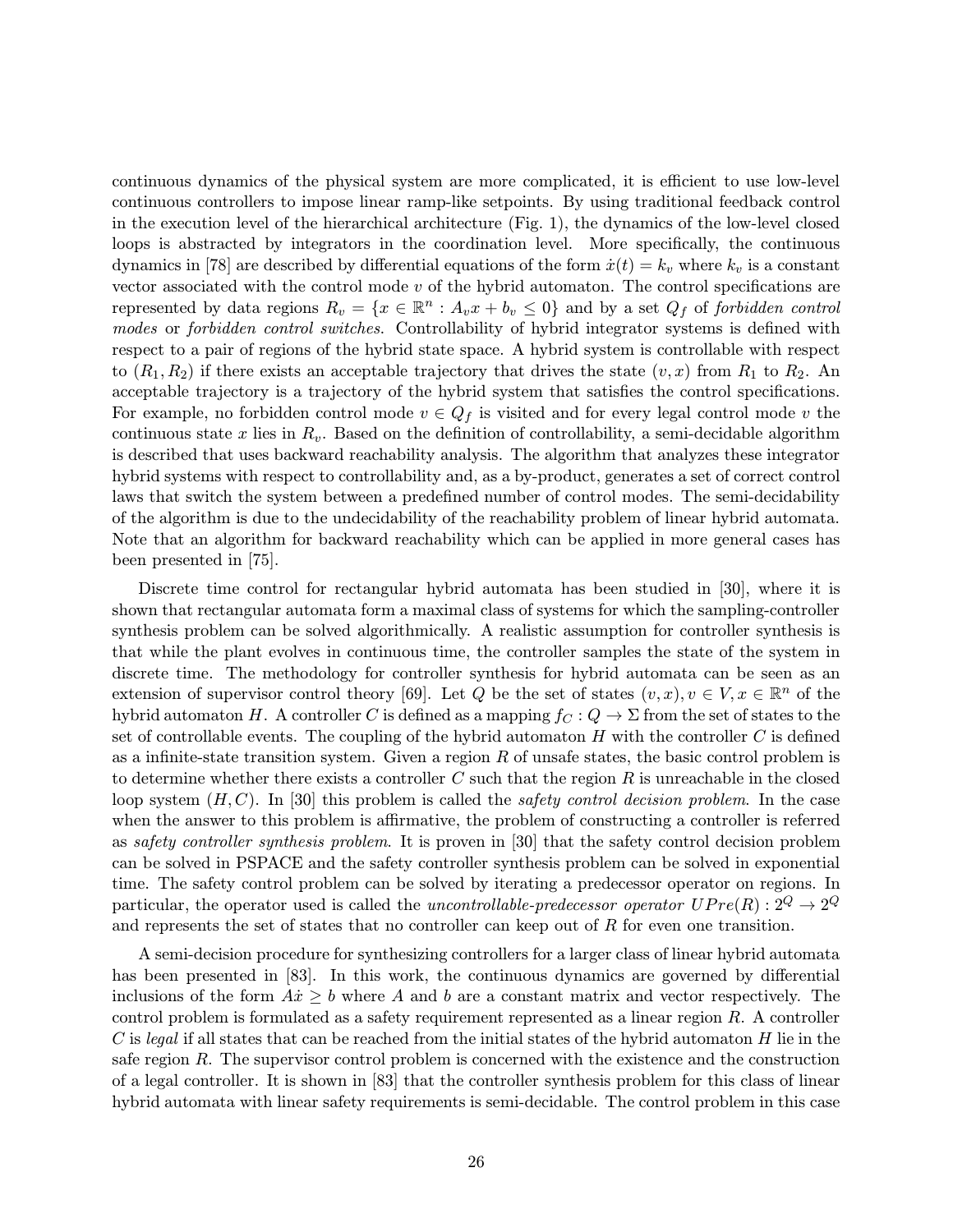is also solved by iterating an appropriate predecessor operator. Controller synthesis procedures are presented under either full or partial observability and sufficient conditions for the nonzenoness of the synthesized controller are given. The efficiency of the method depends heavily on the efficiency of the algorithm implementing the predecessor operator.

A methodology for synthesizing controllers for nonlinear hybrid automata has been presented in [79]. Motivated by problems in aircraft conflict resolution, the authors developed a synthesis procedure based on game theoretic methodologies. The continuous dynamics are described by nonlinear differential equations (that satisfy appropriate conditions for the existence and uniqueness of solutions). The regions of the hybrid state space consist of arbitrary invariant conditions for the control modes and regions of the form  $G = \{x \in \mathbb{R}^n : l(x) < 0\}$  where  $l : \mathbb{R}^n \to \mathbb{R}$  is a differentiable function. The control specifications are expressed as acceptance conditions on the system's state. The controller synthesis problem is formulated as a dynamic game between the controller and the environment. The goal is to construct the largest set of states for which the control can guarantee that the acceptance condition is met despite the action of the disturbance. The problem is solved by iterating two appropriate predecessor operators. Consider a region K of the hybrid state space. The *controllable predecessor* of K contains all states in K for which the controllable actions can force the state to remain in K for at least one discrete step. The *uncontrollable predecessor* contains all states in  $K^c$  (the complement of K) and all states from which the uncontrollable actions may be able to force the state outside  $K$ . The computation of the predecessor operators is carried out using an appropriate Hamilton-Jacobi-Bellman equation. The computational efficiency of the synthesis procedure depends on the ability to solve efficiently this equation.

In summary, recent research efforts towards controller synthesis results have shown that there are classes of hybrid systems for which computationally tractable procedures can be applied. Although, many important problems related to hybrid automata are intrinsically difficult, there are efficient algorithms for large classes of systems. Many practical applications can be modeled accurately enough by simple hybrid models. Again, the choice of such models depend on their suitability for studying specific problems.

### 5.2 Programmable Timed Petri Nets

In this section, a class of timed Petri nets named *programmable timed Petri nets* [41] is used to model hybrid control systems. The main characteristic of the proposed modeling formalism is the introduction of a clock structure which consists of generalized local timers that evolve according to continuous-time vector dynamical equations. They can be seen as an extension of the approach taken in [1] that provide a simple, but powerful way to annotate the Petri net graph with generalized timing constraints expressed by propositional logic formulae. In contrast to previous efforts to include continuous processes in the Petri net modeling framework (for example [40, 24, 22, 16]), the proposed model still consists of discrete places and transitions, and it preserves the simple structure of ordinary Petri nets. The information for the continuous dynamics of a hybrid system is embedded in the logical propositions that label the different elements of the Petri net graph. In view of result on hybrid automata, corresponding problems of PTPNs will be of the same or higher complexity. The introduction of hybrid Petri nets does not aim at solving problems similar to those presented at Subsection 5.1. The motivation is to develop a framework to use supervisor control design similar to the one presented in Subsection 4.5. Supervisor control of Petri nets based on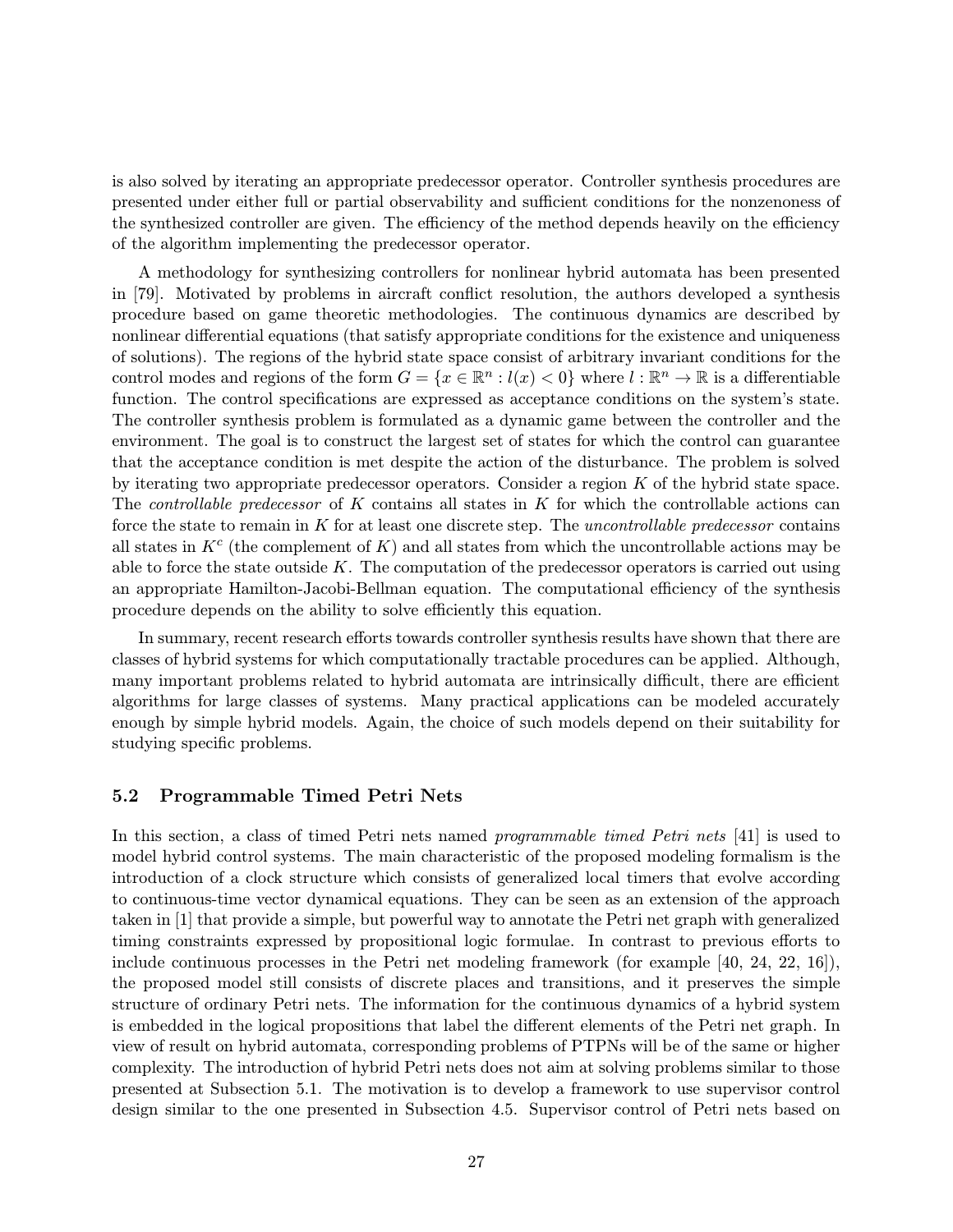place invariants is a special case of the general supervisor control theory for which controllers can be synthesized very efficiently. With respect to continuous dynamics, the basic idea is to follow a natural invariant's approach as presented in [75]. In contrast to the hybrid automata based approaches presented above, these considerations limit the potential problems to cases where the continuous and discrete specifications are uncoupled.

Formally, a programmable timed Petri net, (PTPN) is denoted by the ordered tuple

$$
(\mathcal{N}, \mathcal{X}, \ell_P, \ell_T, \ell_I, \ell_O)
$$

where

- $\mathcal{N} = (P, T, I, O)$  is an ordinary Petri net where P, T, I, and O denote the set of places, transitions, input arcs (from places to transitions) and output arcs respectively.
- $X$  is a set of N local clocks which can be seen as a collection of continuous-time dynamical systems. The *i*th clock,  $\mathcal{X}_i$  is described by  $\dot{x}_i = f(x_i)$  where  $x_i \in \mathbb{R}^n$  is the continuous state (local time) and  $f: \mathbb{R}^n \to \mathbb{R}^n$  is Lipschitz continuous automorphism over  $\mathbb{R}^n$  characterizing the local clock's rate  $\dot{x}_i$ .
- $\ell_P : P \to \mathcal{P}, \ell_T : T \to \mathcal{P}, \ell_I : I \to \mathcal{P}, \text{ and } \ell_O : O \to \mathcal{P}$  are functions that label the places, transitions, input arcs, and output arcs (respectively) of the Petri net  $N$ .  $P$  is the set of the logical formulas which are constructed by applying propositional connectives between rate constraints  $(\dot{x}_i = f(x_i))$ , time constraints  $(h(x_i) < 0 \text{ and/or } h(x_i) = 0, h : \mathbb{R}^n \to \mathbb{R})$  and reset equations  $(x_i(\tau) = \bar{x}_0)$ .

For more details in PTPN modeling of hybrid systems see [39, 41].

A PTPN can be used to model a hybrid dynamical system in the following manner. The network,  $\mathcal{N}$ , is used to represent the logical dependencies between mode switches. The timers,  $\mathcal{X}$ , of the PTPN are the dynamical equations associated with the continuous-time dynamics of the system. The labels  $\ell_P$ ,  $\ell_T$ ,  $\ell_I$ , and  $\ell_Q$  are chosen to represent conditions on the continuous state for mode switches as well as describing the various switching behavior within the network.

Analysis of hybrid systems modeled by PTPNs PTPNs have been used in [39] for studying the uniform ultimate boundness of hybrid systems consisting of multiple linear time invariant plants and switching mechanisms that uses a logical rule described by a Petri net. Sufficient conditions for the stability of LTI switched systems can be found in [65, 10, 35]. Computational methods based on solving linear matrix inequalities (LMIs) for checking the sufficient conditions for switched system stability are provided in [36, 67]. The sufficient conditions that are used to compute candidate Lyapunov functionals can be very conservative, unless the structure of the switching law is explicitly account for. Petri net models of the switching logics can be used to extract useful information to formulate the appropriate LMIs. A sufficient condition [27] for the Lyapunov stability and ultimate bounded behavior of a switched LTI system is that a set of feasible LMIs associated only with the fundamental cycles of the system's reachability graph exist. The fundamental cycles can be found using computationally efficient techniques based on the unfoldings of the PTPN. This approach addresses the problem of identifying potential system faults that violate the specifications without having to resort to exhaustive simulation. The computational complexity of the approach depends on the complexity of the unfolding algorithms for Petri nets and on algorithms for solving LMIs.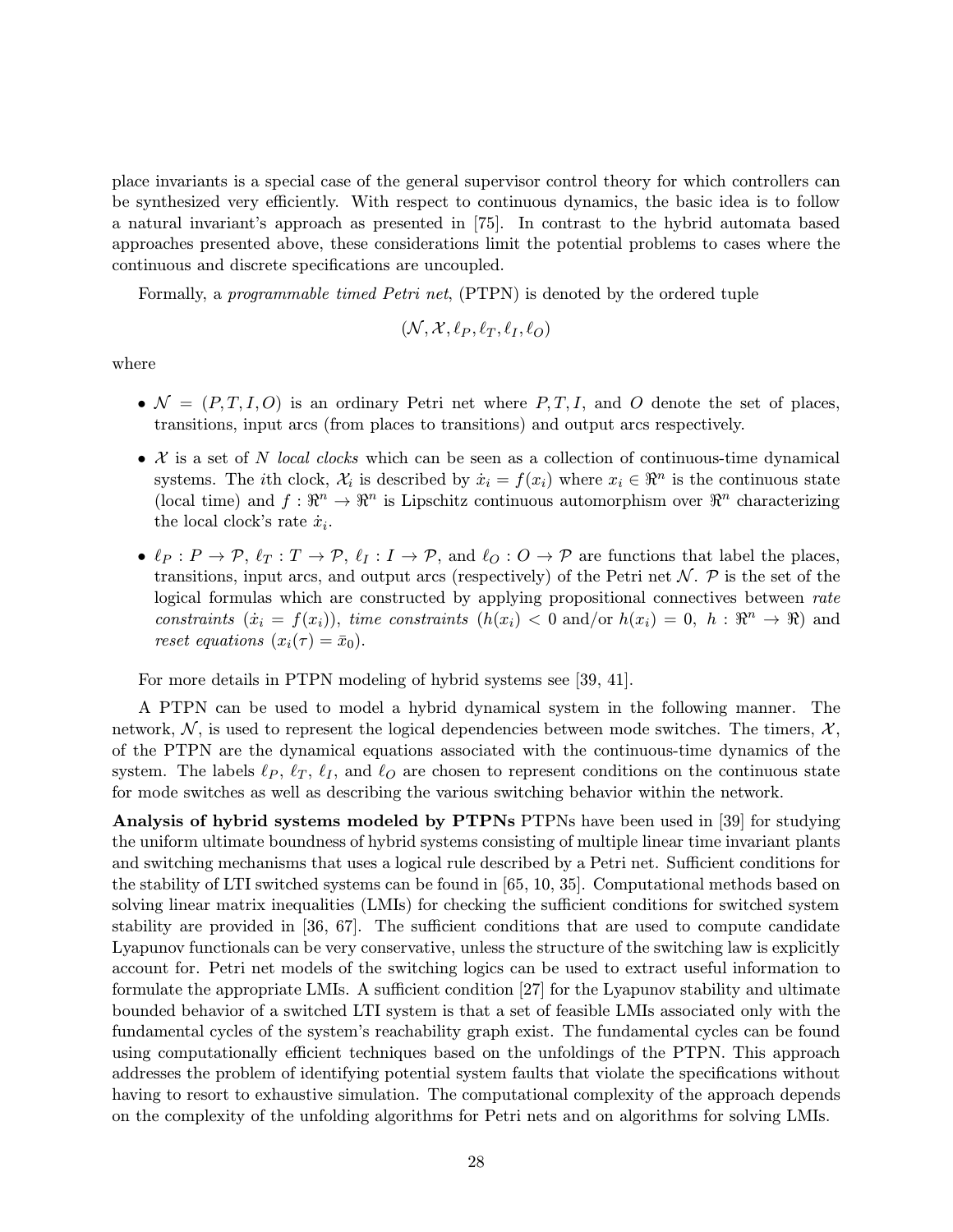Supervision of hybrid systems In a hybrid control architecture, the supervisor control algorithms must guarantee the proper and safe operation of the system for a large number of different plans. Moreover, the algorithms should exhibit some capability to react to the perceived situation in order to handle unexpected events and uncertain plant behavior. Supervisor control algorithms based on invariant properties of the discrete and continuous dynamics have been proposed in [39, 38]. These algorithms are realized using state feedback control (discrete or continuous) and therefore the control action depends on the state of the system.

A methodology for DES control based on Petri net place invariants has been briefly discussed in Subsection 4.5. A feedback controller based on place invariants is implemented by adding control places and arcs to existing transitions in the Petri net structure. Although the method was developed for ordinary Petri nets, the introduction of time delays associated with each transition will not affect the controlled behavior of the Petri net with respect to the discrete specifications. With respect to continuous dynamics, the basic idea is to follow a natural invariant's approach. The natural invariants of the system are used to partition the state space into regions. The switching policy for the hybrid system is then derived by determining the region where the continuous state lies. The basic property of these regions is that their boundaries satisfy certain conditions that preclude the state trajectories from crossing them. The resulting conditions can be embedded very efficiently in the PTPN model of the hybrid system by changing the label functions.

The underlying Petri net structure, which generates the switching policy offers two important computational advantages. First, it makes possible to efficiently design the supervisor that satisfy specifications that frequently appear in complex systems such as generalized mutual exclusion constraints. Second, it reduces considerably the search for common flow regions, since only desirable switching strategies generated by the controlled Petri net have to be examined. The set of all invariant hypersurfaces can be found by solving analytically a differential equation (the characteristic equation for the vector field of the system [75]). The task of determining suitable invariant hypersurfaces is very difficult in general. For special cases (e.g. integrator systems), the differential equation can be solved analytically. Otherwise, a computerized procedure for identifying the common flow regions using backtracking from the target region can be used. The computational complexity of the algorithm is of the order  $q^n$ , where q is the number of quantization levels and n is the number of the continuous states. There are also interesting cases where it is sufficient for the control objective to approximate the invariant hypersurfaces using Lyapunov functionals [39]. This approach is more efficient and can be applied to a larger class of systems; furthermore, the design based on Lyapunov functions exhibits desirable robustness properties. However, by assuming that the common flow regions are bounded by manifolds defined by Lyapunov functionals, we impose restrictive conditions on the dynamics of the continuous subsystems. In most of the cases, these conditions are quite restrictive but they provide a systematic way to compute common flow regions.

Programmable timed Petri nets provide a very powerful modeling formalism for hybrid systems. It is shown that certain problems in the analysis and synthesis of hybrid systems can be addressed using PTPNs and efficient algorithms are developed. Current research effort aims at identifying additional problems in hybrid systems where the use of Petri net will offer computational advantages.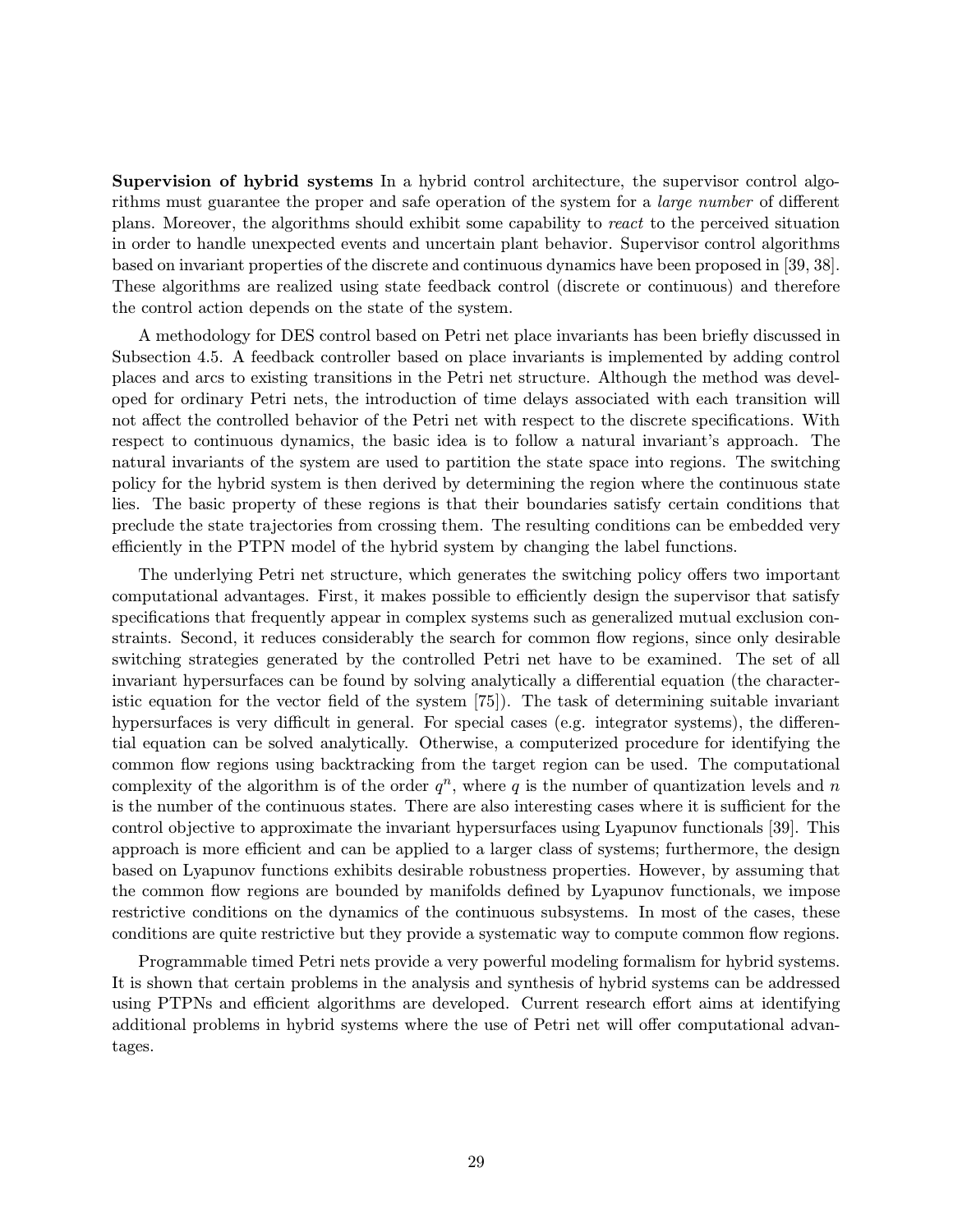## 6 A Parallel Computing Architecture for Intelligent Control

As it was discussed in Subsection 3.2, an important requirement for the evaluation and control of intelligent systems is the availability of efficient simulations tools. A hierarchical functional architecture was used throughout this chapter to describe a number of computational issues that arise in intelligent control. Such architecture requires the availability of simulation tools at different levels of abstraction and the means to transfer efficiently useful information between the different levels. These issues have been studied for example in [87, 12]. Integration of heterogeneous mathematical models and algorithms is necessary because of the complexity of the physical processes involved and the generality of the control objectives. The simulation of intelligent control systems may require highly diverse discrete event system simulators, optimization algorithms, on-line control reconfiguration algorithms, and task planning among others. Furthermore, because of the size of the systems of interest, simulation of intelligent control systems often requires great computational resources. It is therefore natural to consider the parallel execution of such simulations. The objective of simulations in general, is to extract useful information about the system to facilitate decision making algorithms to control the system so that it exhibits desirable behavior. The aim of parallelizing techniques is to discover a set of modules that are as independent as possible in order to minimize the communication costs among the components. The purpose of parallel simulations is to reduce the execution time of a simulation by distributing the modules of a system model among a number of simulation agents running in parallel. These agents organize the simulation of the whole model by the interchange of messages among each other.

Recent advances in parallel computing have ignited considerable research effort towards exploiting the parallelization of heterogeneous simulations (see for example [88, 33]). We present now a parallel computing architecture appropriate for modeling parts of intelligent control systems. Our purpose is to take a step towards the development of an application-driven parallel computing scheme for intelligent control applications. Motivated by a parallel run-time system for the efficient implementation of adaptive applications on distributed memory machines [14], our goal is to explore recent advances in parallel computing for intelligent control applications. The architecture of the overall run-time system and its layers are depicted in Fig. 3. It must be noted that this section describes current research for the use of high performance computing for large, irregular applications. Intelligent control applications have been identified as a challenging area where there is the need for the development of high performance computing tools. We describe now the basic characteristics of this architecture.

The first layer, named Data Movement and Control Substrate (DMCS) [14], consists of the following three modules: (i) a threads module, (ii) a communications module, and (iii) a control module. The threads module provides machine dependent code for creating, running, and stopping threads. It also provides an easy interface for writing and porting thread packages. The communication module is implemented on top of a generic active message implementation on the IBM RISC/6000 SP [82, 13]. The fundamental idea in active messages is that every message is sent along with a reference to a handler which is invoked on receipt of the message. DMCS provides the notion of a *global pointer* through which remote data can be accessed. A global pointer consists of a processor id and a pointer to the local address space. The integration of the communication module and threads takes place in the control module. The control sub-package provides support for *remote service request* and *load balancing*. A remote service request consists of a remote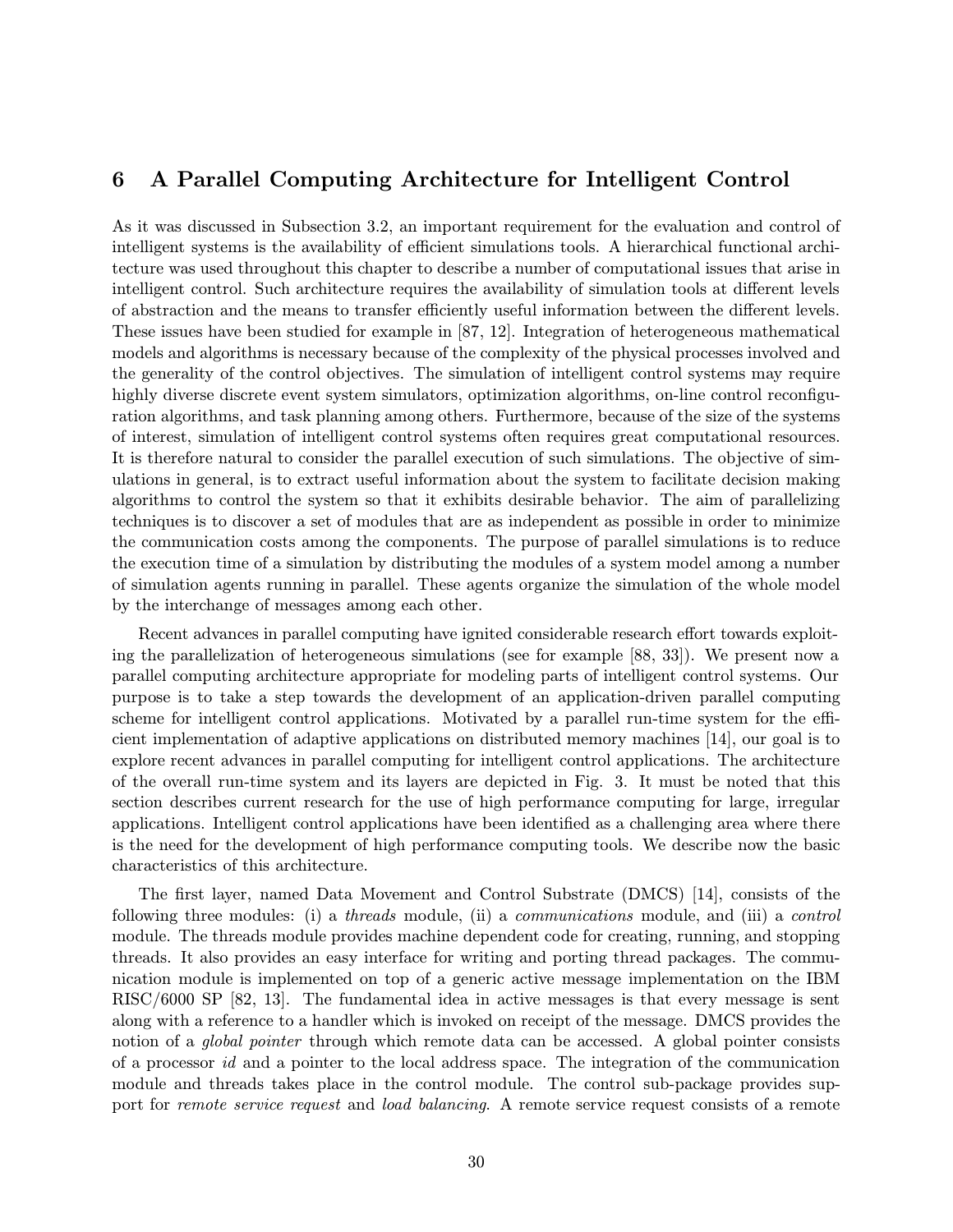

Figure 3: Parallel run-time system: architecture

context (processor), a function to be executed at the remote context and the arguments of the function. In addition, a type argument is also passed, indicating the type of the remote service request (threaded, non-threaded) and its priority (lazy, urgent). DMCS implements a simple parameterized load balancing primitive. The load on a processor is defined to be simply the number of threads on that processor. DMCS also provides a primitive that enables a processor to start a new thread on the least loaded processor within a certain window size which can be customized.

The second layer, named Mobile Object Layer (MOL) [26], provides the tools to build distributed data structures consisting of mobile objects linked with mobile pointers. For example, a directed graph might be built using one mobile object for each node. Each node holds a list of mobile pointers to other nodes. The data structure of the mobile object can be moved from processor to processor and all the mobile pointers remain valid. MOL uses a decentralized directory and updates the local directories of each processor using a *lazy* protocol to reduce the overhead of broadcasting updates. The specific implementation is built on top of the DMCS layer to handle messages sent to objects. MOL provides the mechanisms to support mobile objects and mobile pointers, but it does not specify the policies that govern the use of mobile objects. It is the responsibility of the application to decide the migration policy. MOL supports both threaded and non-threaded models of execution.

The parallel run-time system described above is an application driven scheme which is general enough and uncoupled from the specific application. Its main advantages are that it hides the bookkeeping of data structures and messages from the application developer and it provides efficient tools for remote service request and load balancing. The parallel run-time system provides to the application developer a very simple but powerful interface for building application programs or libraries.

The program complexity of intelligent control applications increases due to the computation and communication requirements that are dynamic, data-dependent, and irregular. Simulations of intelligent control applications usually consist of several algorithms (for example continuous or discrete event simulations, task planning, feedback control, optimization algorithms and so on) that are implemented using different models (discrete-event, continuous, hybrid). The formal models of the physical processes involved can be represented as mobile objects holding several data structures.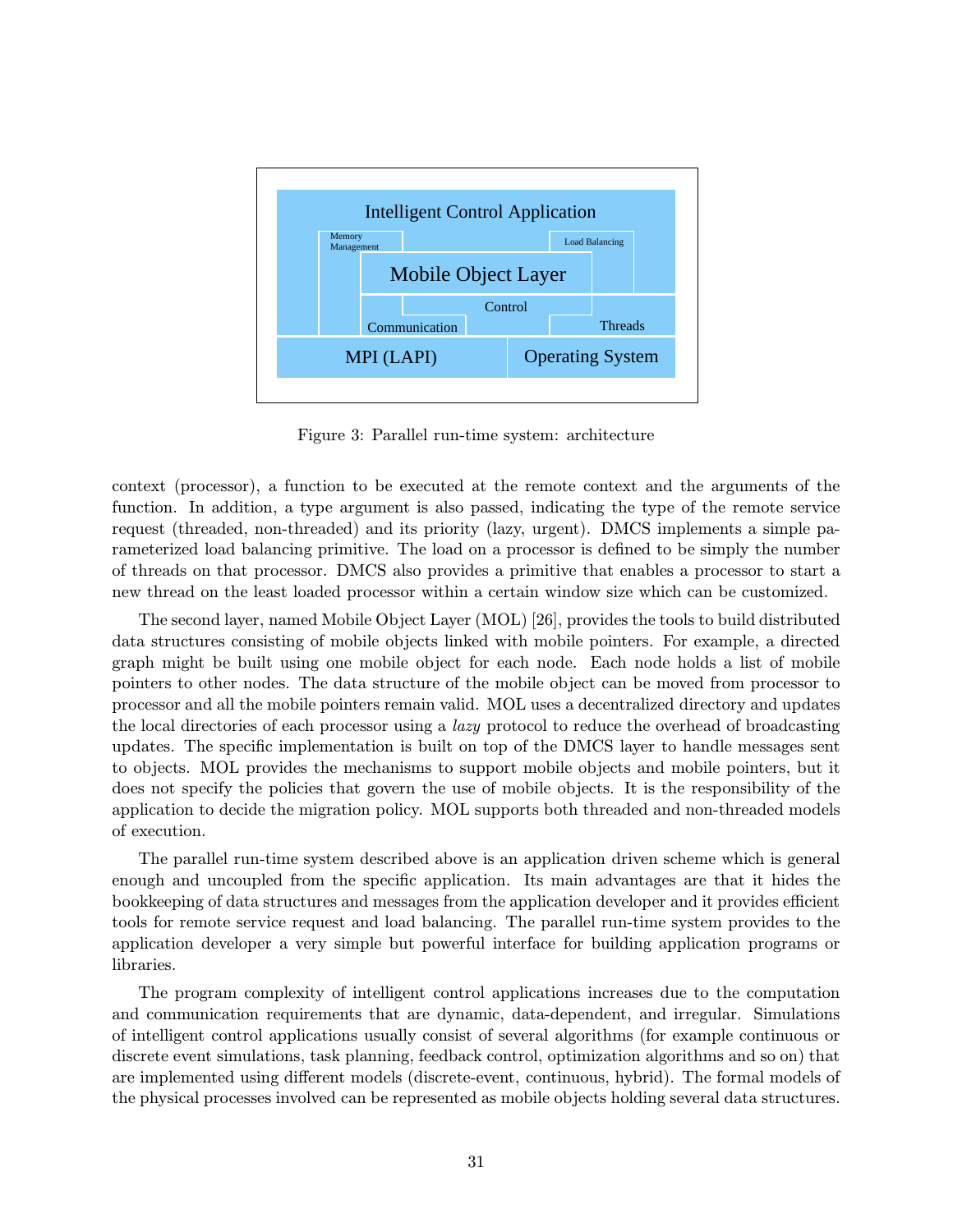Then the algorithms can be viewed as methods that can be invoked upon the receipt of an active message by the object. The parallel architecture discussed above offers the maintenance of complex and distributed data structures and a sophisticated run-time system for low latency communication and load balancing. At the same time it hides the details from the application developer to allow fast and efficient programming. The run-time system maintains automatically the validity of global pointers as data migrates from one processor to another and implements a correct and efficient message forwarding and communication mechanism between the migrating objects. In intelligent control applications of large scale systems the workload is known only at run-time. There are many heuristic algorithms for the dynamic load balancing problem and can be incorporated easily using the proposed architecture (migration policy). In summary, the parallel computing architecture outlined above provides the primitives for utilizing powerful symmetric multiprocessors (SMPs) to solve large problems and to speed-up computations.

As an architecture of how such computing architecture can be used in intelligent control, consider a hybrid system described by a large programmable timed Petri net. The PTPN can be viewed as a data structure consisting of mobile objects (nodes) linked with mobile pointers. Each mobile object holds substructures representing the rate constraints (differential equations), generalized time constraints, and reset equations and methods that can be applied to these substructures describing ODE solvers, feedback control algorithms, or algorithms for solving optimization problems. Assume that we want to initiate the simulation of the continuous dynamics according to the label  $\ell_P (p)$ , that associates with the place p of the PTPN a differential equation. The place of the PTPN is considered as a mobile object which holds appropriate representations of its label functions. A message can be sent to the object using a mobile pointer. When the message reaches the object, a user-specified handler is invoked. The remote invocation call, (which can be caused for example by a change of the operation point of the system), can initiate the simulation of the continuous dynamics using appropriate ODE solvers, a different local feedback control algorithm, or the contribution of the local mode to a global optimization problem.

We believe that such a framework can be very useful to the design of intelligent control applications. The designer can focus on the application-specific problems and not on the implementation of the parallel computing protocols. On the other hand, the architecture is sufficiently open to allow the efficient use of existing codes for a variety of problems. The main characteristic is basically the use of the global pointer which can be incorporated easily to existing application programs. The reader is referred to [14, 26] for issues concerning the portability of the implementation as well as other systems using similar architecture.

### 6.1 Parallel Discrete Event Simulation

We have investigated the advantages of this approach for parallel discrete event simulation (PDES). It should be clear that in our view of intelligent control, PDES is an essential part in the design of intelligent control applications. Our intention is not to study new techniques for PDES, but rather to show that results that have appeared in the literature can be incorporated in the application development using the proposed parallel architecture. Discrete event simulations are very useful for the evaluation of an intelligent control system at a level of abstraction where discrete event system models or event-based control of hybrid systems are used [76, 77]. Discrete event system representations in intelligent control have been also used in [86]. A discrete event simulation model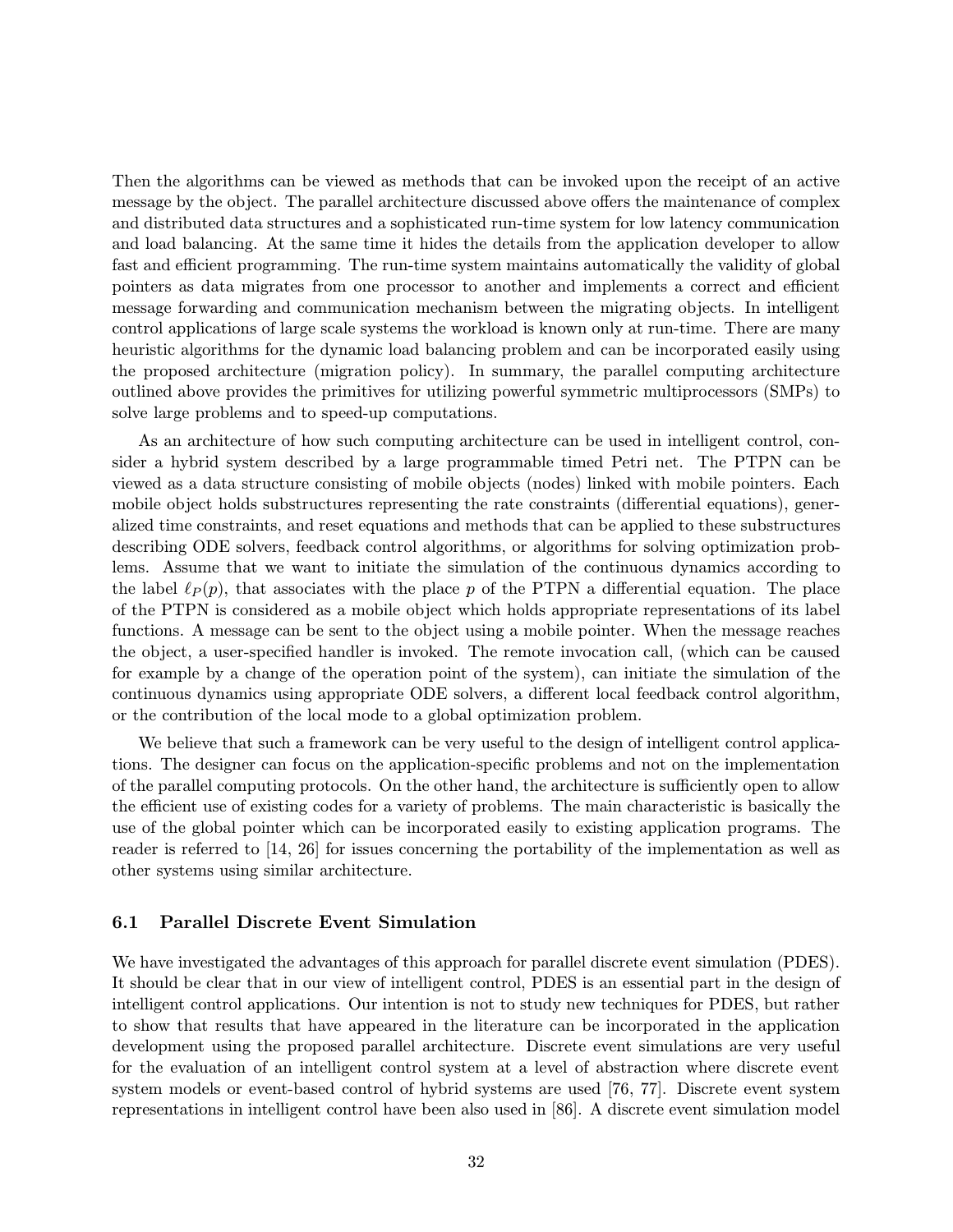assumes that the system being simulated changes state only at discrete points in simulated time. When we choose to model a real world system using discrete event simulation, we give up the ability to capture a degree of detail that can only be described as smooth continuous change. In return, we get simplicity that allows us to capture important features of interest that are too complex to capture with continuous simulations.

Discrete event simulations have been studied in [23, 54, 21, 45] and typically require significant computational effort. A *discrete event simulation*, discretizes the observation of the simulated system at event occurrence instants. When executed sequentially, a discrete event simulation repeatedly processes the occurrence of events in simulated time, often called *virtual time*, by maintaining a time ordered event list, holding time-stamped events scheduled to occur in the future, and using a (global) clock indicating the current time and state variables defining the current state of the system. A *simulation engine* drives the simulation by continuously taking the first event out of the event list (i.e. the one with the lowest time-stamp), simulating the effect of the event by changing the state variables and scheduling new events in the event list. This is performed until some predefined end-time is reached, or until there are no further events to occur. The objective of parallel discrete event simulations is to accelerate the execution of simulations using P processors. The parallelism in discrete event simulations can be exploited at different levels. At the function level, the execution time of the simulation is reduced due to the distribution of the subroutines, constituting a simulation experiment, to the available processors. At the component level the simulation model is decomposed into sub-models to reflect the inherent model parallelism. Model parallelism exploitation at the next lower level, the event level, aims at a distribution of single events among processors for concurrent execution. The event list can be a centralized data structure maintained by a master processor. A higher degree of parallelism can be exploited in strategies that allow the concurrent simulation of events with different time stamps. In this scheme, each node maintains its own decentralized event list. Schemes following this idea require protocols for local synchronization, which in turn may cause increase communication costs.

The main idea for all simulation strategies at the event level is to partition the discrete event model into a set of communicating logical processes, (LPs). The objective is to exploit the parallelism inherent among the model components with the concurrent execution of the logical processes. A parallel discrete event simulation can be viewed as a collection of communicating and synchronizing simulations of submodels.

Using the proposed parallel architecture, most of the difficulties in parallel discrete event simulation can be addressed very efficiently. Consider the case when timed Petri net are used for discrete event simulation. The performance of the simulation depends on how the partition of the overall system into LPs captures the inherited parallelism of the involved processes. To achieve high performance, automated PDES must measure workload at run-time, and dynamic remap it when needed, for example dynamic remapping algorithms have been proposed in [55] to address load imbalancing. It was discussed above that the nodes of the Petri net can be viewed as mobile objects connected using mobile pointers. The initial partition of the Petri net model results in a distribution of mobile objects to different processors. Several dynamic remapping algorithms can be implemented with migration policies of the mobile objects so that the designer will not have to keep track of the location of the objects. The additional communication overhead due to the remote service requests has been measured in certain applications and it is only 7 -10 %.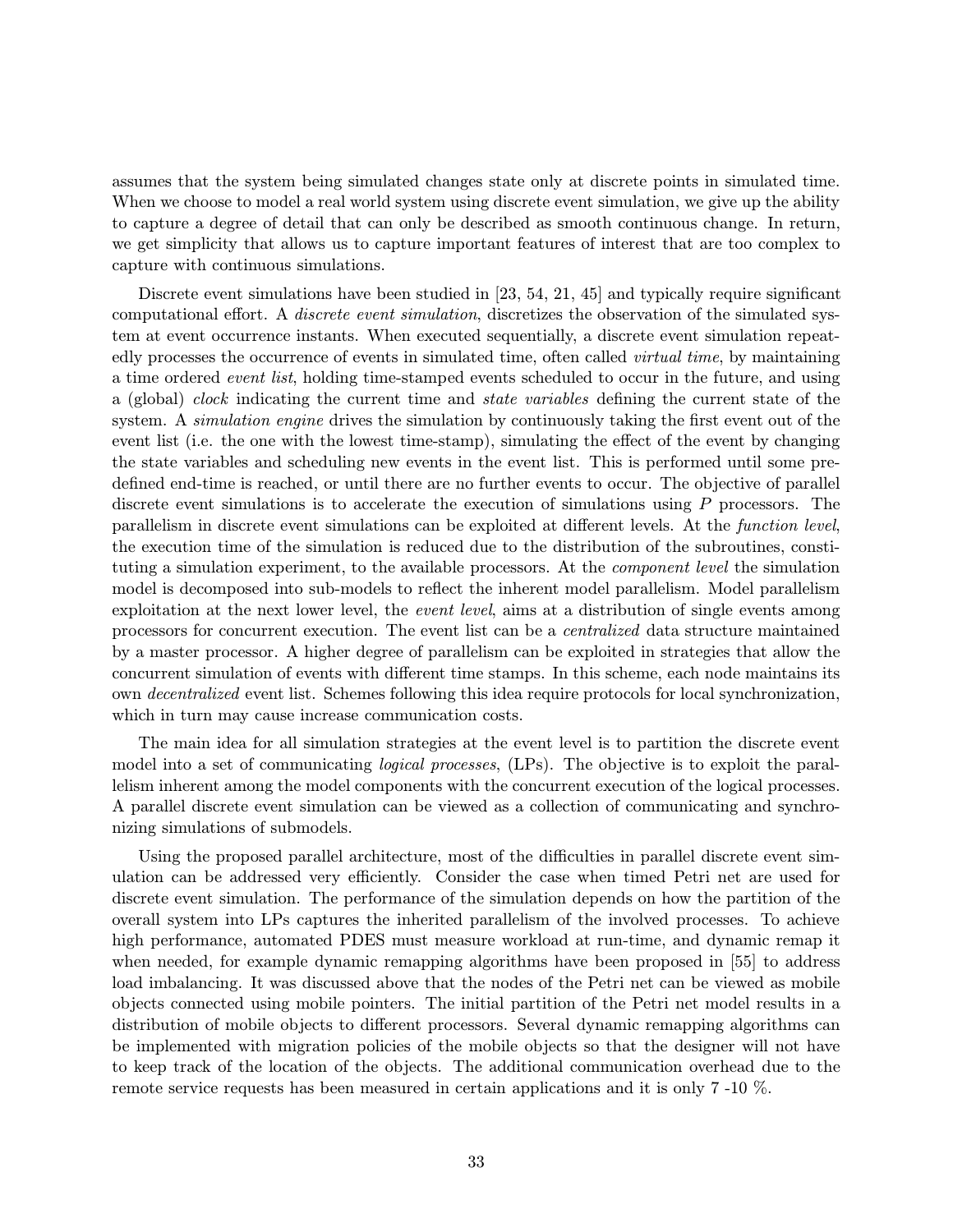# 7 Conclusions

In considering intelligent control of complex systems, it is necessary to address the computational complexity issue. In this work, computational aspects of intelligent control methodologies are discussed at length. In particular, computational issues in the analysis, controller synthesis, and simulation of discrete event and hybrid systems were studied. Emphasis is put on computational issues in recent approaches to discrete event and hybrid system design that were developed by our group using Petri nets.

Acknowledgments The authors would like to thank Prof. Nikos Chrisochoides of the Computer Science and Engineering Department at the University of Notre Dame for his valuable assistance concerning the parallel computing architecture. The partial financial support of the National Science Foundation (ECS95-31485) and the Army Research Office (DAAG55-98-1-0199) is gratefully acknowledged.

# References

- [1] R. Alur, C. Courcoubetis, N. Halbwachs, T.A. Henzinger, P-H. Ho, X. Nicollin, A. Oliveiro, J. Sifakis, and S. Yovine. The algorithmic analysis of hybrid systems. Theoretical and Computer Science, 138:3–34, 1995.
- [2] R. Alur and D. Dill. The theory of timed automata. Theoretical and Computer Science, 126:183–235, 1994.
- [3] P.J. Antsaklis. Defining intelligent control. IEEE Control Systems, pages 4–5 & 58–66, June 1994. Report of the Task Force on Intelligent Control, P.J Antsaklis, Chair.
- [4] P.J. Antsaklis. Intelligent control. In Encyclopedia of Electrical and Electronics Engineering. John Wiley & Sons, Inc., 1997.
- [5] P.J. Antsaklis, M. Lemmon, and J.A. Stiver. Learning to be autonomous: Intelligent supervisory control. In M.M. Gupta and N.K. Sinha, editors, Intelligent Control Systems: Theory and Applications, pages 28–62. IEEE Press, 1996.
- [6] P.J. Antsaklis and A. Nerode. Hybrid control systems: An introductory discussion to the special issue. In P.J. Antsaklis and A. Nerode, editors, IEEE Trans. Automatic Control, Special Issue on Hybrid Control Systems, volume 43, pages 457–460, April 1998.
- [7] P.J. Antsaklis and K.M. Passino, editors. An Introduction to Intelligent and Autonomous Control. Kluwer Academic Publishers, 1993.
- [8] P.J. Antsaklis and K.M. Passino. Introduction to intelligent control systems with high degrees of autonomy. In P.J. Antsaklis and K.M. Passino, editors, An Introduction to Intelligent and Autonomous Control, pages 1–26. Kluwer, 1993.
- [9] V.D. Blondel and J.N. Tsitsiklis. Complexity of elementary hybrid systems. In Proceedings of the European Control Conference 97, Brussels, Belgium, July 1997.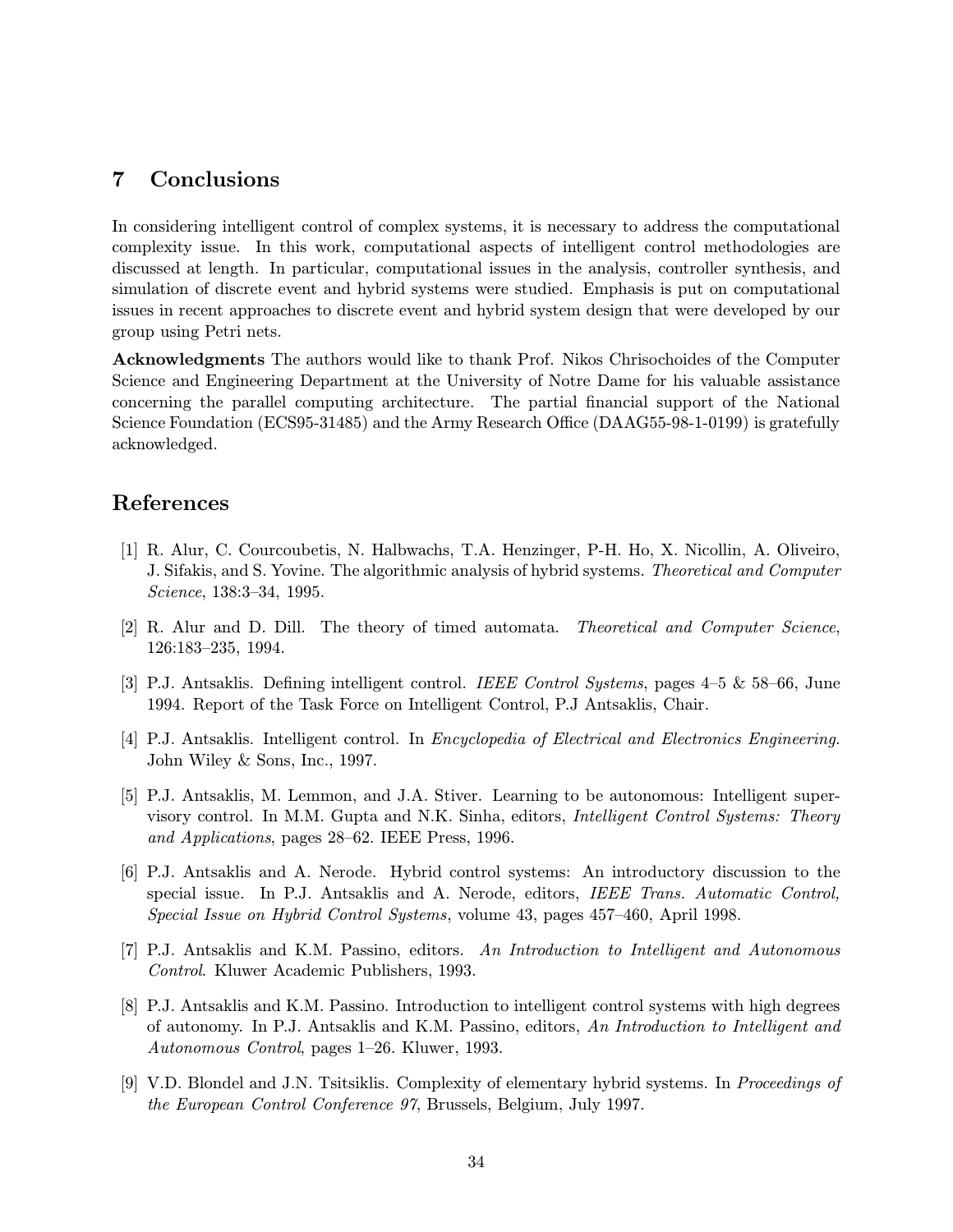- [10] M. Branicky. Multiple Lyapunov functions and other analysis tools for switched and hybrid systems. IEEE Transactions on Automatic Control, 43(4):475–482, 1998.
- [11] M.S. Branicky. Universal computation and other capabilities of hybrid and continuous dynamical systems. Theoretical and Computer Science, 138:67–100, 1995.
- [12] F.E. Cellier. Integrated continuous-system modeling and simulation environments. In D. Linkens, editor, CAD for Control Systems, pages 1–29. Marcel Dekker, 1993.
- [13] C. Chang, G. Gzajkowski, C. Hawblitzell, and T. von Eicken. Low-latency communication on the IBM risc system/6000 SP. In Proceedings of Supercomputing'96, 1996.
- [14] N. Chrisochoides, I. Kodukula, and K. Pingali. Data movement and control substrate for parallel scientific computing. volume 1199 of Lecture Notes in Computer Science, pages 256– 268. Springer-Verlag, 1997.
- [15] R. David and H. Alla. Petri nets for modeling of dynamic systems: A survey. Automatica, 30(2):175–202, 1998.
- [16] I. Demongodin and N.T. Koussoulas. Differential Petri nets: Representing continuous systems in a discrete-event world. Transactions on Automatic Control, 43(4):573–579, 1998.
- [17] A.A. Desrochers and P.Y. Al-Jaar. Applications of Petri Nets in Manufacturing Systems. IEEE Press, 1995.
- [18] J. Engelfriet. Branching processes of Petri nets. Acta Informatica, 28:575–591, 1991.
- [19] J. Esparza and M. Nielsen. Decidability issues for Petri nets a survey. Journal of Information Processing and Cybernetics, 30(3):143–160, 1994.
- [20] J. Esparza, S. Römer, and W. Volger. An improvement of McMillan's unfolding algorithm. In T. Margaria and B. Steffen, editors, Proceeding of TACAS'96, volume 1055 of LNCS, pages 87–106. Springer, 1996.
- [21] A. Ferscha. Parallel and distributed simulation of discrete event systems. In Handbook of Parallel and Distributed Computing. McGraw-Hill, 1995.
- [22] J-M. Flaus and H. Alla. Structural analysis of hybrid systems modelled by hybrid flow nets. In Proceedings of the European Control Conference 97, Brussels, Belgium, July 1997.
- [23] R.M. Fuzimoto. Parallel discrete event simulation. Communications of the ACM, 33(10):30–53, October 1990.
- [24] A. Giua and E. Usai. High-level hybrid Petri nets: A definition. In Proceeding of the 35th Conference on Decision and Control, Kobe, Japan, December 1996.
- [25] M.M. Gupta and N.K. Sinha, editors. Intelligent Control Systems: Theory and Applications. IEEE Press, 1996.
- [26] C. Hawblitzel and N. Chrisochoides. Mobile object layer: A data migration framework for active messages communication paradigm. Technical Report TR-98-7, Department of Computer Science and Engineering, University of Notre Dame, 1998.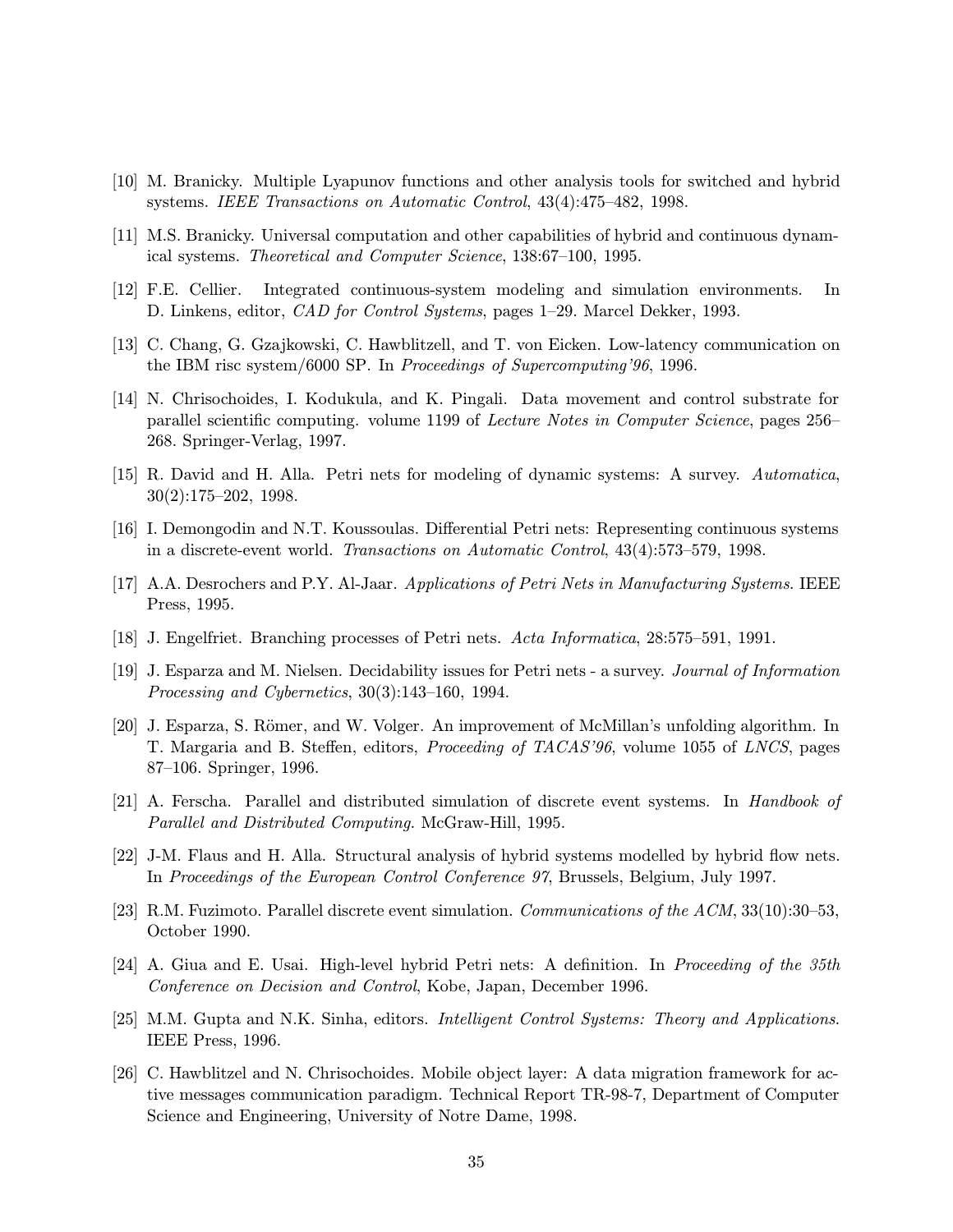- [27] K.X. He and M.D. Lemmon. Lyapunov stability of ontinuous valued systems under the supervision of discrete event transition systems. In T.A. Henzinger and S. Sastry, editors, HSCC 98: Hybrid Systems—Computation and Control, Lecture Notes in Computer Science 1386, pages 175–189. Springer-Verlag, 1998.
- [28] T.A. Henzinger. The theory of hybrid automata. In Proceedings of the 11th Annual Symposium on Logic in Computer Science, pages 278–292. IEEE Computer Society Press, 1996.
- [29] T.A. Henzinger, P-H. Ho, and H. Wong-Toi. Algorithmic analysis of nonlinear hybrid systems. Transactions on Automatic Control, 43(4):540–554, 1998.
- [30] T.A. Henzinger and P.W. Kopke. Discrete-time control for rectangular hybrid automata. In P.Degano et al., editor, ICALP 97: Automata, Languages, and Programming, volume 1256 of LNCS, pages 582–593. Springer, 1997.
- [31] T.A. Henzinger, P.W. Kopke, A. Puri, and P. Varaiya. What's decidable about hybrid automata? Journal of Computer and System Sciences, to appear.
- [32] T.A. Henzinger and V. Rusu. Reachability verification for hybrid automata. In T.A. Henzinger and S. Sastry, editors, HSCC 98: Hybrid Systems—Computation and Control, Lecture Notes in Computer Science 1386, pages 190–204. Springer-Verlag, 1998.
- [33] P.T. Homer and R.D. Schlichting. A software platform for constructing scientific applications from heterogeneous resources. Journal of Parallel and Distributed Computing, 21(3):301–315, 1994.
- [34] J. E. Hopcroft and J.D. Ullman. Introduction to Automata Theory, Languages and Computation. Addison-Wesley, 1979.
- [35] L. Hou, A.N.Michel, and H.Ye. Stability analysis of switched systems. In Proceedings of the 35th Conference on Decision and Control, Kobe, Japan, December 1996.
- [36] M. Johansson and A. Rantzer. Computation of piecewise quadratic Lyapunov functions for hybrid systems. *IEEE Transactions on Automatic Control*, 43(4):555–559, 1998.
- [37] A. Kondratyev, M. Kishinevsky, A. Taubin, and S. Ten. A structural approach for the analysis of petri nets by reduced unfoldings. In Applications and Theory of Petri Nets 1996, volume 1091 of LNCS, pages 346–365. Springer, 1996.
- [38] X.D. Koutsoukos and P.J. Antsaklis. Hybrid control systems using timed Petri nets: Supervisory control design based on invariant properties. In P. Antsaklis, W. Kohn, M. Lemmon, A. Nerode, and S. Shastry, editors, Hybrid Systems V, volume 1567 of Lecture Notes in Computer Science, pages 142–162. Springer, 1999.
- [39] X.D. Koutsoukos, K.X. He, M.D. Lemmon, and P.J. Antsaklis. Timed Petri nets in hybrid systems: Stability and supervisory control. Journal of Discrete Event Dynamic Systems: Theory and Applications, 8(2):137–173, 1998.
- [40] J. Le Bail, H. Alla, and R. David. Hybrid Petri nets. In Proceedings 1st European Control Conference, Grenoble, France, July 1991.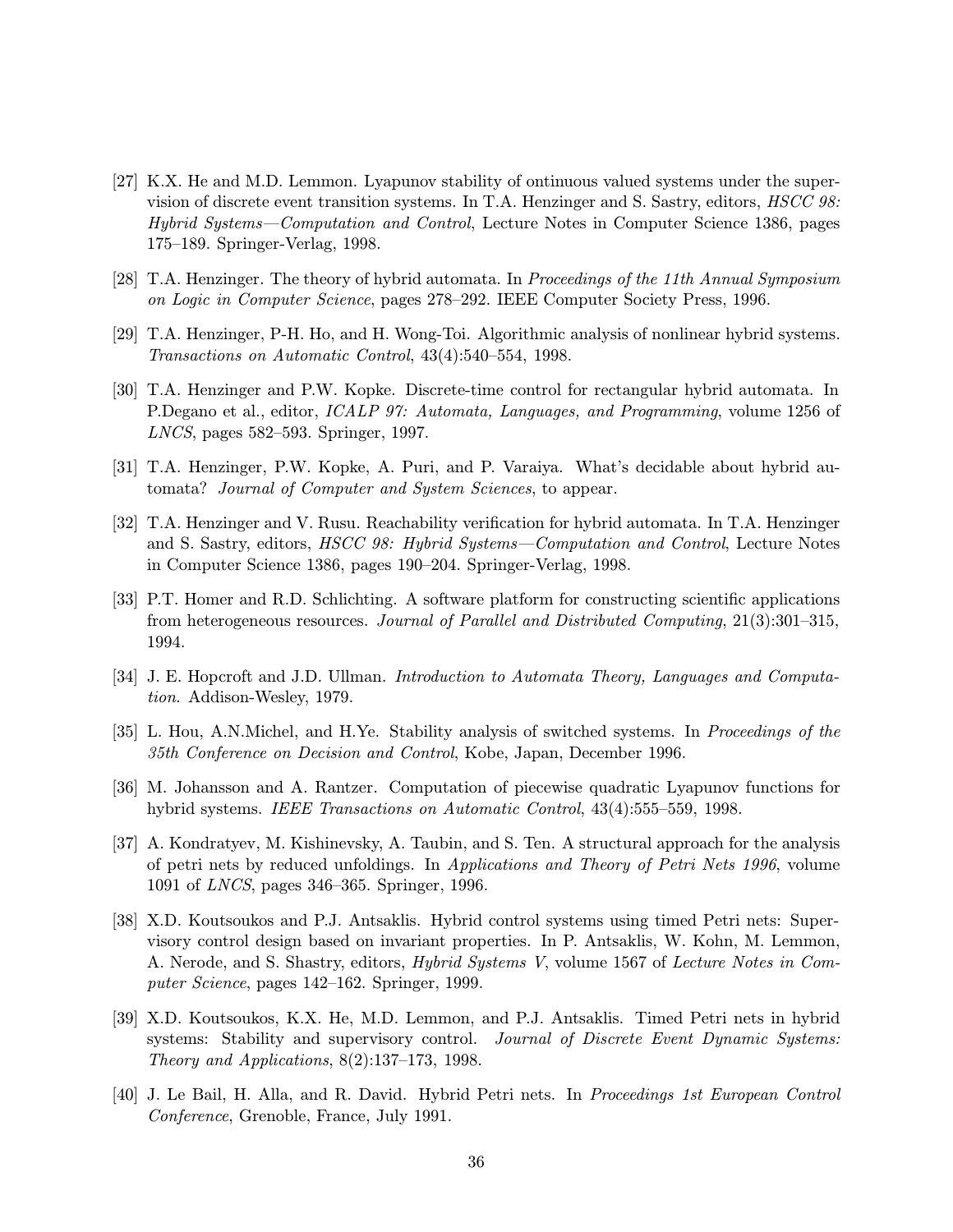- [41] M.D. Lemmon, K.X. He, and C.J. Bett. Modeling hybrid control systems using programmable Petri nets. In 3rd International Conference ADMP'98, Automation of Mixed Processes: Dynamic Hybrid Systems, pages 177–184, Reims, France, March 1998.
- [42] Y. Li and W.M. Wonham. Control of vector discrete-event systems I the base model. IEEE Transactions on Automatic Control, 38(8):1214–1227, 1993.
- [43] Y. Li and W.M. Wonham. Control of vector discrete-event systems II controller synthesis. IEEE Transactions on Automatic Control, 39(3):512–531, 1994.
- [44] Y. Li and W.M. Wonham. Concurrent vector discrete-event systems. IEEE Transactions on Automatic Control, 40(4):628–638, 1995.
- [45] Y-B. Lin and P.A. Fischwick. Asynchronous parallel discrete event simulation. IEEE Transactions on Systems, Man and Cybernetics, 26(4):249–286, 1996.
- [46] J. Lygeros, D.N. Godbole, and S. Sastry. Multiagent hybrid system design using game theory and optimal control. In Proceedings of the 35th IEEE Conference on Decision and Control, pages 1190–1195, Kobe, Japan, December 1996.
- [47] K.L. McMillan. A technique of a state space search based on unfoldings. Formal Methods in System Design, 6(1):45–65, 1995.
- [48] S. Melzer and J. Esparza. Checking system properties via integer programming. In H.R. Nielson, editor, *Proceeding of ESOP*'96, volume 1058 of *LNCS*, pages 250–265. Springer, 1996.
- [49] G. Memmi and G. Roucairol. Linear algebra in net theory. In Net Theory and Applications, volume 84 of LNCS, pages 213–223. Springer-Verlag, 1980.
- [50] J.O. Moody. Petri Net Supervisors for Discrete Event Systems. PhD thesis, Department of Electrical Engineering, University of Notre Dame, Notre Dame, IN, 1997.
- [51] J.O. Moody and P.J. Antsaklis. Supervisory Control of Discrete Event Systems using Petri Nets. Kluwer Academic Publishers, 1998.
- [52] J.O. Moody and P.J. Antsaklis. Petri net supervisors for DES with uncontrollable and unobservable transitions. IEEE Transactions on Automatic Control, 1999. To appear.
- [53] T. Murata. Petri nets: Properties, analysis and applications. Proceedings of IEEE, 77(4):541– 580, 1989.
- [54] D.M. Nicol and R.M¿ Fuzimoto. Parallel simulation today. Annals of Operations Research, 53:249–286, 1994.
- [55] D.M. Nicol and S Roy. Parallel simulation of timed Petri nets. In Proceedings of the 1991 Winter Simulation Conference, pages 574–583, Phoenix, Arizona, 1991.
- [56] M. Nielsen, G. Plotkin, and G. Winskel. Event structures and domains. Theoretical Computer Science, 13(1):85–108, 1980.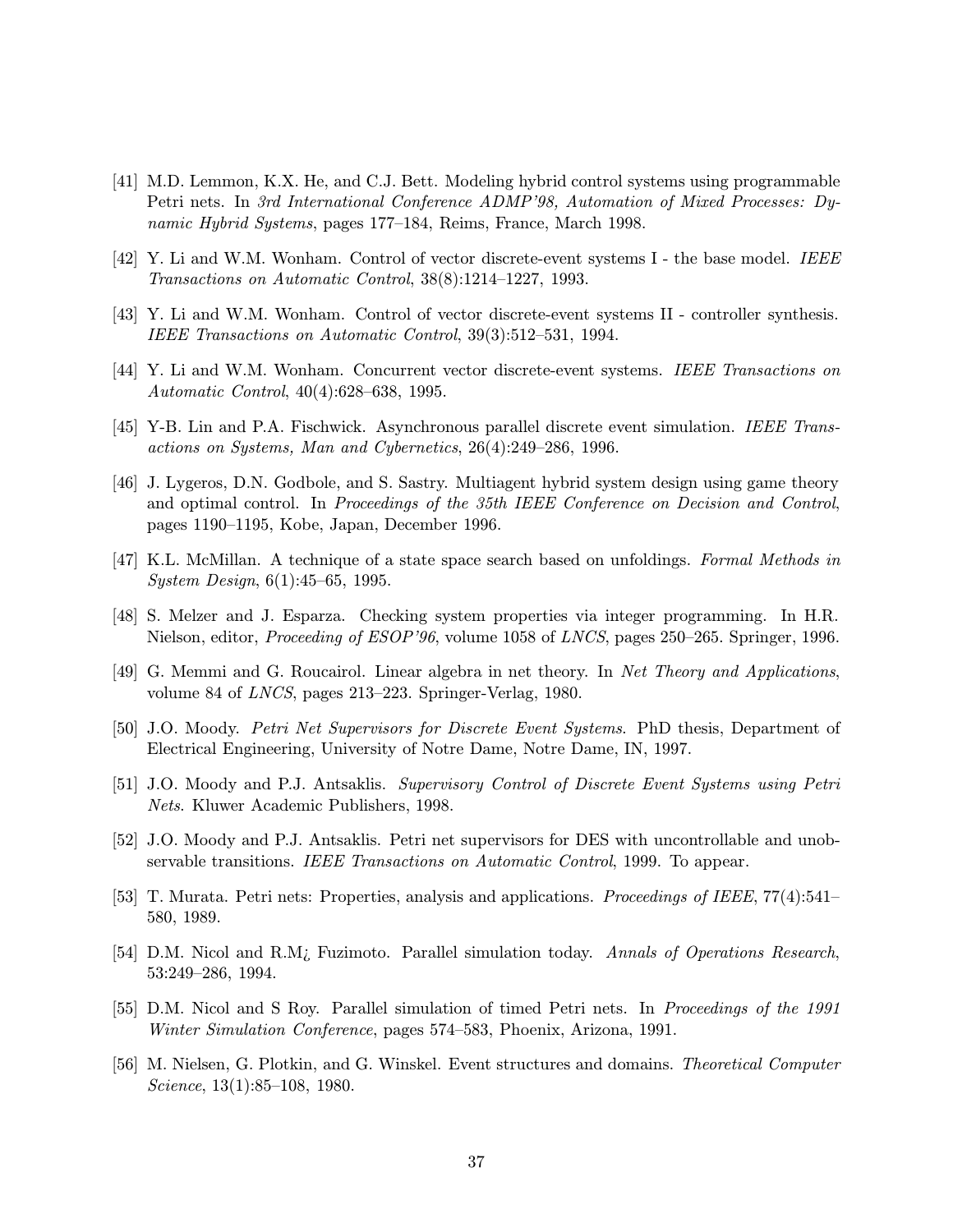- [57] C.M. Özveren, A.S. Willsky, and P.J. Antsaklis. Stability and stabilizability of discrete event dynamic systems. Journal of the ACM, 38(3):730–752, 1991.
- [58] C.H. Papadimitriou. Computational Complexity. Addison-Wesley, 1994.
- [59] C.H. Papadimitriou and J.N. Tsitsiklis. Intractable problems in control theory. SIAM J. of Control and Optimization, 24(4):639–654, 1986.
- [60] K.M. Passino. Toward bridging the perceived gap between conventional and intelligent control. In M.M. Gupta and N.K. Sinha, editors, *Intelligent Control Systems: Theory and Applications*, pages 3–27. IEEE Press, 1996.
- [61] K.M. Passino and P.J. Antsaklis. Event rates and aggregation in hierarchical discrete event systems. Journal of Discrete Event Dynamic Systems: Theory and Applications, 1(3):271–287, 1992.
- [62] K.M. Passino and P.J. Antsaklis. Modeling and analysis of artificially planning systems. In P.J. Antsaklis and K.M. Passino, editors, An Introduction to Intelligent and Autonomous Control, pages 191–214. Kluwer, 1993.
- [63] K.M. Passino and A.D. Lunardhi. Qualitative analysis of expert control systems. In M.M. Gupta and N.K. Sinha, editors, Intelligent Control Systems: Theory and Applications, pages 404–442. IEEE Press, 1996.
- [64] R.V. Patel, A.J. Laub, and P.M. Van Dooren, editors. Numerical Linear Algebra Techniques for Systems and Control. IEEE Press, 1994. Selected Reprint Series.
- [65] P. Peleties and R. DeCarlo. Asymptotic stability of m-switched systems using Lyapunov-like functions. In Proceedings of the American Control Conference, pages 1679–1684, 1991.
- [66] J.L. Peterson. Petri Net Theory and the Modeling of Systems. Prentice-Hall, Englewood Cliffs, NJ, 1981.
- [67] S. Pettersson and B. Lennartson. Stability and robustness of hybrid systems. In Proceedings of the 35th Conference on Decision and Control, pages 1202–1207, Kobe, Japan, December 1996.
- [68] A. Puri and P. Varaiya. Verification of hybrid systems using abstractions. In Panos Antsaklis, Wolf Kohn, Anil Nerode, and Shankar Shastry, editors, *Hybrid Systems II*, volume 999 of Lecture Notes in Computer Science, pages 359–369. Springer, 1995.
- [69] P.J. Ramadge and W.M. Wonham. The control of discrete event systems. Proceedings of the IEEE, 77(1):81–89, January 1989.
- [70] W. Reisig. Petri Nets. Springer-Verlag, 1985.
- [71] K. Rudie and J.C. Willems. The computational complexity of decentralized discrete-event control problems. IEEE Transactions on Automatic Control, 40(7):1313–1319, 1995.
- [72] G.N. Saridis. Architecture for intelligent controls. In M.M. Gupta and N.K. Sinha, editors, Intelligent Control Systems: Theory and Applications, pages 127–148. IEEE Press, 1996.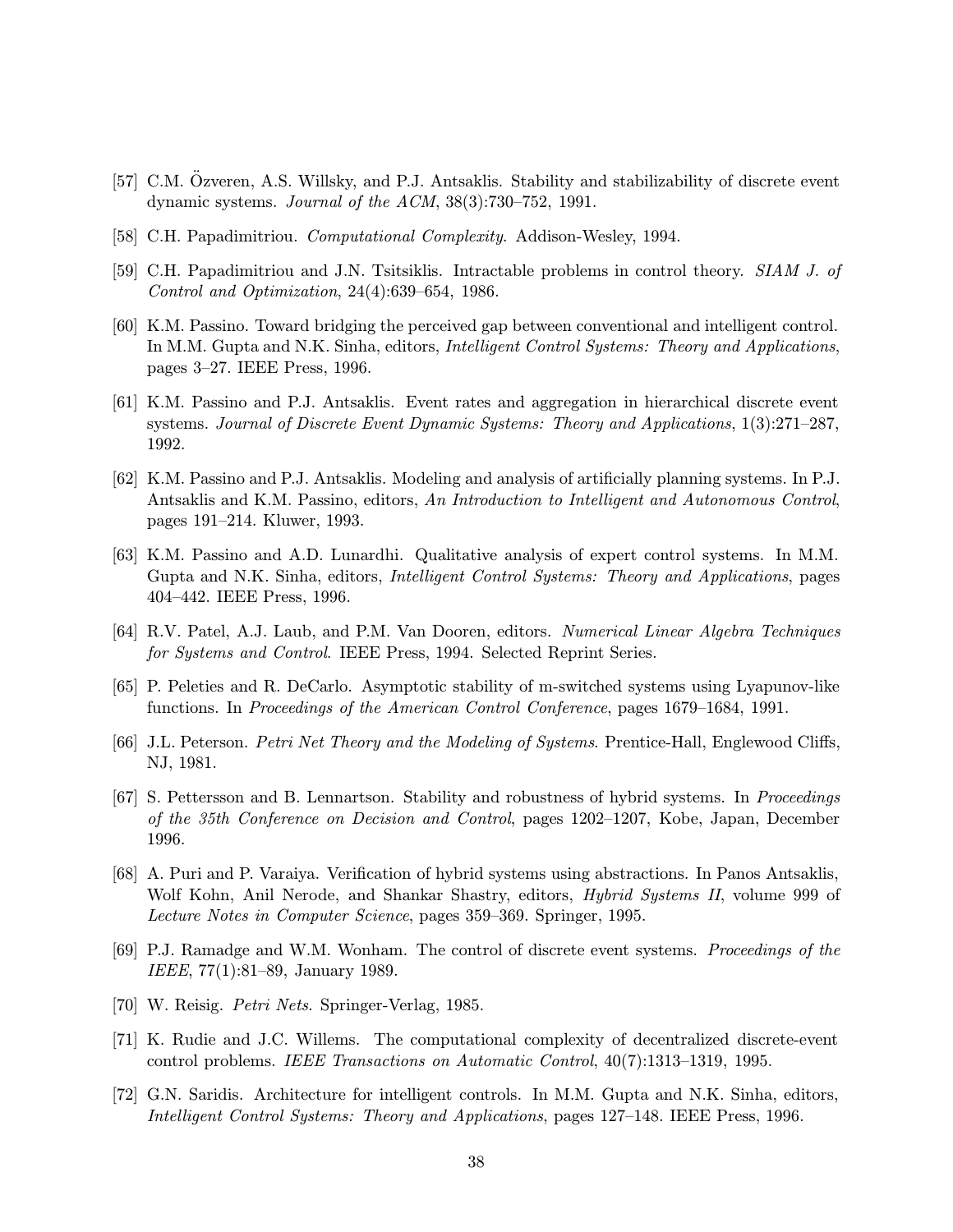- [73] G.N. Saridis and K.P. Valavanis. Analytical design of intelligent machines. Automatica, 24(2):123–133, 1988.
- [74] E.D. Sontag. Interconnected automata and linear systems: A theoretical framework in discretetime. In R. Alur, T.A. Henzinger, and E.D. Sontag, editors, Hybrid Systems III, Verification and Control, volume 1066 of Lecture Notes in Computer Science, pages 436–448. Springer, 1996.
- [75] J.A. Stiver, P.J. Antsaklis, and M.D. Lemmon. Interface and controller design for hybrid control systems. In Panos Antsaklis, Wolf Kohn, Anil Nerode, and Shankar Sastry, editors, Hybrid Systems II, volume 999 of Lecture Notes in Computer Science, pages 462–492. Springer, 1995.
- [76] J.A. Stiver, P.J. Antsaklis, and M.D. Lemmon. An invariant based approach to the design of hybrid control systems. In *IFAC 13th Triennial World Congress*, volume J, pages 467–472, San Francisco, CA, 1996.
- [77] J.A. Stiver, P.J. Antsaklis, and M.D. Lemmon. A logical DES approach to the design of hybrid control systems. Mathl. Comput. Modelling, 23(11/12):55–76, 1996.
- [78] M. Tittus and B. Egardt. Control design for integrator hybrid system. IEEE Transactions on Automatic Control, 43(4):491–500, 1998.
- [79] C. Tomlin, J. Lygeros, and S. Sastry. Synthesizing controllers for nonlinear hybrid systems. In T.A. Henzinger and S. Sastry, editors, HSCC 98: Hybrid Systems—Computation and Control, Lecture Notes in Computer Science 1386, pages 360–373. Springer-Verlag, 1998.
- [80] J.N. Tsitsiklis. On the control of discrete-event dynamical systems. Mathematics of Control, Signals and Systems, 2(2):95–107, 1989.
- [81] K.P. Valavanis and G.N. Saridis, editors. Intelligent Robotic Systems: Theory, Design and Applications. Kluwer Academic Publishers, 1992.
- [82] T. von Eicken, D.E. Culler, S.C. Goldstein, and K.E. Schauser. Active messages: A mechanism for integrated communication and computation. In Proceedings of the 19th International Symposium on Computer Architecture. ACM Press, 1992.
- [83] H. Wong-Toi. The synthesis of controllers for linear hybrid automata. In Proceedings of the IEEE Conference on Decision and Control, pages 4607–4612, San Diego, CA, December 1997.
- [84] K. Yamalidou and J.C. Kantor. Modeling and optimal control of discrete-event chemical processes using Petri nets. Computers in Chemical Engineering, 15(7):503–519, 1991.
- [85] K. Yamalidou, J. Moody, M. Lemmon, and P. Antsaklis. Feedback control of Petri nets based on place invariants. Automatica, 32(1):15–28, 1996.
- [86] B.P. Zeigler. DEVS representation of dynamical systems: Event-based intelligent control. Proceedings of IEEE, 77(1):72–80, 1989.